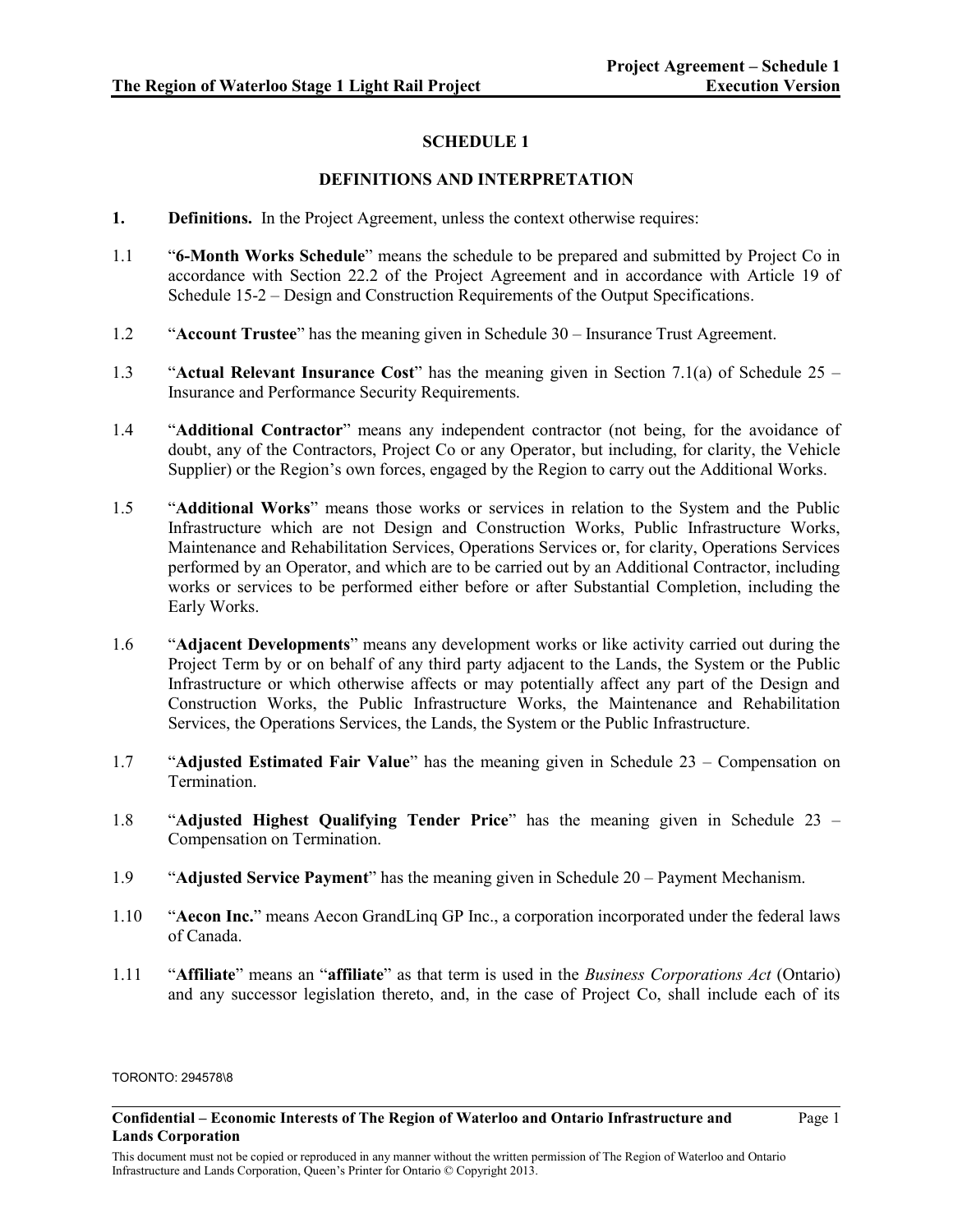unitholders, shareholders, partners or owners as the case may be.

- 1.12 "**After-Acquired Lands**" means those parts of the Lands identified in the table entitled "Region of Waterloo – LRT Project Lands" forming part of Part A to Appendix 2 to this Schedule 1 – Definitions and Interpretation to be acquired by the Region after Financial Close and on or before the Targeted Possession Dates identified in such table.
- 1.13 "**Ancillary Documents**" means the Construction Contract, OM&R Contract (or, as applicable, any Maintenance and Rehabilitation Contract and any Operations Contract), the Performance Security, the Partnership Agreement, the Interface Agreement, the Equity Commitment Agreement and the Operator Interface Protocol.
- 1.14 "**Anticipated OMSF/Test Track Date**" has the meaning given in Section 25.3(c) of the Project Agreement.
- 1.15 "**Anticipated Public Infrastructure Component Acceptance Date**" has the meaning given in Section 20.11(d) of the Project Agreement.
- 1.16 "**Anticipated Substantial Completion Date**" has the meaning given in Section 25.7(a) of the Project Agreement.
- 1.17 "**Applicable Law**" means:
	- (a) any statute or proclamation or any delegated or subordinate legislation including regulations and by-laws;
	- (b) any Authority Requirement; and
	- (c) any judgment of a relevant court of law, board, arbitrator or administrative agency which is a binding precedent in the Province of Ontario,

in each case, in force in the Province of Ontario, or otherwise binding on Project Co, any Project Co Party, the Region or any Region Party.

- 1.18 "**Appointed Representative**" has the meaning given in Schedule 4 Lenders' Direct Agreement.
- 1.19 "**Appointed Representative Notice**" has the meaning given in Schedule 4 Lenders' Direct Agreement.
- 1.20 "**Archaeological Reports**" means the Stage 2 Archaeological Assessment Report prepared by Archeoworks Inc., dated December 2011.
- 1.21 "**Asset Management Plan**" has the meaning given in Schedule 15-1 Definitions and Interpretation.
- 1.22 "**Associated Liabilities**" has the meaning given in Section 35.6(b) of the Project Agreement.
- 1.23 "**Authority Requirements**" means any by-law, order, direction, directive, request for information, policy, administrative interpretation, guideline or rule of or by any Governmental Authority.

**Confidential – Economic Interests of The Region of Waterloo and Ontario Infrastructure and Lands Corporation**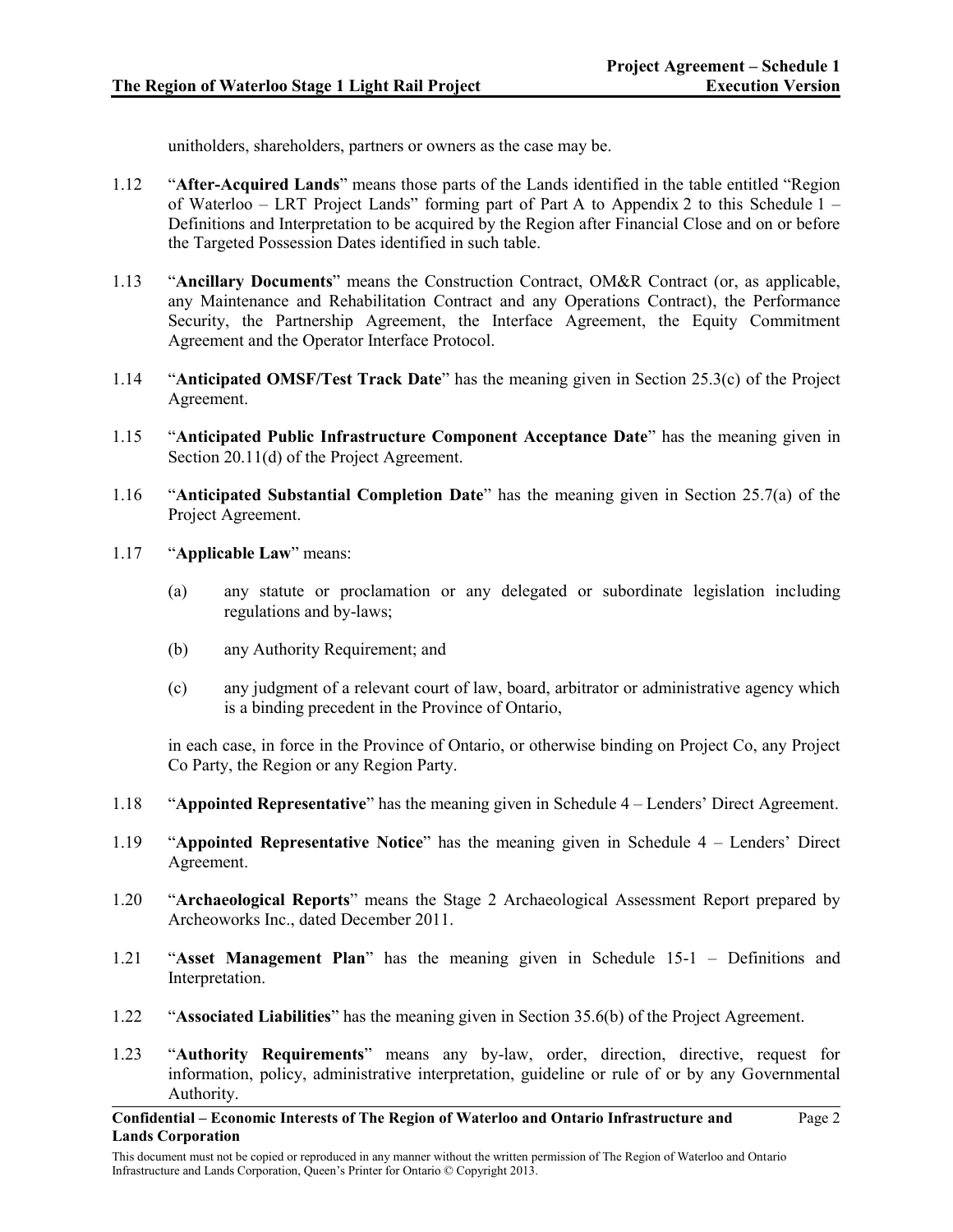- 1.24 "**Availability Failure**" has the meaning given in Schedule 20 Payment Mechanism.
- 1.25 "**Availability Failure Deduction**" has the meaning given in Schedule 20 Payment Mechanism.
- 1.26 "**Background Information**" means any and all drawings, reports (including the Environmental Reports, the Archaeological Reports, the Geotechnical Reports and the Environmental Project Report), studies, data, documents, or other information, given or made available to Project Co or any Project Co Party by the Region or any Region Party, or which was obtained from or through any other sources prior to Commercial Close.
- 1.27 "**Bank**" has the meaning given in Schedule 30 Insurance Trust Agreement.
- 1.28 Section  $10(1)(a)$  and 11
- 1.29 "**Base Date**" has the meaning given in Schedule 20 Payment Mechanism.
- 1.30 "**Base Relevant Insurance Cost**" has the meaning given in Section 7.1(b) of Schedule 25 Insurance and Performance Security Requirements.
- 1.31 "**Baseline Service Plan**" has the meaning given in Schedule 20 Payment Mechanism.
- 1.32 "**Beneficiary**" has the meaning given in Section 56.3(a) of the Project Agreement.
- 1.33 "**Bond Indenture**" means the bond indenture in respect of the Project between Project Co and BNY Trust Company of Canada, as indenture trustee and dated on or about the date of Financial Close.
- 1.34 "**Business Day**" means any day other than Saturday, Sunday, a statutory holiday in the Province of Ontario or any day on which banks are not open for business in the City of Toronto, Ontario.
- 1.35 "**Business Opportunities**" has the meaning given in Section 4.1(a) of the Project Agreement.
- 1.36 "**CaGBC**" means the Canada Green Building Council.
- 1.37 "**Canadian and Industry Standards**" means, at the applicable time, those standards, practices, methods and procedures applicable to Good Industry Practice.
- 1.38 "**Canadian GAAP**" shall be deemed to be the generally accepted accounting principles from time to time approved by the Canadian Institute of Chartered Accountants, or any successor institute, applicable as at the date on which such calculation is made or required to be made in accordance with generally accepted accounting principles, as such principles may be amended or varied by International Financial Reporting Standards then in effect in Canada, in any case consistently applied from one period to the next.
- 1.39 "**Capital Expenditure**" means capital expenditure as interpreted in accordance with Canadian GAAP.
- 1.40 "**Certification Services**" has the meaning given in Schedule 6 Independent Certifier Agreement.

**Confidential – Economic Interests of The Region of Waterloo and Ontario Infrastructure and Lands Corporation**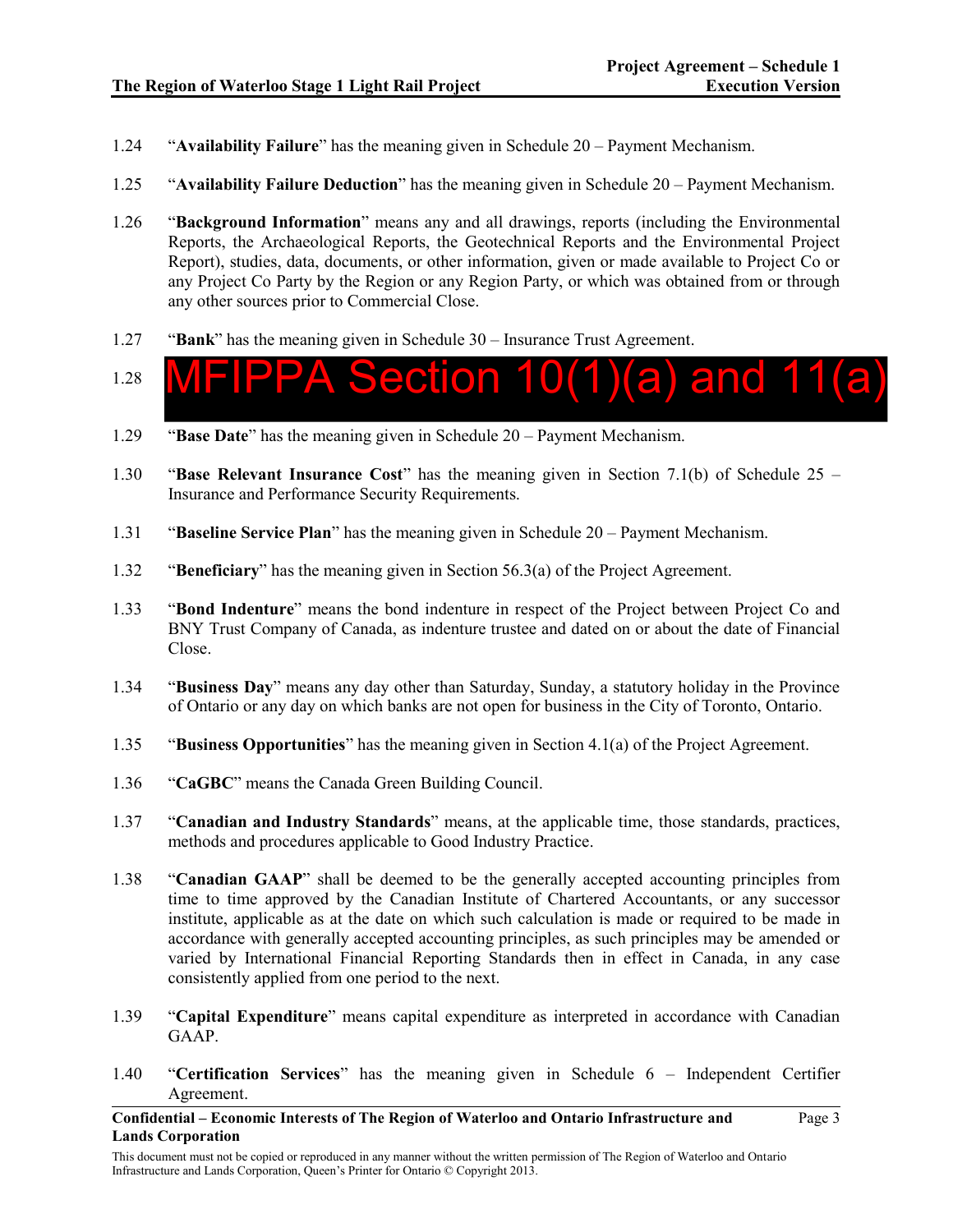- 1.41 "**Certification Services Variation**" has the meaning given in Schedule 6 Independent Certifier Agreement.
- 1.42 "**Change in Control**" means, with respect to a person:
	- (a) any Change in Ownership, where the effect of such change is to result in control of the decisions made by or on behalf of such person subsequently being with a different entity or entities than prior to such change;
	- (b) any other change in respect of the power to elect a majority of the directors of the person or otherwise control the decisions made on behalf of such person; or
	- (c) any other change of direct or indirect power or authority through any contractual right or other power or interest with or over a person to influence, direct, cause to change or prevent from changing the approval of a decision, direction of the management or actions or policies of such person.
- 1.43 "**Change in Law**" means the coming into effect or repeal (without re-enactment or consolidation) in Ontario of any Applicable Law, or any amendment or variation of any Applicable Law, including any judgment of a relevant court of law which changes binding precedent in Ontario in each case after Commercial Close.
- 1.44 "**Change in Ownership**" means, with respect to a person, any change in ownership, whether beneficial or otherwise, of any of the shares or units of ownership of such person, or in the direct or indirect power to vote or transfer any of the shares or units of ownership of such person.
- 1.45 "**Change of Authorization Event**" has the meaning given in Schedule 30 Insurance Trust Agreement.
- 1.46 "**Change of Authorization Notice**" has the meaning given in Schedule 30 Insurance Trust Agreement.
- 1.47 "**CLA**" means the *Construction Lien Act* (Ontario).
- 1.48 "**Commercial Close**" means the date of the Project Agreement.
- 1.49 "**Commissioning Tests**" means all commissioning tests:
	- (a) described in Schedule 14 Commissioning;
	- (b) described in Article 13 of Schedule 15-2 Design and Construction Requirements of the Output Specifications as it relates to the OMSF/Test Track Works required to be completed in order to achieve OMSF/Test Track Readiness Completion;
	- (c) required by Applicable Law, Canadian and Industry Standards or CSA Standards;
	- (d) recommended by the manufacturer of any part of the System; and
	- (e) required to be included in the OMSF and Test Track Commissioning Program and the Final Commissioning Program, as the case may be, by the Independent Certifier, the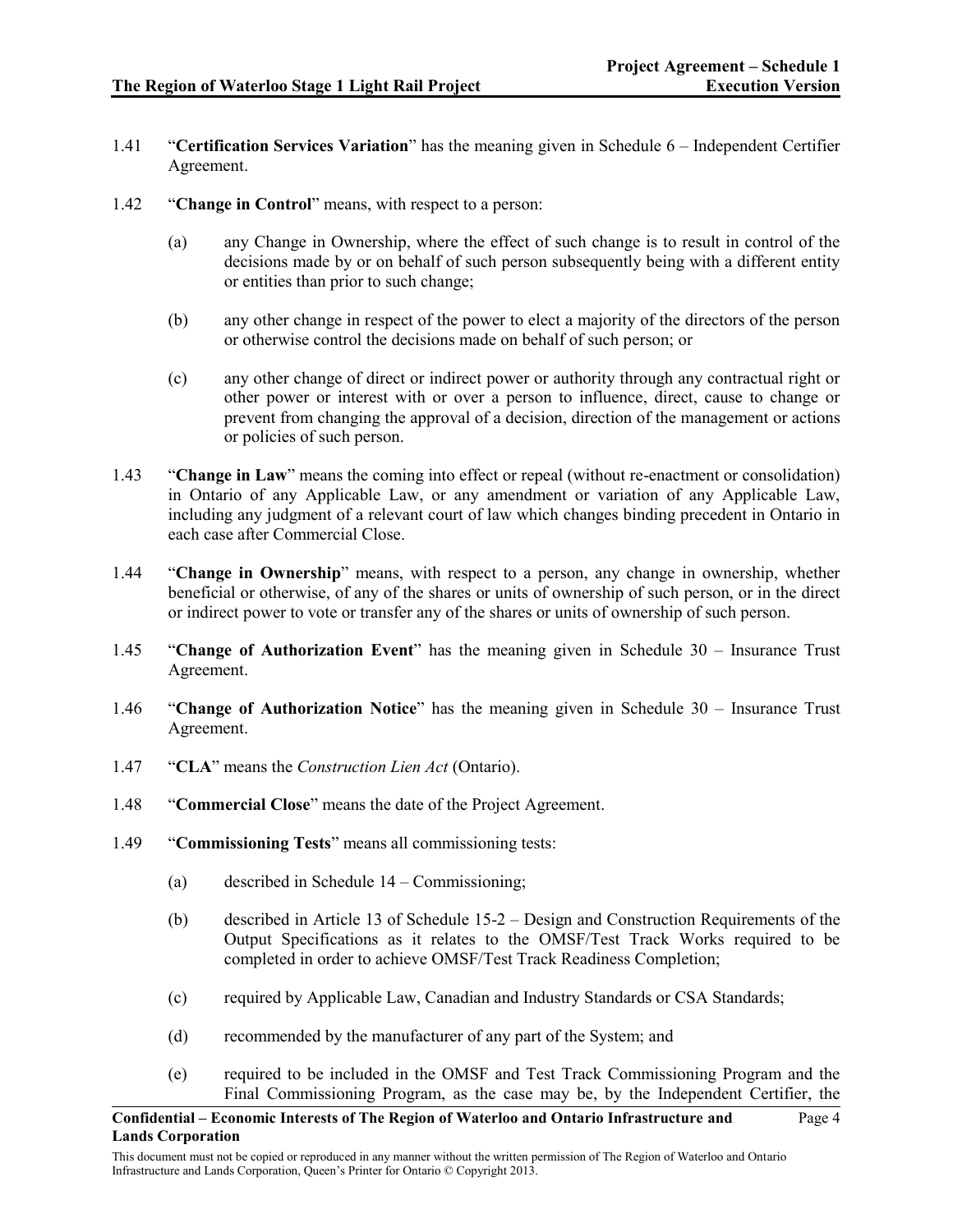Region Commissioning Agent or the Region Representative pursuant to Section 25.2 of the Project Agreement.

- 1.50 "**Common Terms Agreement**" means the common terms, intercreditor and collateral trust agreement entered into in respect of the Project by, *inter alia*, Project Co, as borrower, each General Partner (in its own capacity), BNY Trust Company of Canada, in its capacity as collateral trustee and indenture trustee, Alberta Treasury Branches, as lender and the lenders from time to time parties thereto and dated on or about the date of Financial Close.
- 1.51 "**Compensation Date**" has the meaning given in Schedule 23 Compensation on Termination.
- 1.52 "**Compensation Event**" has the meaning given in Section 41.1(a) of the Project Agreement.
- 1.53 "**Confidant**" has the meaning given in Section 52.6(a)(i) of the Project Agreement.
- 1.54 "**Confidential Information**" means all confidential and proprietary information which is supplied by or on behalf of a Party, whether before or after Commercial Close.
- 1.55 "**Construction Activities**" means construction, rehabilitation, Reinstatement Work, rectification work, and any other aspect of the Design and Construction Works and the Public Infrastructure Works that:
	- (a) comprises the alteration, augmenting, upgrading, construction, completion, testing or commissioning of any part of the System Infrastructure;
	- (b) comprises the assessment of any System Infrastructure;
	- (c) may affect the structural integrity of any System Infrastructure, and including any such aspect of the Design and Construction Works or Public Infrastructure Works carried out as part of any Force Majeure event, Relief Event, Variation, or Innovation Proposal accepted by the Region; or
	- (d) comprises Construction Clearing and Grubbing.
- 1.56 "**Construction Clearing and Grubbing**" means the stages of the Design and Construction Works and the Public Infrastructure Works in which vegetation and debris is cleared from the Lands (clearing) and a root rake or similar device is employed to remove roots remaining in the soil (grubbing).
- 1.57 "**Construction Contract**" means the construction contract between Project Co and the Construction Contractor dated on or about the date hereof.
- 1.58 "**Construction Contractor**" means GrandLinq Contractors, a general partnership of Aecon Construction and Materials Limited and Peter Kiewit Infrastructure Co., existing under the laws of Ontario, each engaged by Project Co to perform the Design and Construction Works and the Public Infrastructure Works and any substitute construction contractor engaged by Project Co as may be permitted by the Project Agreement.

This document must not be copied or reproduced in any manner without the written permission of The Region of Waterloo and Ontario Infrastructure and Lands Corporation, Queen's Printer for Ontario © Copyright 2013.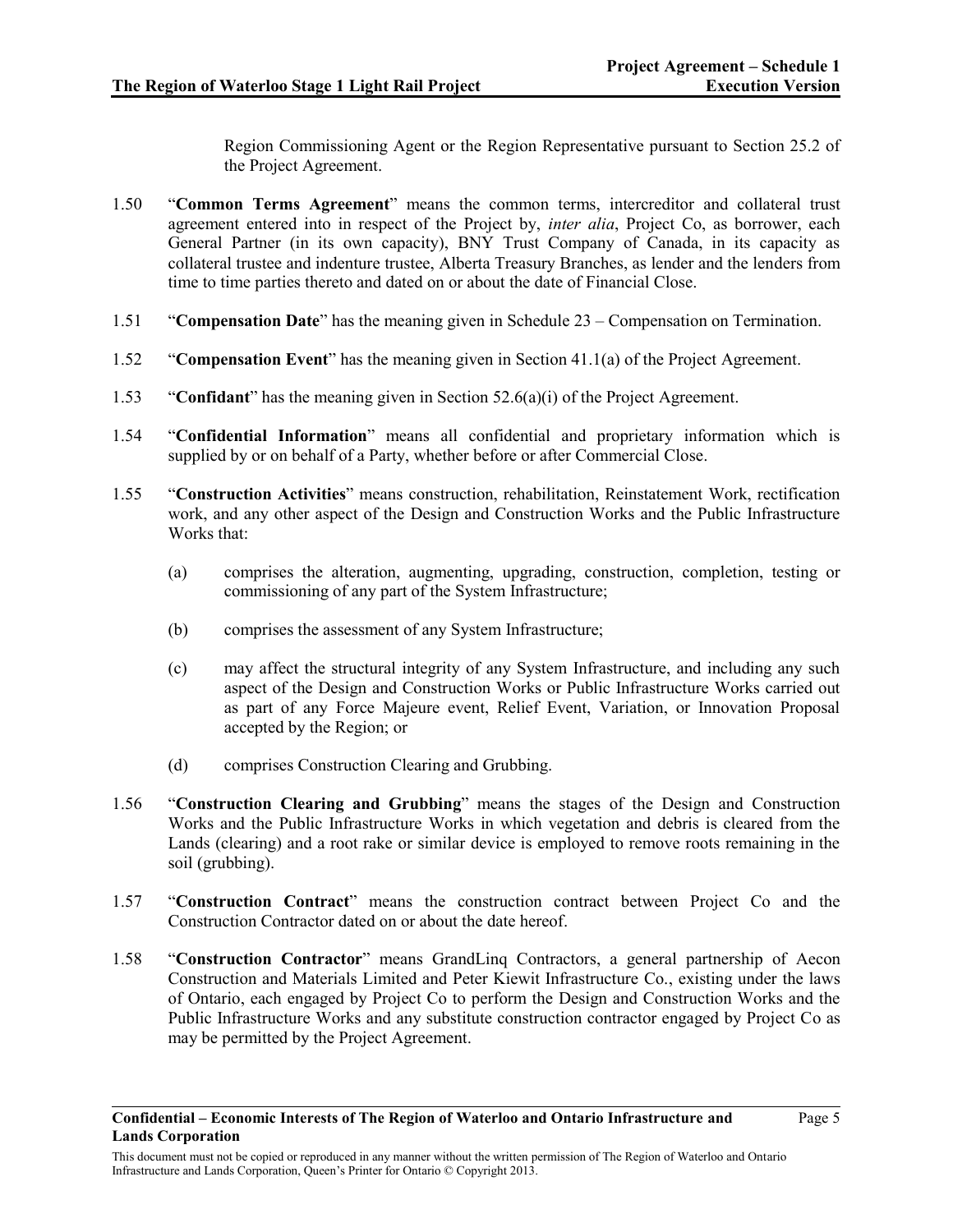- 1.59 "**Construction Contractor's Direct Agreement**" means the direct agreement between the Region, Project Co, the Construction Contractor and each Construction Guarantor in the form set out in Schedule 5-1 – Construction Contractor's Direct Agreement.
- 1.60 "**Construction Contractor's Lenders' Direct Agreement**" means the direct agreement dated on or about the date of Financial Close between Project Co, the Construction Contractor, each Construction Guarantor and the Lenders' Agent with respect to the rights of the Lenders' Agent with respect to the Construction Contract.
- 1.61 "**Construction Costs**" has the meaning given in Schedule 21 Construction Period Payments.
- 1.62 **"Construction Guarantor"** means, collectively, Aecon Group Inc. and Kiewit Infrastructure Group Inc., and individually, any one of them.
- 1.63 "**Construction Period**" means the period of time commencing on Financial Close to and including the Final Completion.
- 1.64 "**Construction Period Emergency Preparedness Plan**" means the plan to be prepared, submitted and implemented by Project Co in accordance with Article 18 of Schedule 15-2 – Output Specifications – Design and Construction Requirements.
- 1.65 "**Construction Period Lands**" means the Region's Real Property Interests in those lands described in Part A of Appendix 2 – Lands to this Schedule 1 – Definitions and Interpretation, including the Lands upon which the OMSF is to be developed, provided that the After-Acquired Lands shall not constitute part of the Construction Period Lands until after the Region has acquired possession of such After-Acquired Lands and Notice thereof has been delivered to Project Co.
- 1.66 "**Construction Programme Scheduling Requirements**" means the summaries and timing of Early Works, Utility Infrastructure relocations, Site availabilities, completion milestone dates, intersecting projects, proposed dates of street closures and activities, events and other work windows and considerations to be taken into account by Project Co in developing the Works Schedule and in performing and completing the Design and Construction Works and Public Infrastructure Works, all as set out in Article 18 of Schedule 15-2 – Design and Construction Requirements of the Output Specifications, Exhibit 3.5-1 of Article 3 of Schedule 15-2 – Design and Construction Requirements of the Output Specifications, and Exhibits 18.8-1, 18.8-2, 18.8-3 and 18.8-4 of Article 18 of Schedule 15-2 – Design and Construction Requirements of the Output Specifications.
- 1.67 "**Contractor's Direct Agreement**" means the direct agreements amongst the Region, Project Co and each of the Construction Contractor and the OM&R Contractor (or, as applicable, any Maintenance and Rehabilitation Contractor and any Operations Contractor), and the applicable Guarantors in the form set out in Schedule 5 – Contractor's Direct Agreement.
- 1.68 "**Contamination**" means the presence of any Hazardous Substance in the environment, except Hazardous Substances present in the environment in concentrations below applicable Standards as set by Applicable Laws. If Contamination is present in soil, surface water or groundwater, then the soil, surface water or groundwater, as applicable, containing the Contamination shall also be deemed to be Contamination for the purposes of the Project Agreement.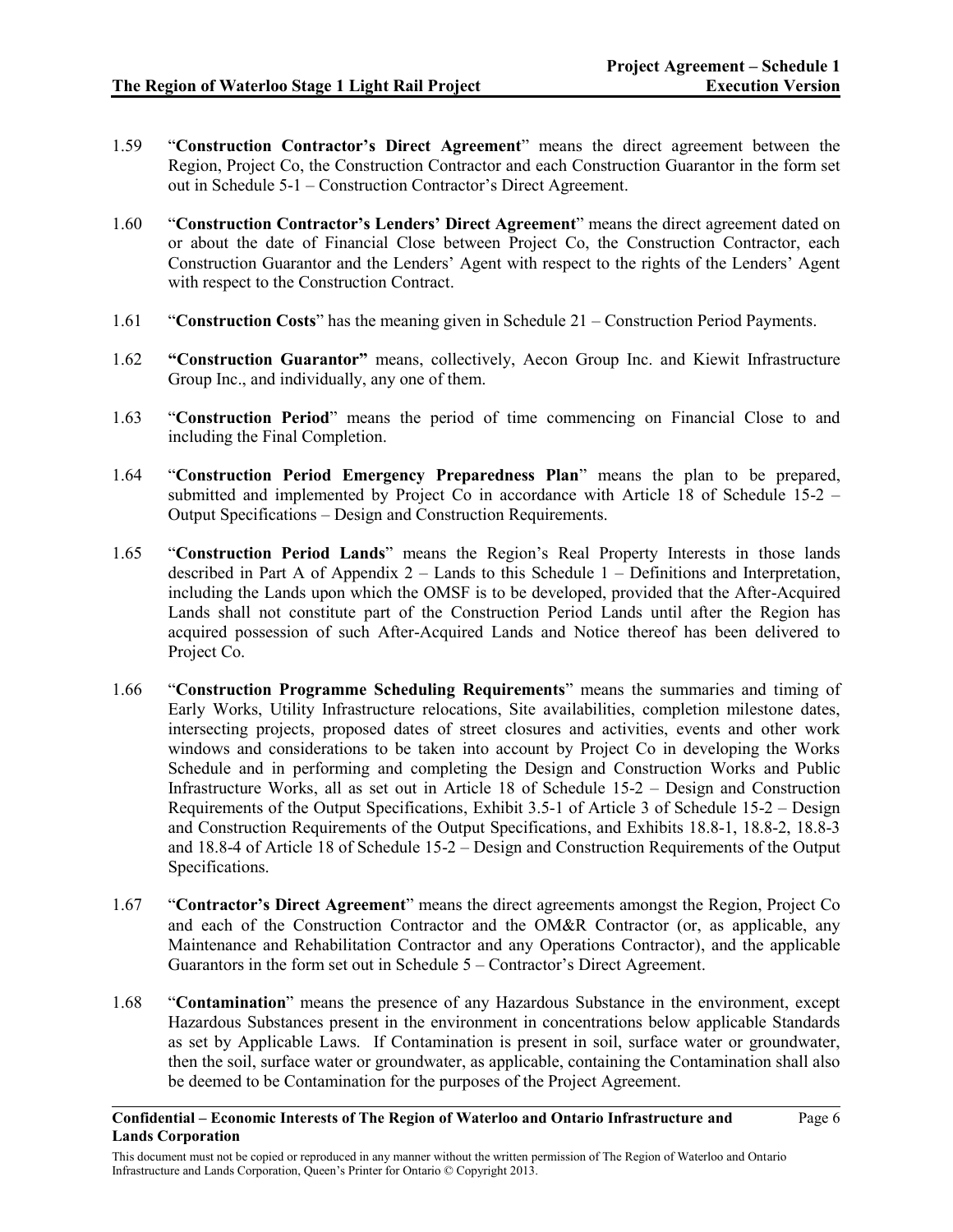- 1.69 "**Contract Material**" has the meaning given in Schedule 6 Independent Certifier Agreement.
- 1.70 "**Contract Month**" has the meaning given in Schedule 20 Payment Mechanism**.**
- 1.71 "**Contract Year**" has the meaning given in Schedule 20 Payment Mechanism.
- 1.72 "**Contractors**" means the Construction Contractor and the OM&R Contractor (or, as applicable, any Maintenance and Rehabilitation Contractor and any Operations Contractor).
- 1.73 "**Contracts**" means (i) the Construction Contract; and (ii) the OM&R Contract (or, as applicable, any Maintenance and Rehabilitation Contract and any Operations Contract).
- 1.74 "**Countdown Notice**" has the meaning given in Section 25.7(a) of the Project Agreement.
- 1.75 "**CPI**" has the same meaning as CPI-XFET.
- 1.76 "**CPIn**" has the meaning ascribed to it in Section 4.1 of Part B of Schedule 20 Payment Mechanism.
- 1.77 "**CPIo**" has the meaning ascribed to it in Section 4.1 of Part B of Schedule 20 Payment Mechanism.
- 1.78 "**CPI-XFET**" has the meaning ascribed to it in Part A of Schedule 20 Payment Mechanism.
- 1.79 "**Credit Agreement**" means the credit agreement in respect of the Project between, *inter alia*, Project Co, as borrower and the Alberta Treasury Branches and the other lenders from time to time party thereto, as lenders and dated on or about the date of Financial Close.
- 1.80 "**Critical Path**" has the meaning given in Article 19 of Schedule 15-2 Design and Construction Requirements of the Output Specifications.
- 1.81 "**CSA**" means the Canadian Standards Association.
- 1.82 "**CSA Standards**" means, at the applicable time, the Canadian Standards Association standards.
- 1.83 "**Custodian**" means the person appointed as Custodian pursuant to the Custody Agreement and as may be permitted pursuant to the Project Agreement.
- 1.84 "**Custody Agreement**" means the custody agreement between Project Co, the Region, the Custodian and the Lenders' Agent in the form set out in Schedule 3 – Custody Agreement.
- 1.85 "**Deduction**" has the meaning given in Schedule 20 Payment Mechanism.
- 1.86 "**Default Notice**" has the meaning given in Schedule 4 Lenders' Direct Agreement.
- 1.87 "**Default Period**" has the meaning given in Schedule 30 Insurance Trust Agreement.
- 1.88 "**Defect**" means any defect, deficiency, error or fault in the Other Existing Infrastructure.

This document must not be copied or reproduced in any manner without the written permission of The Region of Waterloo and Ontario Infrastructure and Lands Corporation, Queen's Printer for Ontario © Copyright 2013.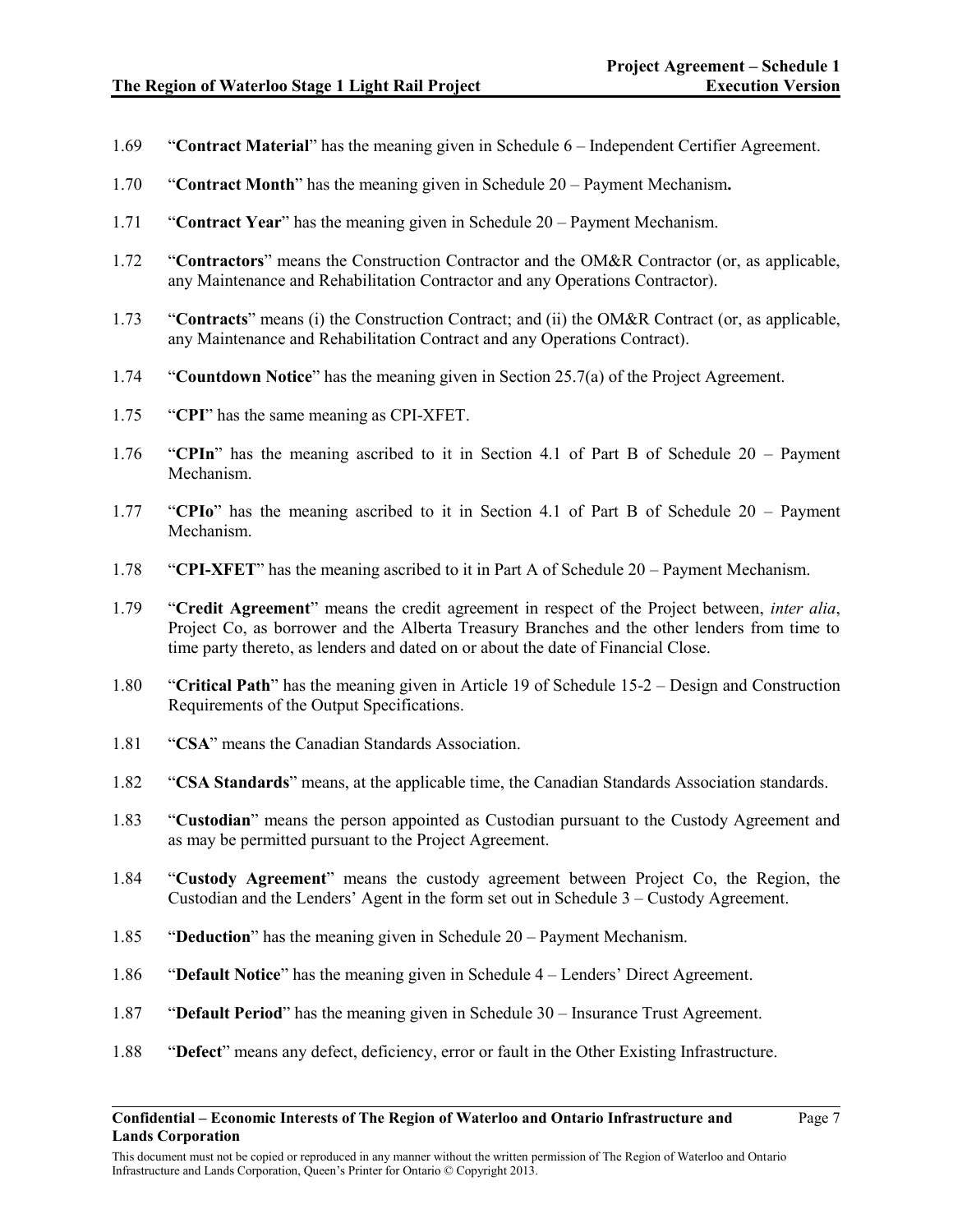- 1.89 "**Definitive Design Submittals**" has the meaning given in Section 20.3(e) of the Project Agreement.
- 1.90 "**Delay Events**" has the meaning given in Section 40.1(a) of the Project Agreement.
- 1.91 "**Delay Liquidated Damages**" has the meaning given in Section 56.5(a) of the Project Agreement.
- 1.92 "**Demobilization Plan**" has the meaning given in Schedule 34 Transition Out Requirements Operations Services.
- 1.93 "**Design and Bid Fee**" has the meaning given in the Request for Proposals.
- 1.94 "**Design and Certification Procedure**" means the procedure for design and certification of the System and the Public Infrastructure set forth in the Design and Construction Specifications and Section 20 of the Project Agreement.
- 1.95 "**Design and Construction Requirements**" means the relevant specifications, standards, procedures and other requirements for the design and construction of the System and the Public Infrastructure as set out in Schedule 15-2 – Output Specifications – Design and Construction Requirements.
- 1.96 "**Design and Construction Specifications**" means Schedule 15-2 Output Specifications Design and Construction Requirements.
- 1.97 "**Design and Construction Works**" means the design, construction, installation, testing, commissioning and completion of the System, which includes, for clarity, the OMSF/Test Track Work, including rectification of any Minor Deficiencies, Snow Removal, Salting and Maintenance Services, and any other activities required to enable or facilitate the commencement of the Maintenance and Rehabilitation Services and Operations Services, and all other work under the Permits, Licences, Approvals and Agreements relating to or in connection with the foregoing work, as such work and services may be varied in accordance with the Project Agreement, but specifically excluding Vehicle Acceptance Testing, Governmental Activities and Public Infrastructure Works.
- 1.98 "**Design Data**" means all drawings, reports, documents, plans, formulae, calculations, and other data prepared by Project Co relating to the Design and Construction Works and the Public Infrastructure Works, but excluding Intellectual Property rights of third parties, such as CAD software, that is used only in the process of design and construction.
- 1.99 "**Design Development Stage**" means each stage of the Design Development Submittals.
- 1.100 "**Design Development Submittals**" means, collectively, the Definitive Design Submittals, the Readiness for Construction or Interim Design Submittals, the Final Design Submittals, the Working Plan Submittals and the Record Drawing Submittals.
- 1.101 "**Design Quality Management Plan**" or "**DQMP**" has the meaning given in Schedule 11 Quality Management.
- **Confidential – Economic Interests of The Region of Waterloo and Ontario Infrastructure and Lands Corporation**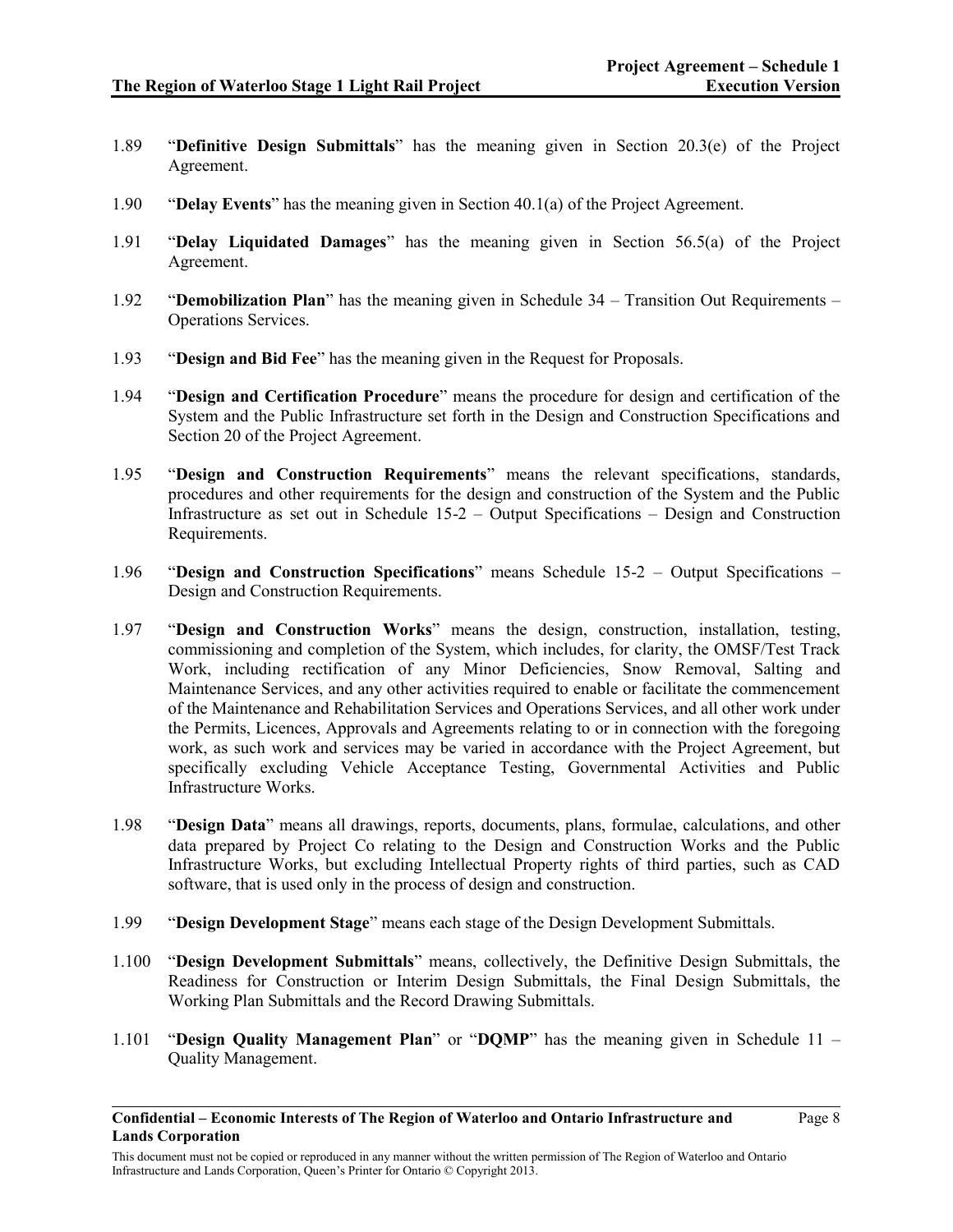- 1.102 "**Design Review Meetings**" has the meaning given in Section 20.5(a) of the Project Agreement.
- 1.103 "**Design Team**" means AECOM Canada Ltd., LVM Inc., and STV Canada Consulting Inc., each engaged by Project Co to design the System and the Public Infrastructure and any substitute design team engaged by Project Co as may be permitted by the Project Agreement.
- 1.104 "**Development Approval**" means development permits, building permits, zoning approvals and any other planning or development permit, consent or applicable Permits, Licences, Approvals and Agreements required from time to time for construction of the System and the Public **Infrastructure**
- 1.105 "**Direct Agreements**" means the Construction Contractor's Direct Agreement and the OM&R Direct Agreement (or, as applicable, any Maintenance and Rehabilitation Contractor's Direct Agreement and any Operations Contractor's Direct Agreement).
- 1.106 "**Direct Cost**" has the meaning given in Schedule 22 Variation Procedure.
- 1.107 "**Direct Losses**" means all damage, losses, liabilities, penalties, fines, assessments, claims, actions, costs, expenses (including the cost of legal or professional services, legal costs being on a substantial indemnity basis), proceedings, demands and charges whether arising under statute, contract or at common law, except Indirect Losses.
- 1.108 "**Direct or Indirect Power or Control**" means the direct or indirect power or control over the decisions, management, actions or policies of a person, including through the direct or indirect power or control over the decisions, management, actions or policies of any persons having direct or indirect power or control over the decisions, management, actions or policies of any other person, whether through:
	- (a) ownership, beneficial or otherwise, of greater than five (5%) percent of any of the shares, units or equity interests of a person;
	- (b) the direct or indirect power to vote any of the shares, units or equity interests of a person where an individual's ownership, beneficial or otherwise, is equal to or exceeds five (5%) percent of the voting securities, units or equity interests of such person; or
	- (c) the direct or indirect power of authority to influence or direct the approval of a decision, the management, actions or policies of a person or to prevent the approval of a decision, the management, actions or policies of a person through any contractual right or other power or interest with or over a person.
- 1.109 "**Discount Rate**" has the meaning given in Schedule 23 Compensation on Termination.
- 1.110 "**Discriminatory Change in Law**" means any Change in Law the effect of which is to discriminate directly against or impose additional Taxes which apply specifically to:
	- (a) transit systems, including light rail transit systems whose design, construction, financing, operations, maintenance and rehabilitation and facilities management are procured by a contract similar to the Project Agreement in relation to other similar transit systems;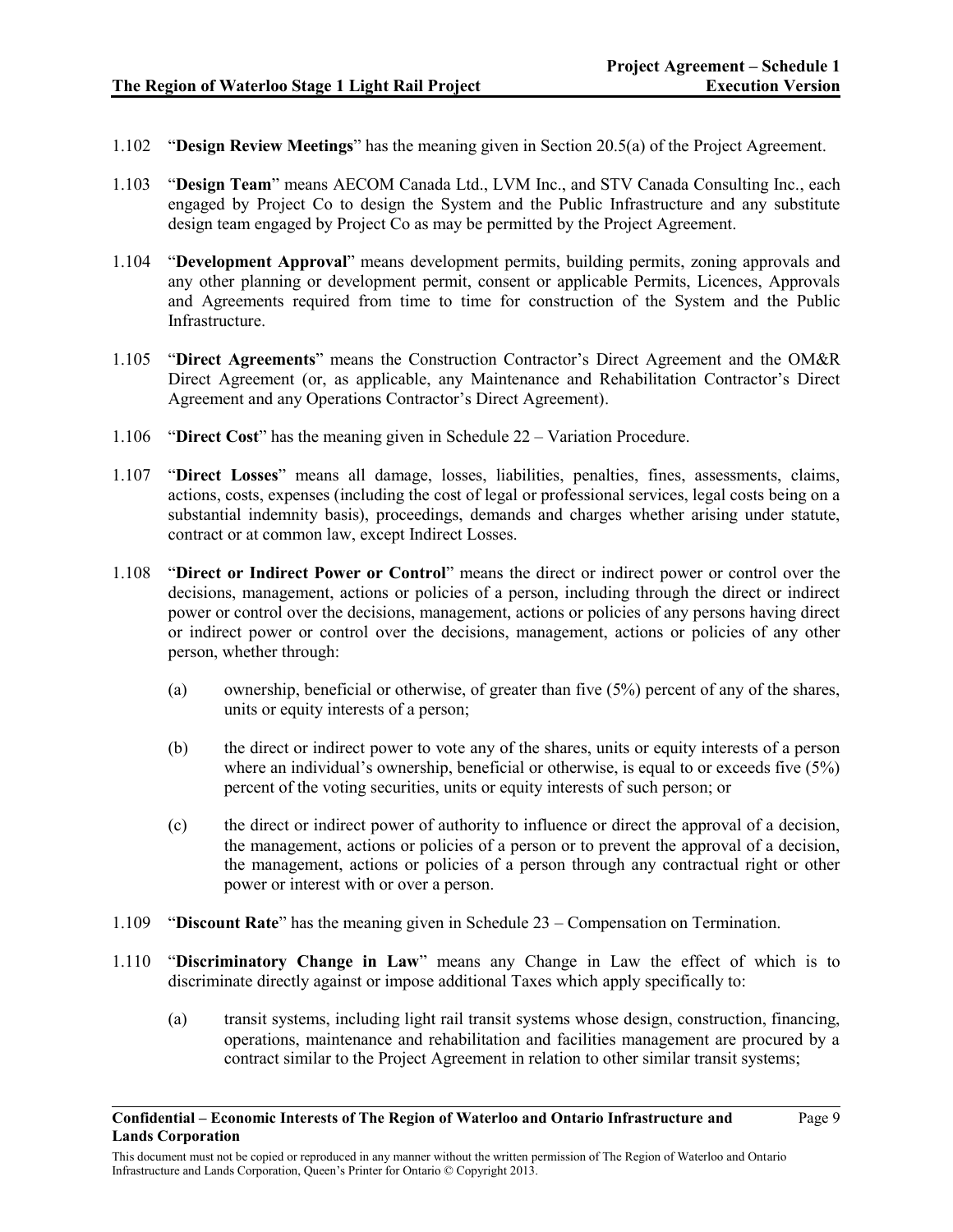- (b) the System and/or the Public Infrastructure in relation to other transit systems, including light rail transit systems;
- (c) Project Co in relation to other persons; or
- (d) Persons undertaking projects for design, construction, financing, operations, maintenance and rehabilitation and facilities management that are procured by a contract similar to the Project Agreement in relation to other persons undertaking similar projects procured on a different basis,

except that such Change in Law shall not be a Discriminatory Change in Law:

- (e) where it is in response to any act or omission on the part of Project Co which contravenes Applicable Law (other than an act or omission rendered illegal by virtue of the Discriminatory Change in Law itself);
- (f) solely on the basis that its effect on Project Co is greater than its effect on other persons; or
- (g) where such Change in Law is a change in Taxes that affects persons generally.
- 1.111 "**Dispute**" has the meaning given in Schedule 27 Dispute Resolution Procedure.
- 1.112 "**Dispute Resolution Procedure**" means the procedure set out in Schedule 27 Dispute Resolution Procedure.
- 1.113 "**Distribution**" has the meaning given in Schedule 28 Refinancing.
- 1.114 "**Early Works**" means the projects initiated by the Region prior to Commercial Close described in the Summary of Utility Relocation Work set forth in Exhibit 3.5.1 of Schedule 15-2 – Design and Construction Requirements of the Output Specifications.
- 1.115 "**Economic Interest**" means any right to receive, directly or indirectly and whether in cash or in kind, a payment, repayment, fee, interest, dividend, distribution, redemption or any other consideration of benefit or value to the recipient of any nature whatsoever, but excluding wages, salaries or other employment-related benefits.
- 1.116 "**Emergency**" means any situation, event, occurrence, multiple occurrences or circumstances:
	- (a) that:
		- (i) constitutes or may constitute a hazard to or jeopardizes or may jeopardize or pose a threat to health and safety of any persons (including System Users and Region Parties) or any part of or the whole of the System or the Public Infrastructure;
		- (ii) causes or may cause damage or harm to property, buildings and/or equipment;
		- (iii) constitutes a hostage situation or state of emergency declared as such by the Region Representative or the Region (acting reasonably);

Page 10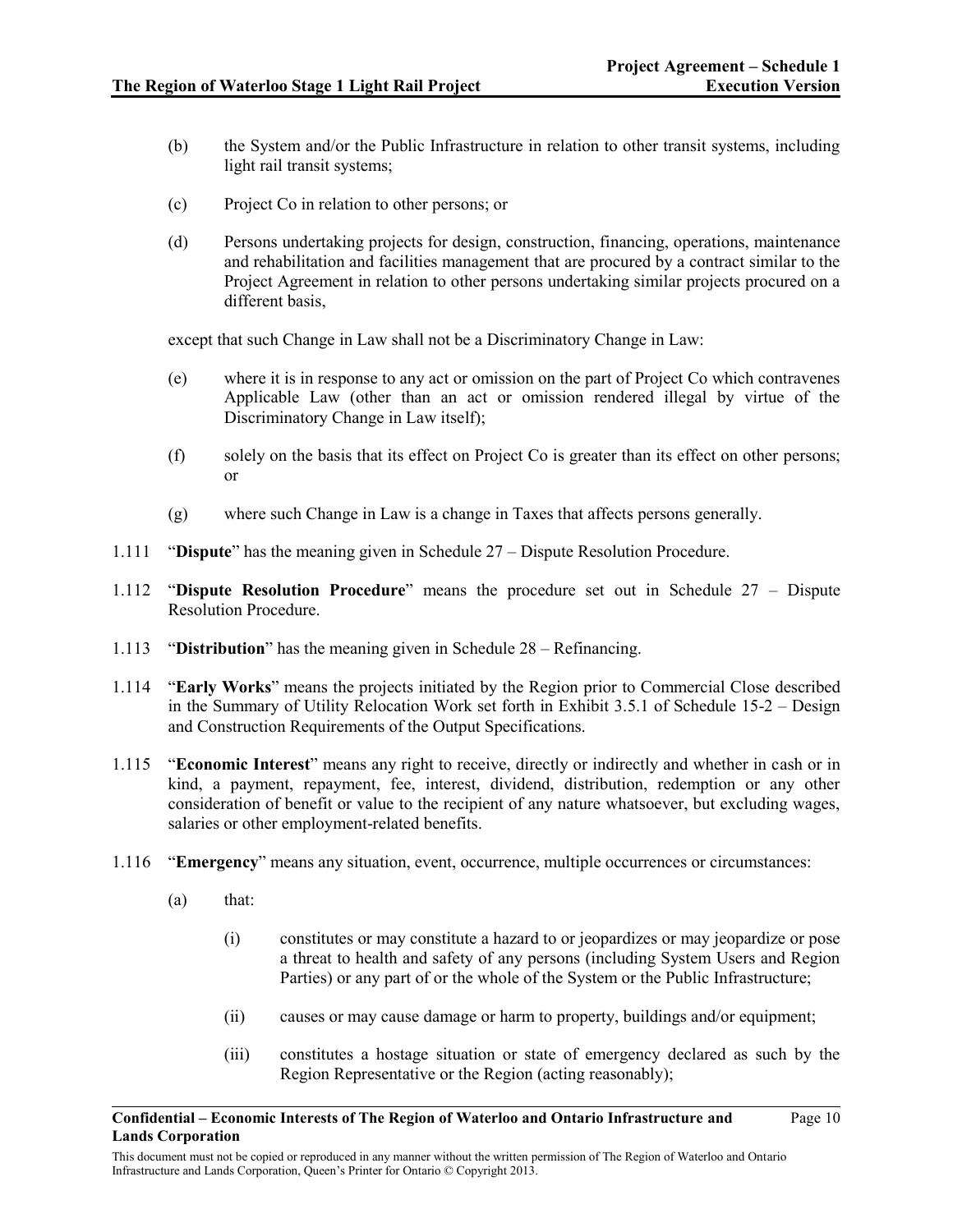- (iv) materially interferes with or prejudices or may materially interfere with or prejudice the safe operation of the System, any of the Public Infrastructure, any part of the Lands, the conduct of Project Operations, the conduct of Governmental Activities or the conduct of Region Services; or
- (v) constitutes a period of transition to or from war;

and which, in the opinion of the Region, requires immediate action to prevent and/or mitigate the occurrence (or risk of the occurrence) of the foregoing; or

- (b) which gives rise to an emergency, as determined by any statutory body including (notwithstanding the generality of the foregoing) an Emergency Service Provider.
- 1.117 "**Emergency Service Providers**" means any Police Service, fire fighting service, ambulance service, armed forces or other authority with emergency service authority pursuant to Applicable Law which may require access to the System or the Public Infrastructure from time to time.
- 1.118 "**Employee Termination Payments**" has the meaning given in Schedule 23 Compensation on **Termination**
- 1.119 "**Encumbrance**" means, with respect to the Lands, the System and the Public Infrastructure, any mortgage, lien, pledge, judgment, execution, charge, security interest, restriction, claim or encumbrance of any nature whatsoever, including claims under the CLA, or claims of the Workplace Safety and Insurance Board, Canada Revenue Agency, and other Governmental Authorities.
- 1.120 "**Enforcement Event**" has the meaning given in Schedule 4 Lenders' Direct Agreement.
- 1.121 "**Environmental Approvals**" means:
	- (a) the Environmental Project Report;
	- (b) the Fisheries Act Authorizations; and
	- (c) any Permits, Licences, Approvals and Agreements relating to environmental matters.
- 1.122 "**Environmental Laws**" means all Applicable Laws relating to public health or the protection of the environment or Species-at-Risk.
- 1.123 "**Environmental Project Report**" means the Rapid Transit Project Environmental Project Report dated March 2012, prepared by AECOM, Hatch Mott McDonald and MMM Group.
- 1.124 "**Environmental Quality Management Plan**" or "**EQMP**" has the meaning given in Schedule 11 – Quality Management.
- 1.125 "**Environmental Reports**" means the: (i) Phase I and Phase II Environmental Site Assessment reports prepared by Peritus Environmental Consultants Inc., dated September 27, 2011 re Lands at 518 Dutton Drive, Waterloo Ontario; and (ii) Phase II Environmental Site Assessment Report prepared by Conestoga-Rovers & Associates dated November, 2012 re Hydro Corridor; and (iii) Screening Level Phase I Environmental Site Assessment Report Region of Waterloo LRT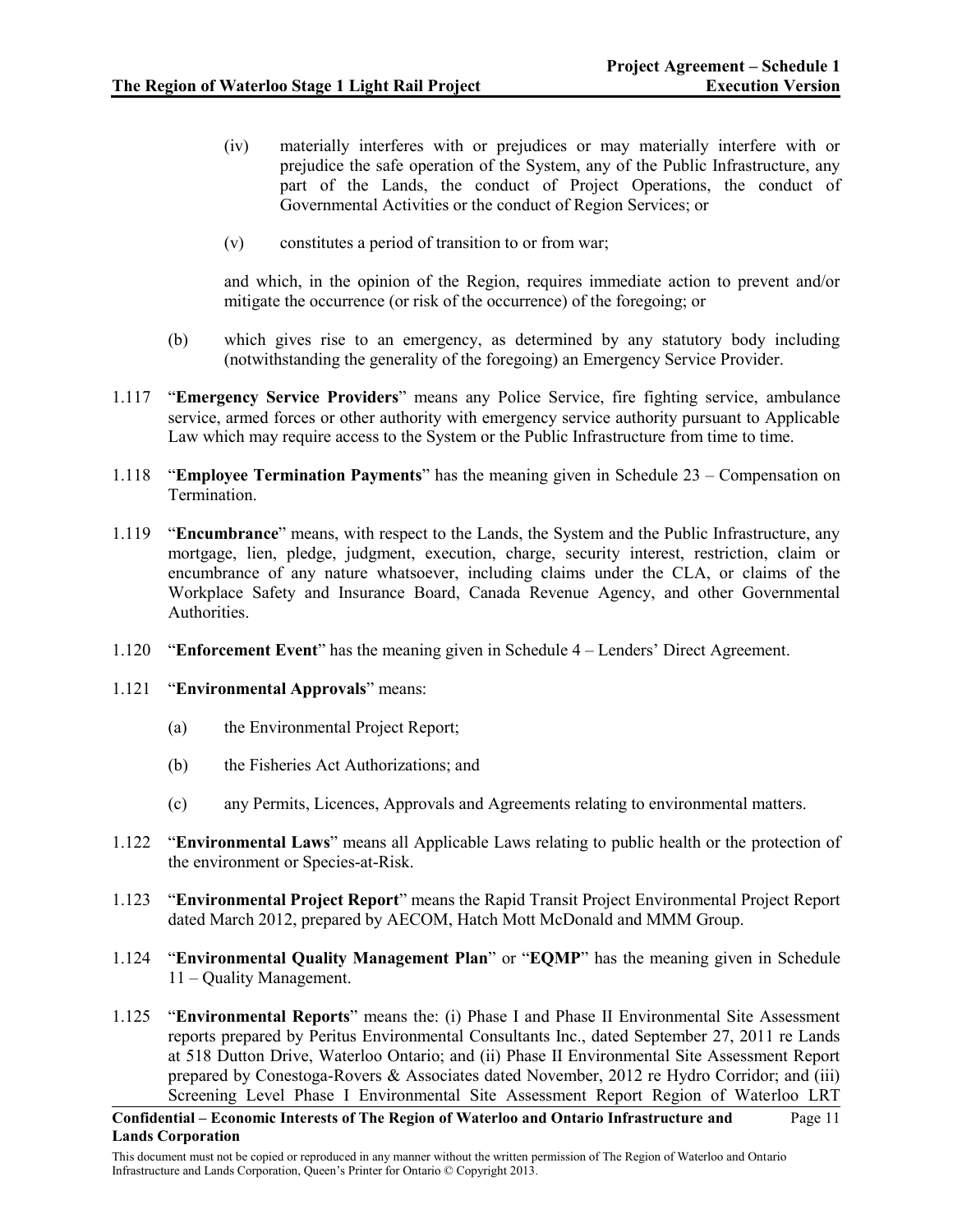Waterloo to Kitchener, Ontario prepared by SPL Consultants Limited dated January 7, 2013; (iv) the Phase II Environmental Site Assessment Report(s) undertaken or to be undertaken by the Region and provided to Project Co; and (v) the Environmental Project Report.

- 1.126 "**Equity Capital**" means the aggregate (without double counting) of all subscribed share capital, shareholder loans and other contributed capital of Project Co, excluding, for greater certainty, any amounts advanced to Project Co under the Lending Agreements which has a fixed return without equity participation, step-up rights or rights to share in Project Co's excess cash flow and a coupon equal to or less than 150% of the coupon payable to the Senior Lenders.
- 1.127 "**Equity Commitment Agreement**" means the equity commitment agreement between Project Co, and each Equity Provider, and dated on or about the date of Financial Close.
- 1.128 "**Equity IRR**" has the meaning given in Schedule 28 Refinancing.
- 1.129 "**Equity Provider**" means, collectively, Aecon Inc., Meridiam ULC, Plenary Inc., Keolis Inc. and Kiewit Corp., and individually, any one of them.
- 1.130 "**Equity Sale IRR**" means the Equity IRR calculated to the date of any sale of Equity Capital and calculated by taking into account the full Implied Equity Value, together with all Distributions paid in respect of the Equity Capital, and the actual timing of payment of all such amounts.
- 1.120 "**ESA**" means the *Endangered Species Act*, 2007 (Ontario).
- 1.131 "**Escalation Factor**" has the meaning given in Schedule 20 Payment Mechanism.
- 1.132 "**Escrow Account**" has the meaning given in Schedule 24 Expiry Transition Procedure.
- 1.133 "**Estimate**" has the meaning given in Schedule 22 Variation Procedure.
- 1.134 "**Estimated Fair Value**" has the meaning given in Schedule 23 Compensation on Termination.
- 1.135 "**Event of Vandalism**" has the meaning given to it in Article 1 of Exhibit K of Schedule 15-3 Maintenance and Rehabilitation Requirements of the Output Specifications.
- 1.136 "**Excess Equity Gain**" means an amount equal to the greater of zero and the difference between:
	- (a) the amount paid in consideration of the percentage of Equity Capital (as at Financial Close) sold in a particular sale of Equity Capital; and
	- (b) the Threshold Equity Sale Amount.
- 1.137 "**Excusing Cause**" has the meaning given in Section 42.1(a) of the Project Agreement.
- 1.138 "**Exempt Refinancing**" has the meaning given in Schedule 28 Refinancing.
- 1.139 "**Exercise Date**" has the meaning given in Schedule 4 Lenders' Direct Agreement.
- 1.140 "**Existing System Infrastructure**" means Infrastructure, including the Early Works situated in, on, over or under any part of the Lands at Commercial Close that in accordance with the Output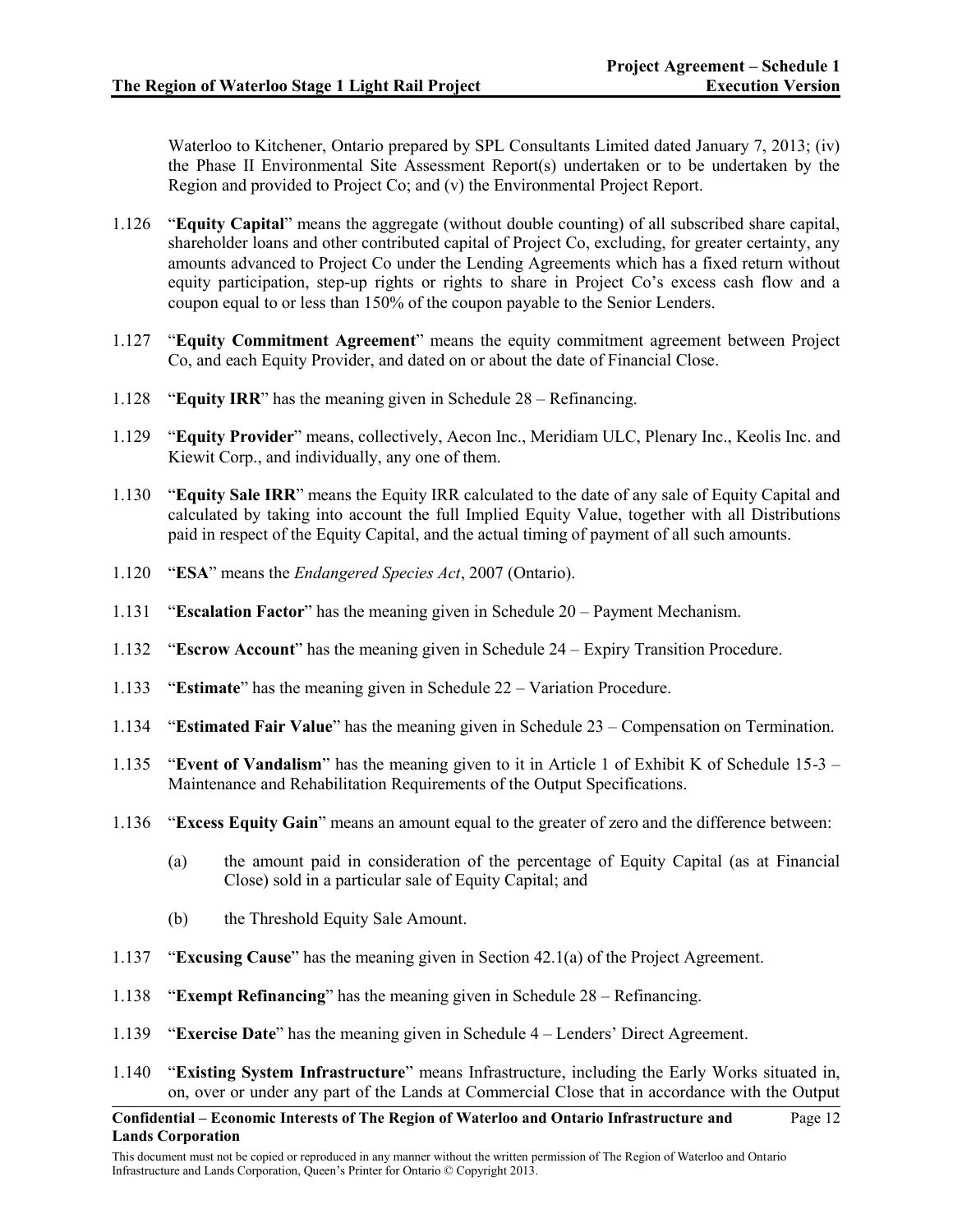Specifications is to form part of the completed System and the Public Infrastructure, but excluding Third Party Facilities and Infrastructure and other property of Railway Companies and Utility Companies.

- 1.141 "**Expert**" has the meaning given in Schedule 27 Dispute Resolution Procedure.
- 1.142 "**Expiry Date**" means the 30<sup>th</sup> anniversary of the Scheduled Substantial Completion Date without taking into account any extensions to such date pursuant to Section 40 of the Project Agreement.
- 1.143 "**Expiry Rehabilitation Costs**" has the meaning given in Schedule 24 Expiry Transition Procedure.
- 1.144 "**Expiry Transition Amount**" has the meaning given in Schedule 24 Expiry Transition Procedure.
- 1.145 "**Expiry Transition Procedure**" means the procedure for Expiry Transition described in Schedule 24 – Expiry Transition Procedure.
- 1.146 "**Expiry Transition Requirements**" has the meaning given in Schedule 24 Expiry Transition Procedure.
- 1.147 "**Expiry Transition Security**" has the meaning given in Schedule 24 Expiry Transition Procedure.
- 1.148 "**Expiry Transition Works**" has the meaning given in Schedule 24 Expiry Transition Procedure.
- 1.149 "**Expiry Transition Works Costs**" has the meaning given in Schedule 24 Expiry Transition Procedure.
- 1.150 "**Extension Contractor**" has the meaning given in Schedule 37 System Extension.
- 1.151 "**Failure Points**" has the meaning given in Schedule 20 Payment Mechanism.
- 1.152 "**Fast Track Process**" means the dispute resolution process described in Section 12 of Schedule 27 – Dispute Resolution Procedure.
- 1.153 "**Final Commissioning Program**" means the program to be jointly developed and agreed by the Region and Project Co in accordance with Section 25.2 of the Project Agreement.
- 1.154 "**Final Completion**" means the completion of the Design and Construction Works in accordance with the Project Agreement, including rectification of all Minor Deficiencies other than Minor Deficiencies which consist of minor work which is seasonal in nature which cannot be completed by the Final Completion Date.
- 1.155 "**Final Completion Certificate**" means the certificate to be issued by the Independent Certifier in accordance with Section 25.11 of the Project Agreement.
- 1.156 "**Final Completion Date**" means the date on which Final Completion is achieved as evidenced by the Final Completion Certificate, as such date shall be stated therein.
- **Confidential – Economic Interests of The Region of Waterloo and Ontario Infrastructure and Lands Corporation**

Page 13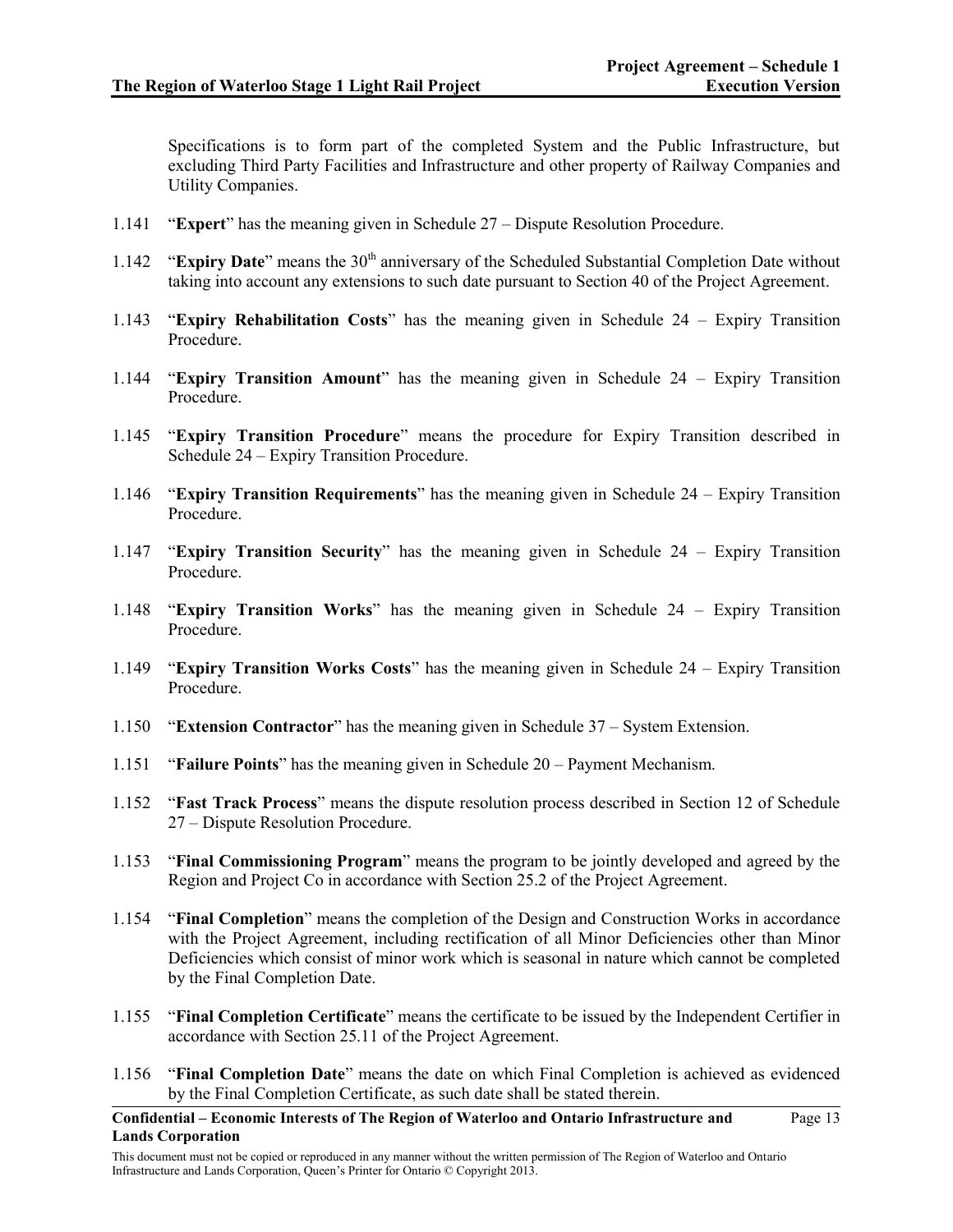- 1.157 "**Final Completion Notice**" has the meaning given in Section 25.11(b) of the Project Agreement.
- 1.158 "**Final Design Submittals**" has the meaning given in Section 20.3(e) of the Project Agreement.
- 1.159 "**Final Public Infrastructure Works Acceptance Certificate**" means, in respect of all Public Infrastructure, the certificate issued by the Region Engineer to Project Co confirming that (i) a Public Infrastructure Component Acceptance Certificate has been issued in respect of each Public Infrastructure Component in respect of all of the Public Infrastructure; (ii) the Public Infrastructure Works Requirements have been satisfied; and (iii) Project Co has satisfied all requirements set forth in Section 20.11(e) and (g) of the Project Agreement.
- 1.160 "**Final Public Infrastructure Works Acceptance Date**" means, in respect of all Public Infrastructure Works, the date on which the Region Engineer has issued the Final Public Infrastructure Works Acceptance Certificate in respect of the Public Infrastructure Works.
- 1.161 "**Final Public Infrastructure Works Requirements**" has the meaning given in Section 20.11(k) of the Project Agreement.
- 1.162 "**Final System Condition Report**" has the meaning given in Schedule 24 Expiry Transition Procedure.
- 1.163 "**Financial Close**" means the first date that funding is available under the Lending Agreements.
- 1.164 "**Financial Close Target Date**" means May 9, 2014, as such date may be extended in accordance with the provisions of the Project Agreement.
- 1.165 "**Financial Model**" means the computer spreadsheet model for the Project incorporating statements of Project Co's cashflows including all expenditure, revenues, financing and taxation of the Project Operations together with the profit and loss accounts and balance sheets for Project Co throughout the Project Term accompanied by details of all assumptions, calculations and methodology used in their compilation and any other documentation necessary or desirable to operate the model.
- 1.166 "**Financial Obligations**" means the obligation to pay any application fees, third party fees, costs or charges (including all applicable taxes thereon), the provision of any letters of credit, instruments of guarantee, bonds or security deposits, or any other financial security obligations.
- 1.167 "**FIPPA**" means the *Freedom of Information and Protection of Privacy Act* (Ontario).
- 1.168 "**Fisheries Act Authorizations**" means the authorization(s) issued by Fisheries and Oceans Canada in connection with the Project, and any amendment or supplement to the authorization(s) as may be issued after Commercial Close or required in connection with the Project from time to time during the Project Term.
- 1.169 "**Force Majeure**" has the meaning given in Section 44.1(a) of the Project Agreement.
- 1.170 "**Freight Liquidated Damages**" means those liquidated damages set out in Sections 18.10(c) and 18.10(d) of Article 18 of Schedule 15-2 – Construction Requirements of the Output Specifications.

**Confidential – Economic Interests of The Region of Waterloo and Ontario Infrastructure and Lands Corporation**

This document must not be copied or reproduced in any manner without the written permission of The Region of Waterloo and Ontario Infrastructure and Lands Corporation, Queen's Printer for Ontario © Copyright 2013.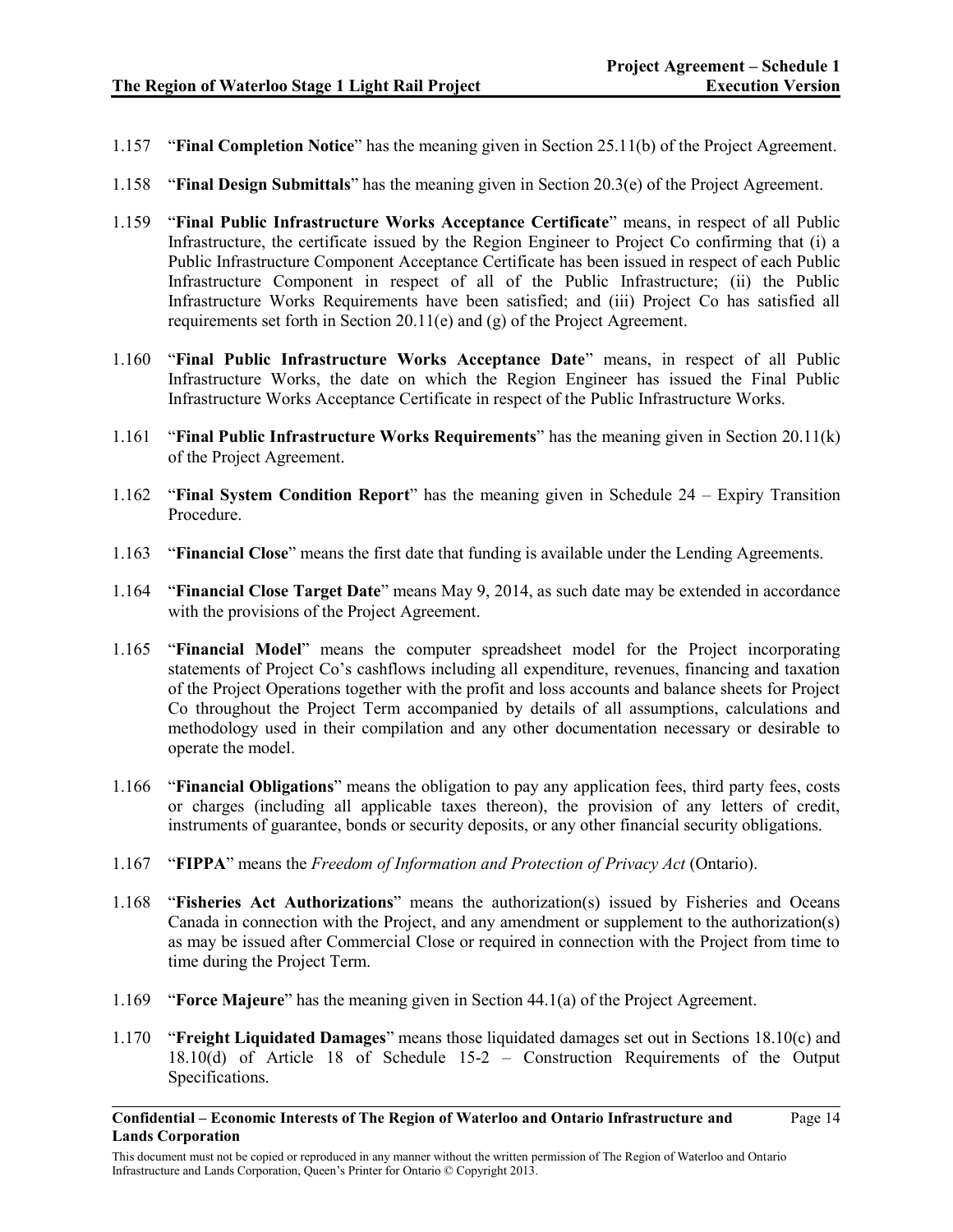- 1.171 "**Funding Agreement Parties**" means HMQ, represented by the Minister of Transportation for the Province of Ontario and its authorized agents and Her Majesty the Queen in right of Canada, represented by the Minister of Transport, Infrastructure and Communities and its authorized agents.
- 1.172 **"General Partners"** means, collectively, Aecon Inc., Meridiam ULC, Plenary Inc., Keolis Inc. and Kiewit Corp., and individually, any one of them.
- 1.173 "**Geotechnical Reports**" means (i) the Geotechnical Report on Subsurface Conditions Waterloo LRT Project prepared by Genivar dated April 12, 2013; and (ii) the King Street Grade Separation Report – Waterloo LRT Project prepared by Genivar dated May 30, 2013.
- 1.174 "**Good Industry Practice**" means using standards, practices, methods and procedures to a good commercial standard, conforming to Applicable Law and exercising that degree of skill and care, diligence, prudence and foresight which would reasonably and ordinarily be expected from a qualified, skilled and experienced person engaged in a similar type of undertaking under the same or similar circumstances.
- 1.175 "**Governmental Activities**" means the provision of all governmental services and the conduct of all activities provided in connection or otherwise associated with the Lands and the System and the Public Infrastructure by any Governmental Authority or Emergency Service Provider, and includes the Region Activities.
- 1.176 "**Governmental Authority**" means any federal, provincial, territorial, regional, municipal or local governmental authority, quasi-governmental authority, court, government or self-regulatory organization, commission, board, tribunal, organization, or any regulatory, administrative or other agency, or any political or other subdivision, department, or branch of any of the foregoing, having legal jurisdiction in any way over the Region, any aspect of the performance of the Project Agreement, the operation of the System, the Public Infrastructure or the Governmental Activities, in each case to the extent it has or performs legislative, judicial, regulatory, administrative or other functions within its jurisdiction.
- 1.177 "**Government Sensitive Information**" means any information which is designated as such by the Region from time to time, or which a reasonable person, having regard to the circumstances, would regard as sensitive, including (i) all confidential information that is designated as such by Applicable Law, and (ii) any record, the disclosure of which could be injurious to the interests of the Region.
- 1.178 "**Guarantors**" means each Construction Guarantor and the OM&R Guarantor (or, as applicable, any replacement guarantor(s) providing security in respect of any Maintenance and Rehabilitation Contractor and any Operations Contractor).
- 1.179 "**Guideway**" means the bed for Tracks, whether elevated, at grade or below grade, included in the System.
- 1.180 "**H&S Conviction**" has the meaning given in Section 45.1(a)(xxii) of the Project Agreement.

This document must not be copied or reproduced in any manner without the written permission of The Region of Waterloo and Ontario Infrastructure and Lands Corporation, Queen's Printer for Ontario © Copyright 2013.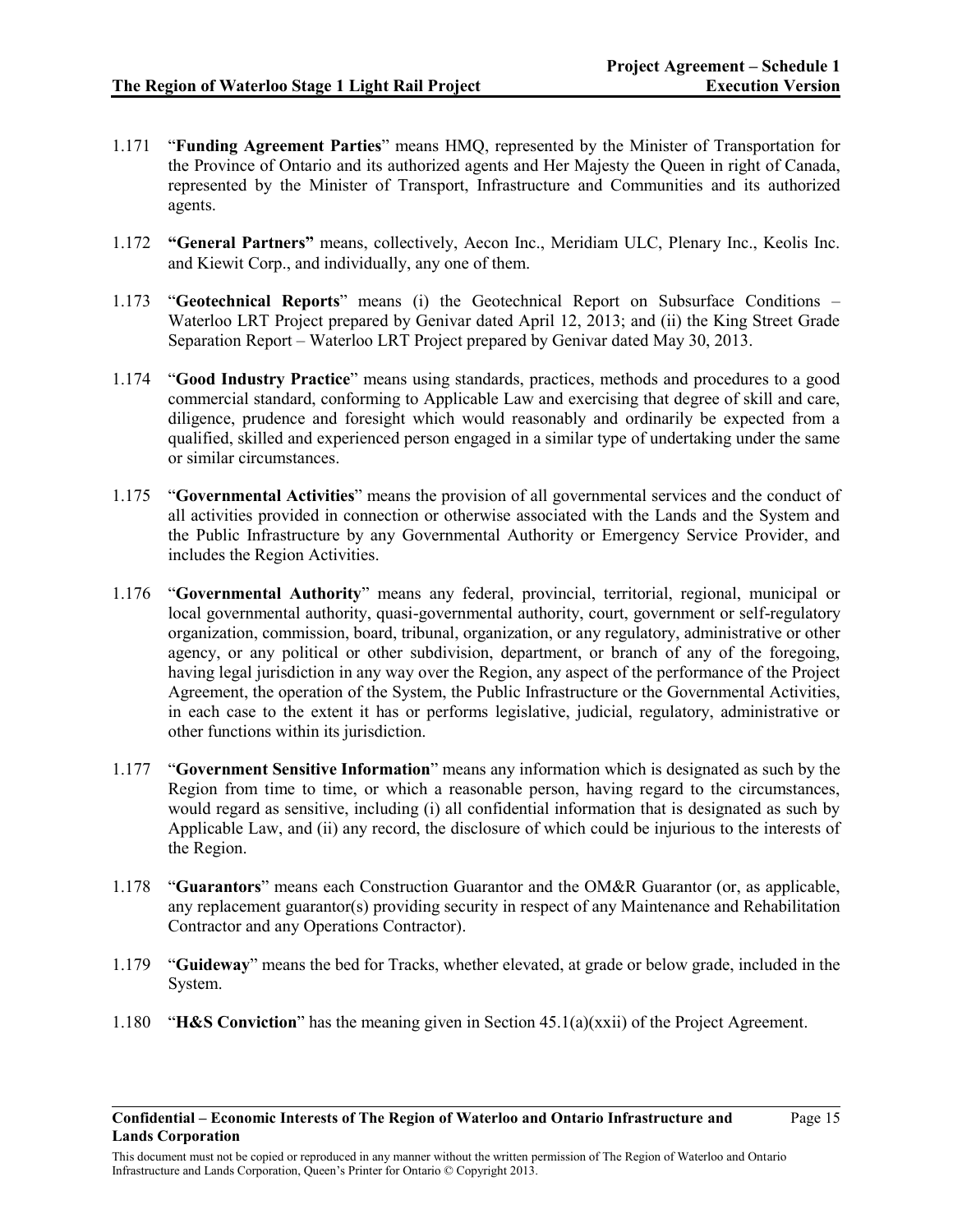Page 16

- 1.181 "**Hazardous Substances**" means any contaminant, pollutant, dangerous substance, toxic substance, liquid waste, industrial waste, gaseous waste, hauled liquid waste, hazardous material, or hazardous substance as defined or identified pursuant to any Applicable Law.
- 1.182 "**Health and Safety Requirements**" means the requirement to initiate, maintain, coordinate and supervise all safety precautions and programs in connection with the Design and Construction Works, the Public Infrastructure Works, the Additional Works and the Third Party Works, in compliance with all Applicable Law, including access to the Site in connection therewith.
- 1.183 "**Hedge Provider**" means a person that has entered into a Hedging Agreement with Project Co pursuant to the Lending Agreements, together with their successors and permitted assigns.
- 1.184 "**Hedging Agreement**" means an agreement relating to interest rate risk entered into by Project Co and the Hedge Provider(s) pursuant to the Lending Agreements, and includes, for clarity, the Structured Deposit Note.
- 1.185 "**Heritage Guidelines and Protocols**" means the Government of Ontario's Best Practice Guidelines for the Treatment of Human Skeletal Remains Discovered Outside a Licensed Cemetery and the Cultural Heritage Protocol Agreement between the Ministry of Government Services and the Ministry of Tourism and Culture.
- 1.186 "**HMQ**" means Her Majesty the Queen in Right of Ontario.
- 1.187 "**HST**" means the value-added tax imposed pursuant to Part IX of the *Excise Tax Act* (Canada), and any successor legislation thereto.
- 1.188 "**IC Construction Cost Confirmation Certificate**" has the meaning given in Schedule 21 Construction Period Payments.
- 1.189 **"IFRS"** means, at any time, accounting principles generally accepted in the jurisdiction of the subject of the applicable financial statements as the International Financial Reporting Standards as recommended by the Canadian Accounting Standards Board.
- 1.190 "**Implied Equity Value**" means the amount paid in consideration of a percentage of Equity Capital divided by the percentage of Equity Capital (as at Financial Close) sold in a particular sale of Equity Capital.
- 1.191 "**Indebtedness Notice**" has the meaning given in Schedule 4 Lenders' Direct Agreement.
- 1.192 "**Indemnifiable Taxes**" has the meaning given in Section 35.6(b) of the Project Agreement.
- 1.193 "**Indemnifier**" has the meaning given in Section 56.3(a) of the Project Agreement.
- 1.194 "**Independent Certifier**" means the person appointed as the Independent Certifier pursuant to the Independent Certifier Agreement and as may be permitted pursuant to the Project Agreement.
- 1.195 "**Independent Certifier Agreement**" means the contract entered into between Project Co, the Region and the Independent Certifier in substantially the form attached hereto as Schedule 6 – Independent Certifier Agreement.
- **Confidential – Economic Interests of The Region of Waterloo and Ontario Infrastructure and Lands Corporation**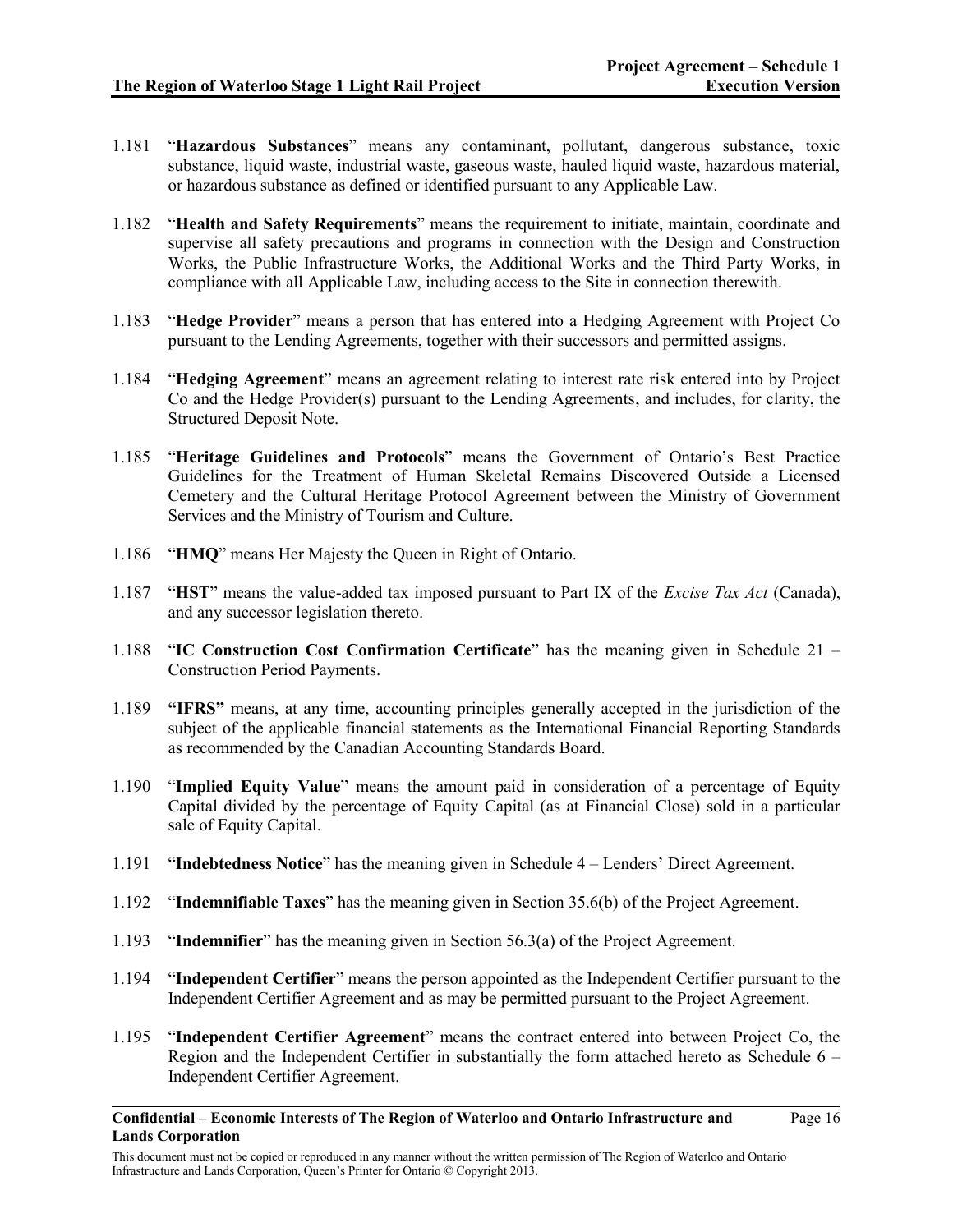- 1.196 "**Independent Inspector**" has the meaning given in Schedule 24 Expiry Transition Procedure.
- 1.197 "**Indirect Losses**" has the meaning given in Section 57.1(a) of the Project Agreement.
- 1.198 "**Infrastructure**" means all transit and landscape infrastructure including roadways, hard shoulders, slip roads, side roads, access roads, cul-de-sacs, pavement, bridges, water crossing structures, tunnels, transit stops (including Station Stops), sign structures, and other highway structures whether over or under the travelled surface, together with all related equipment, electrical infrastructure, mechanical infrastructure, supporting infrastructure, buildings, improvements and amenities, including all intelligent traffic systems and equipment, fences and barriers, curbs, culverts, drainage systems including outfalls and stormwater management ponds, grassed areas, sidewalks, cycling lanes, hedges and trees, planted areas, footways, recreational equipment and facilities, road markings, road traffic signs, road traffic signals, road lighting, communications installations, embankments, retaining walls, paved lots, truck lay-bys, maintenance yards, and signage, sculpture or decorative objects.
- 1.199 "**Infringing Material**" has the meaning given in Section 56.1(g) of the Project Agreement.
- 1.200 "**Initial Senior Bondholders**" means the registered holders of Senior Bonds as at Financial Close, together with their successors and permitted assigns.
- 1.201 "**Innovation Proposal**" has the meaning given in Section 39.2(b) of the Project Agreement.
- 1.202 "**Insurance Adjustment**" has the meaning given in Section 7.3 of Schedule 25 Insurance and Performance Security Requirements.
- 1.203 "**Insurance Cost Differential**" has the meaning given in Section 7.1(c) of Schedule 25 Insurance and Performance Security Requirements.
- 1.204 "**Insurance Policies**" has the meaning given in Schedule 30 Insurance Trust Agreement.
- 1.205 "**Insurance Proceeds**" has the meaning given in Schedule 30 Insurance Trust Agreement.
- 1.206 "**Insurance Review Date**" has the meaning given in Section 7.1(d) of Schedule 25 Insurance and Performance Security Requirements.
- 1.207 "**Insurance Review Period**" has the meaning given in Section 7.1(e) of Schedule 25 Insurance and Performance Security Requirements.
- 1.208 "**Insurance Trust Account**" has the meaning given in Schedule 25 Insurance and Performance Security Requirements.
- 1.209 "**Insurance Trust Agreement**" means the insurance trust agreement to be entered into between the Region, the Lenders' Agent, Project Co and the Account Trustee in the form set out in Schedule 30 – Insurance Trust Agreement.
- 1.210 "**Intellectual Property**" has the meaning given in Schedule 40 Intellectual Property.
- 1.211 "**Interface Agreement**" means the interface agreement between Project Co, the Construction Contractor and the OM&R Contractor in respect of the co-ordination of their rights and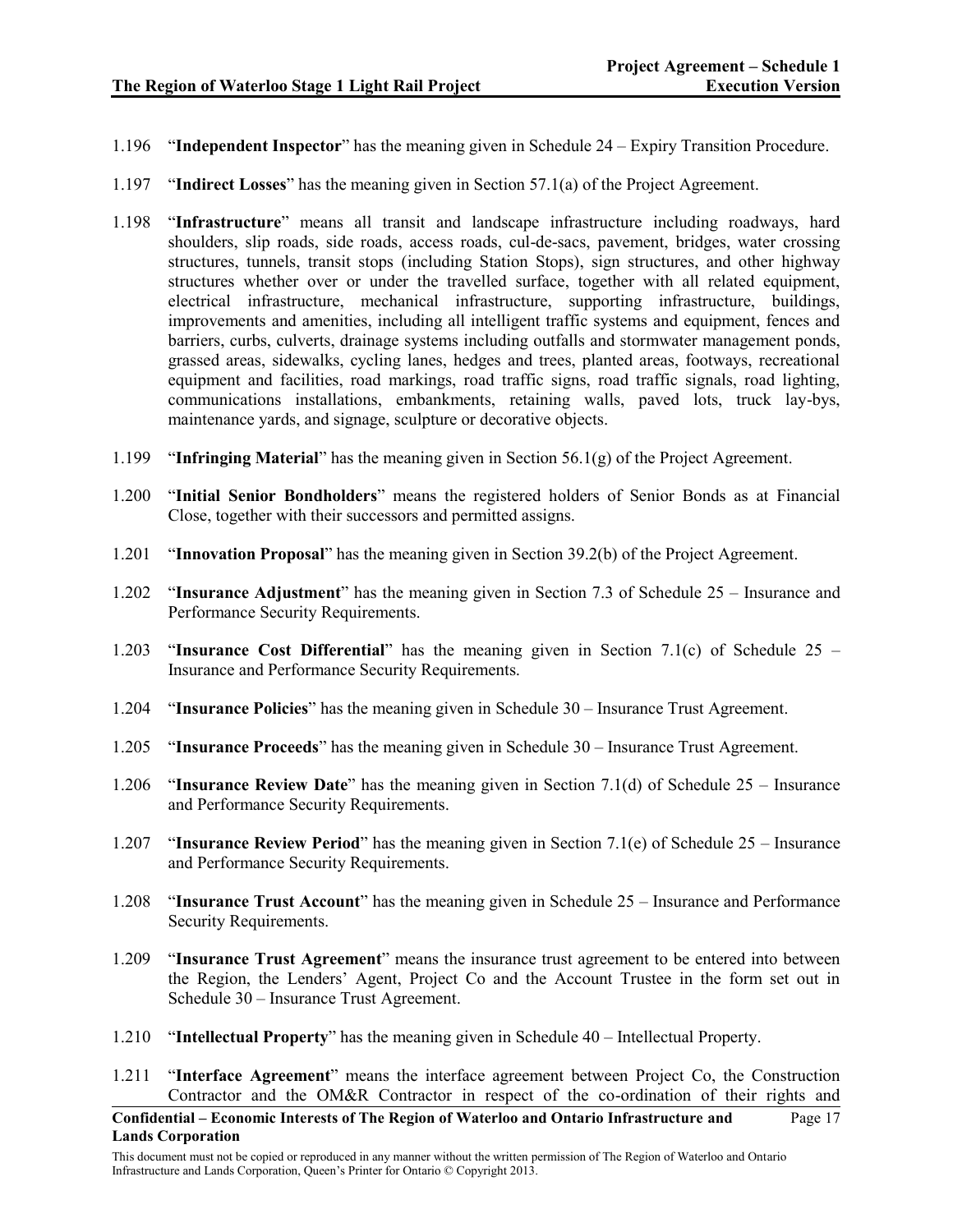Page 18

obligations in respect of the Project and dated on or about the date hereof, as may be amended or replaced from time to time.

- 1.212 "**Invoice Date**" has the meaning given in Schedule 23 Compensation on Termination.
- 1.213 "**IO**" or "**Infrastructure Ontario**" means Ontario Infrastructure and Lands Corporation, a nonshare capital corporation continued and amalgamated under the *Ontario Infrastructure and Lands Corporation Act, 2011*, S.O. 2011, c. 9, Schedule 32, as amended and includes any successors thereto or persons exercising delegated power and the Minister's authority, as agent for Her Majesty the Queen in Right of Ontario, as represented by the Minister of Infrastructure.
- 1.214 "**Irrecoverable Tax**" has the meaning given in Section 35.2(c) of the Project Agreement.
- 1.215 "**Joint Insurance Cost Report**" has the meaning given in Section 7.2 of Schedule 25 Insurance and Performance Security Requirements.
- 1.216 "**Junior Debt Amount**" has the meaning given in Schedule 23 Compensation on Termination.
- 1.217 "**Junior Debt Makewhole**" has the meaning given in Schedule 23 Compensation on Termination.
- 1.218 "**Junior Debt Service Amount**" means, for any period, the principal and interest payable by Project Co or any Project Co Party to the Junior Lenders in the normal course under the Lending Agreements.
- 1.219 "**Junior Lenders**" **[Not Used.]** The definition is not applicable as of the date of the Project Agreement and, accordingly, any references to "Junior Lenders, "Junior Debt Amount", "Junior Debt Makewhole" and "Junior Debt Service Amount" throughout the Project Agreement and any Ancillary Documents is not applicable as of the date of the Project Agreement. In the event that the Lenders are intended to be introduced as "Junior lenders" in any refinancing and/or other financing, the Region's consent is required. If the Region's consent is obtained, appropriate amendments will be made to the Project Agreement and the applicable Ancillary Documents.
- 1.220 "**Key Individual**" means those Project Co Parties listed in Schedule 9 Key Individuals.
- 1.221 "**Keolis Inc.**" means Keolis Waterloo General Partner Inc., a corporation incorporated under the laws of Quebec.
- 1.222 "**Kiewit Corp.**" means Kiewit Waterloo Investors Corp., a corporation incorporated under the laws of British Columbia.
- 1.223 "**Lands**" means at any time and from time to time, (i) from Commercial Close until Final Completion, the Construction Period Lands; (ii) from Final Completion until the Termination Date, the Service Period Lands; and (iii) until the expiry of the applicable warranty period in respect of any of the Public Infrastructure Components, the Construction Period Lands to which the Public Infrastructure Warranty extends.
- 1.224 "**Latent Defect**" means a Defect: (a) not described in or properly inferable, readily apparent or discoverable from the Background Information and not ascertainable upon the performance of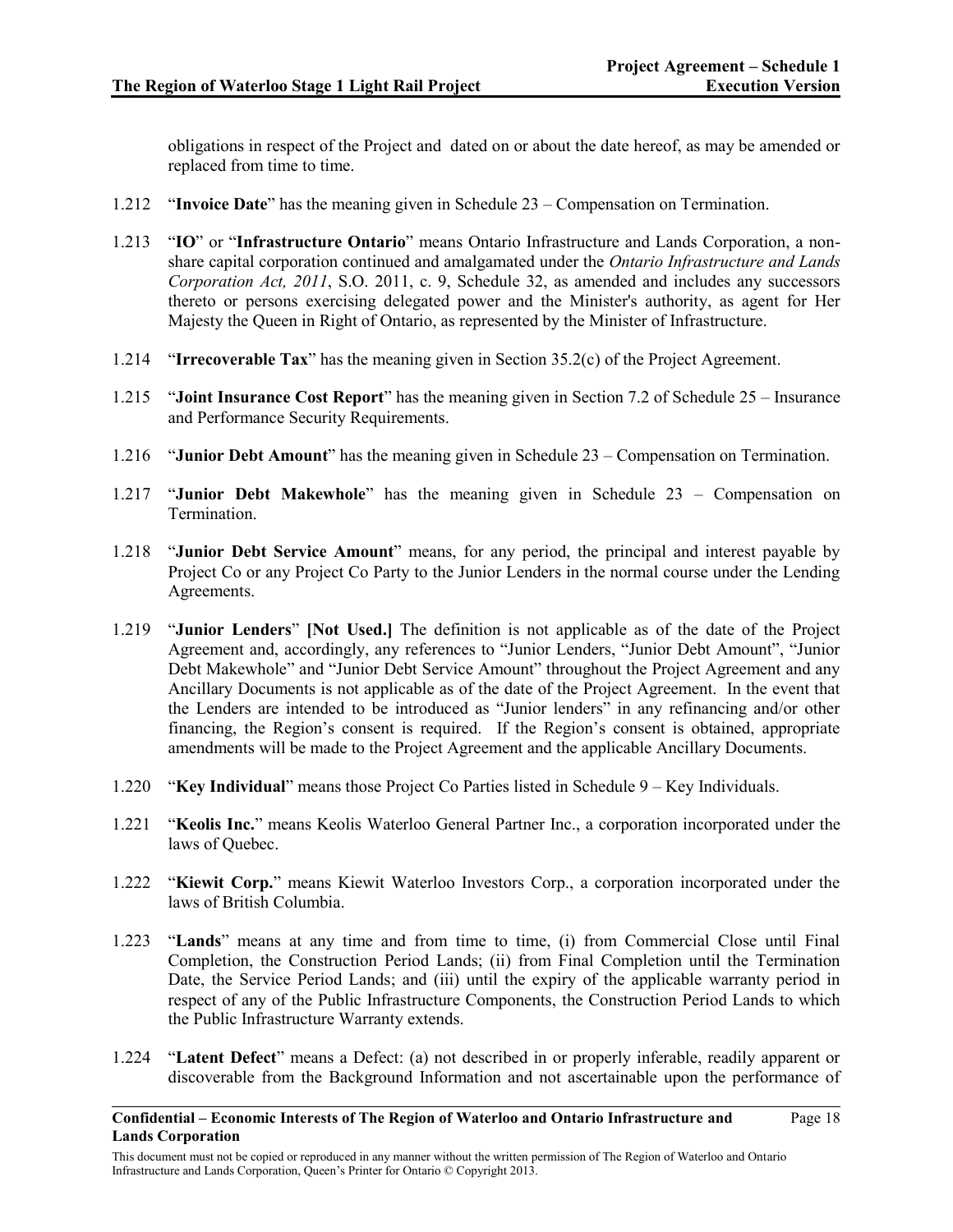reasonable due diligence without intrusive testing; (b) that is not attributable to the failure by Project Co to perform the Project Operations in accordance with the Project Agreement; (c) that is not caused by Project Co or any Project Co Party; or (d) that is not attributable to Project Co`s design or construction means and methods but only to the extent that Section 16.5(a)(i) of the Project Agreement also does not apply.

- 1.225 "**LEED**" means Leadership in Energy & Environmental Design.
- 1.226 "**LEED Rating System**" means the CaGBC's Leadership in Energy & Environmental Design (LEED) Green Building Rating System for New Construction and Major Renovations, LEED®- NC Version 1.0.
- 1.227 "**LEED Silver Rating**" means the achievement of a "Silver" rating from the CaGBC, with respect to the CaGBC's Leadership in Energy & Environmental Design (LEED) Green Building Rating System For New Construction And Major Renovations, LEED® Canada-NC Version 1.0 (December 2004) and LEED Rating System Addendum to LEED® Canada-NC Version 1.0 (March 2007).
- 1.228 "**Lender Advance Confirmations**" has the meaning given in Schedule 21 Construction Period Payments.
- 1.229 "**Lender Representative**" has the meaning given in Schedule 4 Lenders' Direct Agreement.
- 1.230 "**Lenders**" means all or any of the persons acting at all times at arm's length to Project Co and each Project Co Party who provide financing to Project Co in respect of the Project Operations under the Lending Agreements and, where the context so permits, prospective financiers or lenders, and for greater clarity, excludes any Affiliate of Project Co or a Project Co Party.
- 1.231 "**Lenders' Agent**" has the meaning given in Schedule 4 Lenders' Direct Agreement.
- 1.232 "**Lenders' Direct Agreement**" means the direct agreement to be entered into between the Region, the Lenders' Agent and Project Co in the form set out in Schedule 4 – Lenders' Direct Agreement.
- 1.233 "**Lenders' Funding Documentation**" has the meaning given in Schedule 21 Construction Period Payments.
- 1.234 "**Lenders' Technical Advisor**" means any consultant appointed from time to time by the Lenders in respect of the Project.
- 1.235 "**Lending Agreements**" has the meaning given in Schedule 23 Compensation on Termination.
- 1.236 "**Liquid Market**" has the meaning given in Schedule 23 Compensation on Termination.
- 1.237 "**Longstop Date**" has the meaning given in Section 45.1(a)(ii) of the Project Agreement.
- 1.238 "**Maintenance and Rehabilitation Contract**" means any agreement between Project Co and any Maintenance and Rehabilitation Contractor for the provision of Maintenance and Rehabilitation Services following the full or partial termination of the OM&R Contract in respect of such services.
- **Confidential – Economic Interests of The Region of Waterloo and Ontario Infrastructure and Lands Corporation**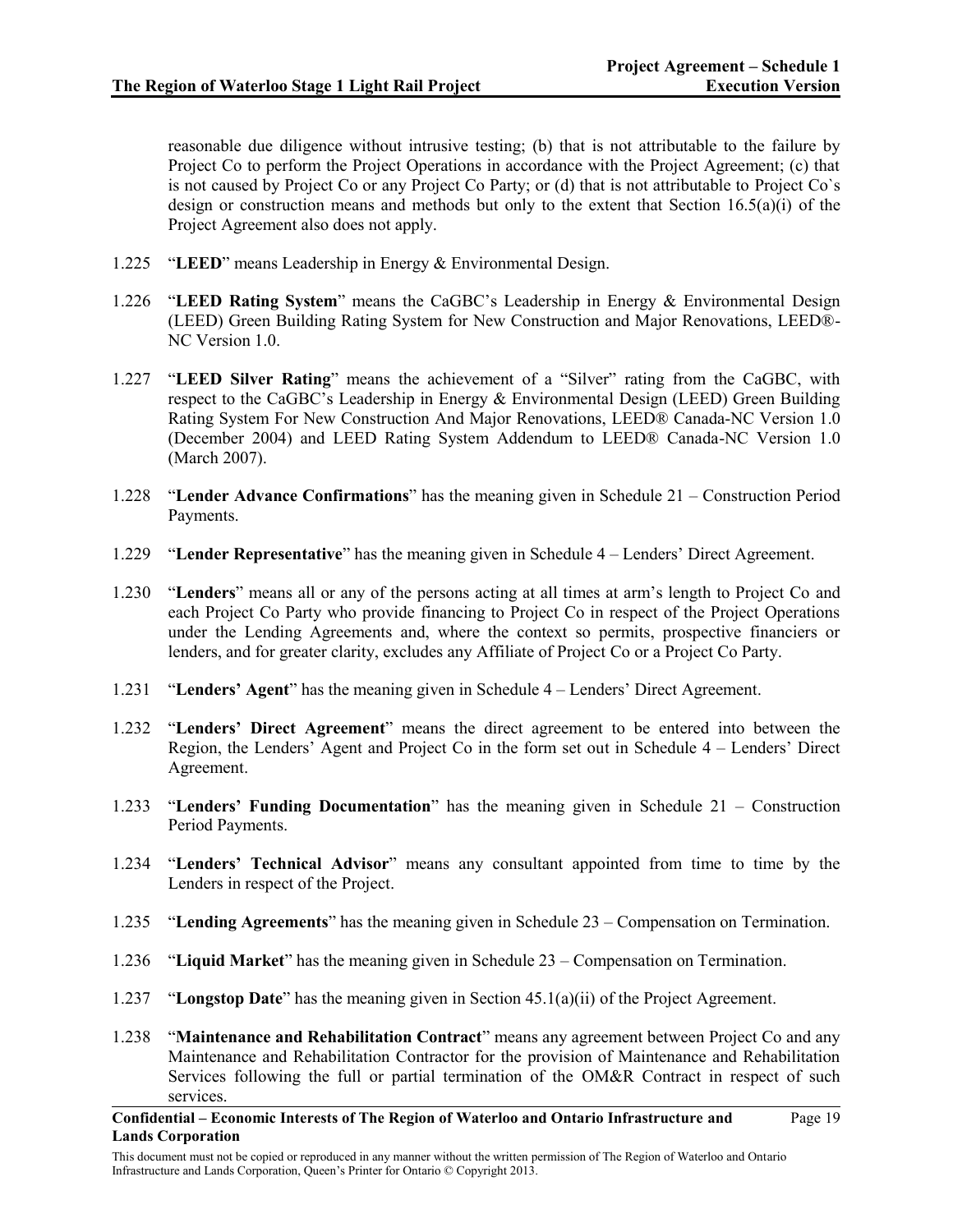- 1.239 "**Maintenance and Rehabilitation Contractor**" means any party as shall be approved by the Region to perform the Maintenance and Rehabilitation Services with respect to the System following the full or partial termination of the OM&R Contract in respect of such services.
- 1.240 "**Maintenance and Rehabilitation Contractor's Direct Agreement**" means any direct agreement to be entered into amongst, *inter alia*, the Region and any Maintenance and Rehabilitation Contractor and the applicable Guarantor (if any) in the form set out in Schedule  $5 -$ Contractor's Direct Agreement following the full or partial termination of the OM&R Contract in respect of the Maintenance and Rehabilitation Services.
- 1.241 "**Maintenance and Rehabilitation Plan**" means the maintenance and rehabilitation plan to be prepared and submitted by Project Co in accordance with Section 26.5 of the Project Agreement and the requirements set forth in Schedule 15-3 – Maintenance and Rehabilitation Services of the Output Specifications and Schedule 10 – Review Procedure.
- 1.242 "**Maintenance and Rehabilitation Requirements**" means the Maintenance and Rehabilitation Requirements contained in Schedule 15-3 – Output Specifications – Maintenance and Rehabilitation Requirements.
- 1.243 "**Maintenance and Rehabilitation Services**" means all of the maintenance, rehabilitation and other work to be performed and provided by Project Co as described in Schedule 15-3 – Output Specifications – Maintenance and Rehabilitation Requirements and all other work and services under the Permits, Licences, Approvals and Agreements relating to or in connection with the foregoing services, as such work and services may from time to time be varied in accordance with the Project Agreement, but specifically excluding Governmental Activities and Region Services.
- 1.244 "**Maintenance and Rehabilitation Specifications**" means Schedule 15-3 Maintenance and Rehabilitation Requirements.
- 1.245 "**Maintenance and Rehabilitation Submittals**" has the meaning given in Section 11.1 of Schedule 10 – Review Procedure.
- 1.246 "**Maintenance Availability Failure**" has the meaning given in Schedule 20 Payment Mechanism.
- 1.247 "**Maintenance Period Emergency Preparedness Plan**" means the emergency preparedness plan to be prepared, submitted and implemented by Project Co in accordance with Article 2 of Schedule 15-3 – Output Specifications – Maintenance and Rehabilitation Requirements.
- 1.248 "**Maintenance Term**" means the period from the Substantial Completion Date and expiring at midnight on the Termination Date.
- 1.249 "**Make Good**" means reporting, restoring, refurbishing, rehabilitating, or performing filling operation on the Design and Construction Works and the Public Infrastructure Works as required under the Project Agreement or any existing components disturbed due to the Design and Construction Works and/or Public Infrastructure Works, to at least the condition existing at the day of commencement of the Design and Construction Works and Public Infrastructure Works, in terms of construction integrity, finishes, alignment with existing adjoining surfaces, compatibility

**Confidential – Economic Interests of The Region of Waterloo and Ontario Infrastructure and Lands Corporation**

This document must not be copied or reproduced in any manner without the written permission of The Region of Waterloo and Ontario Infrastructure and Lands Corporation, Queen's Printer for Ontario © Copyright 2013.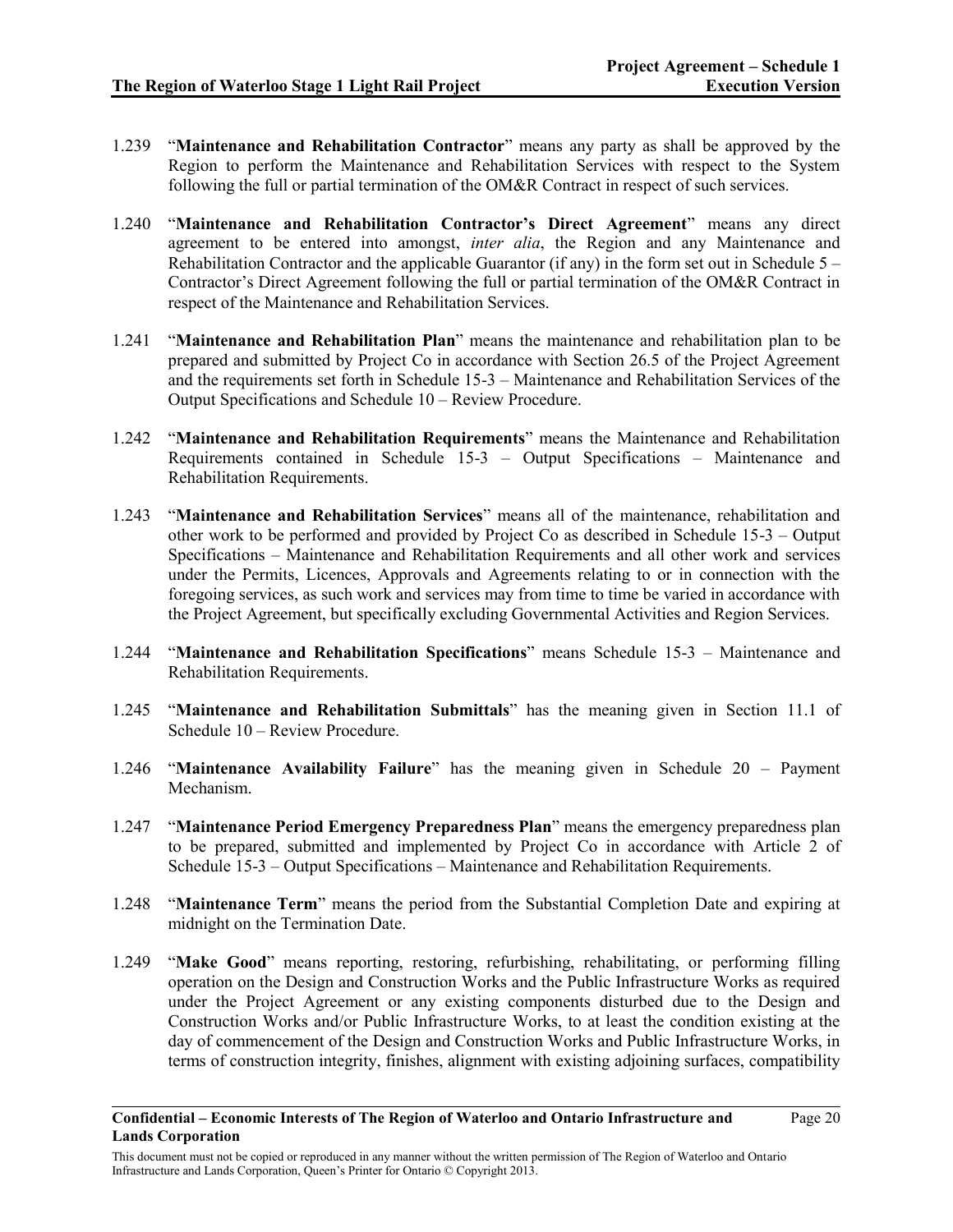of materials, sound attenuation criteria, exfiltration/infiltration requirements, air/vapour barrier and thermal continuity and fitness for use.

- 1.250 "**Make Good (Public Infrastructure Works)**" means repairing, restoring, refurbishing, rehabilitating, or performing filling operation on the Public Infrastructure Works as required under the Project Agreement or any existing components disturbed due to the Public Infrastructure Works, to at least the condition existing at the Public Infrastructure Works Acceptance Date in respect of the applicable Public Infrastructure Works Component, in terms of construction integrity, finishes, alignment with existing adjoining surfaces, compatibility of materials, sound attenuation criteria, exfiltration/infiltration requirements, air/vapour barrier and thermal continuity and fitness for use.
- 1.251 "**Mandatory Refinancing**" has the meaning given in Schedule 28 Refinancing.
- 1.252 "**Market Value Availability Deduction Amount**" has the meaning given in Schedule 23 Compensation on Termination.
- 1.253 "**Maximum Service Payment**" has the meaning given in Schedule 23 Compensation on Termination.
- 1.254 "**Meridiam ULC**" means Meridiam Infrastructure Waterloo LRT ULC, an unlimited liability company incorporated under the laws of British Columbia.
- 1.255 "**Metrolinx**" means Metrolinx, a corporation created pursuant to the *Metrolinx Act*, 2006, S.O. 2006, c. 16.
- 1.256 "**MFIPPA**" means the *Municipal Freedom of Information and Protection of Privacy Act*, C.M.56, as amended from time to time.
- 1.257 "**Milestone Payment Applications**" has the meaning given in Schedule 21 Construction Period Payments.
- 1.258 "**Milestone Payment Eligibility Requirements**" has the meaning given in Schedule 21 Construction Period Payments.
- 1.259 "**Milestone Payment Eligibility Threshold**" has the meaning given in Schedule 21 Construction Period Payments.
- 1.260 "**Milestone Payments**" has the meaning given in Schedule 21 Construction Period Payments.
- 1.261 "**Minor Deficiencies**" means any defects, deficiencies and items of outstanding Design and Construction Work (including in relation to seasonal work) arising from or related to the Design and Construction Work required to achieve Substantial Completion, and which would not materially impair:
	- (a) the public's or the Region's use and enjoyment of the System;
	- (b) the performance of the Governmental Activities or Region Activities;
	- (c) the performance of the Region Services;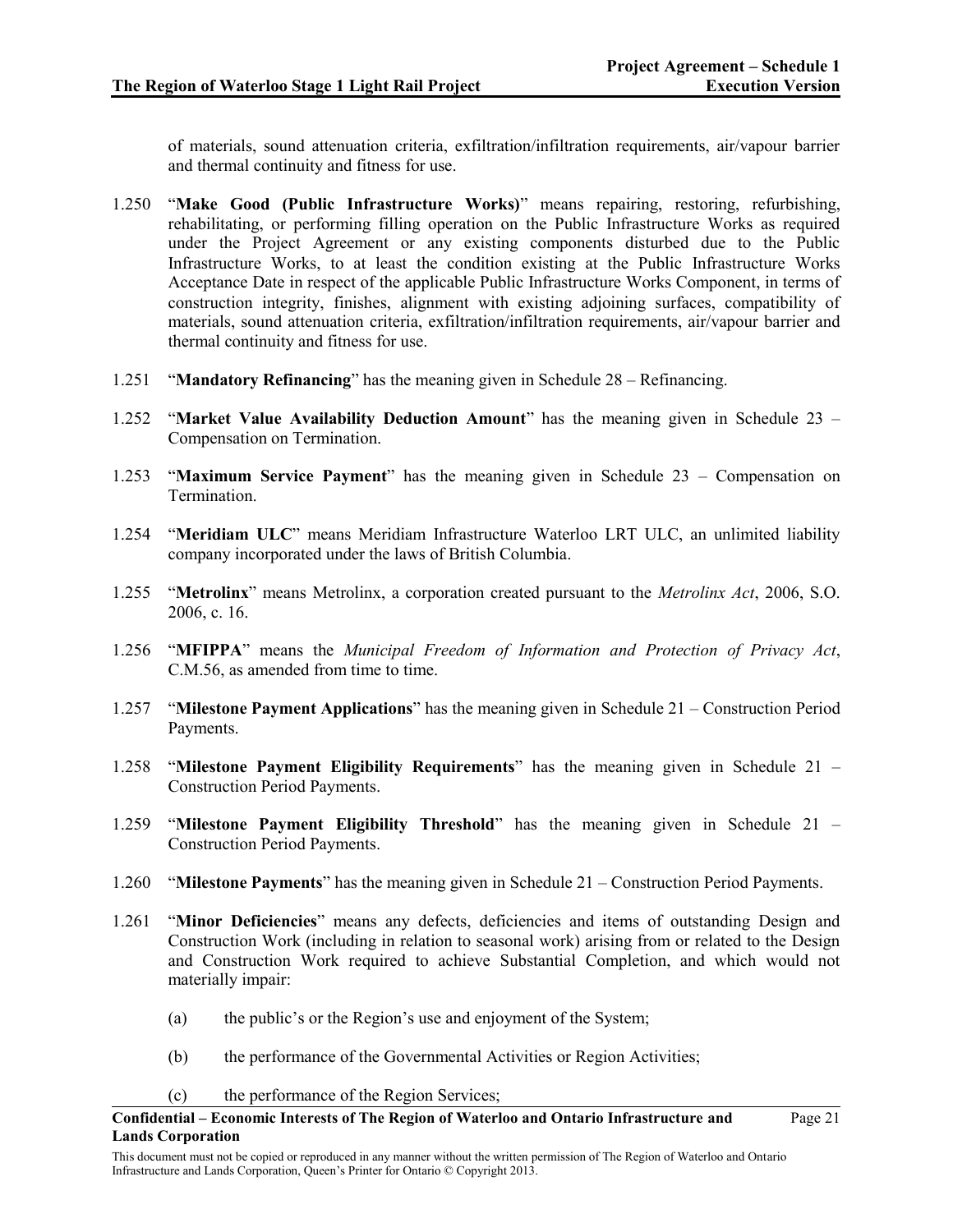- (d) the performance of the Maintenance and Rehabilitation Services by Project Co;
- (e) the performance of the Operations Services by Project Co.;
- (f) safety or traffic flow on the System in any relevant respect.
- 1.262 "**Minor Deficiencies List**" has the meaning given in Section 25.8(a) of the Project Agreement.
- 1.263 "**Mobility Matters Deduction**" has the meaning given in Schedule 7 Mobility Matters.
- 1.264 "**Monitoring Notice**" has the meaning given in Section 31.4(a) of the Project Agreement.
- 1.265 "**Monthly Previously Paid HST Amount**" means a monthly HST amount to be determined as provided for below which in the aggregate is equal to the amount of the Section 35.1(c) Payment. The amount of each Monthly Previously Paid HST Amount shall be:
	- (a) the amount of the Section 35.1(c) Payment amortized on a straight line basis over the Monthly Service Payments due over the remainder of the Maintenance Term following the payment of the Section 35.1(c) Payment subject to an alternative basis on which to amortize the remaining unapplied Section 35.1(c) Payment as provided for by Applicable Law in which case the Region shall determine the Monthly Previously Paid HST Amount in accordance with such Applicable Law, provided that the Region may, at any time, proceed to obtain an advance ruling under the *Excise Tax Act* (Canada) (or rely upon an existing advance ruling under the *Excise Tax Act* (Canada)) in respect to some other basis for amortizing the remaining unapplied Section 35.1(c) Payment over the Monthly Service Payments due over the remainder of the Maintenance Term, and in such event, the remaining unapplied Section 35.1(c) Payment may be amortized over the Monthly Service Payments in a manner provided for in the advance ruling if the Region so determines in its sole discretion;
	- (b) communicated by the Region to Project Co in writing at the same time that the Region pays Project Co the Section 35.1(c) Payment; and
	- (c) credited to the Region in each Monthly Service Payment invoice sent by Project Co to the Region following the payment of the Section 35.1(c) Payment.
- 1.266 "**Monthly Service Payment**" has the meaning given in Schedule 20 Payment Mechanism.
- 1.267 "**MSDS**" means the material safety data sheets prescribed by the applicable WHMIS legislation.
- 1.268 "**Negative Slack Recovery Plan**" has the meaning given in Article 19.1(b) of Schedule 15-2 Design and Construction Requirements of the Output Specifications.
- 1.269 "**New Agreement**" has the meaning given in Schedule 23 Compensation on Termination.
- 1.270 **"New Operating Contract**" means any contract entered into directly between the Region and an Operator in accordance with Section 27.2 of the Project Agreement.
- 1.271 "**New System Infrastructure**" at any time means Infrastructure constructed in, on, over or under any part of the Lands as part of the Design and Construction Works and Public Infrastructure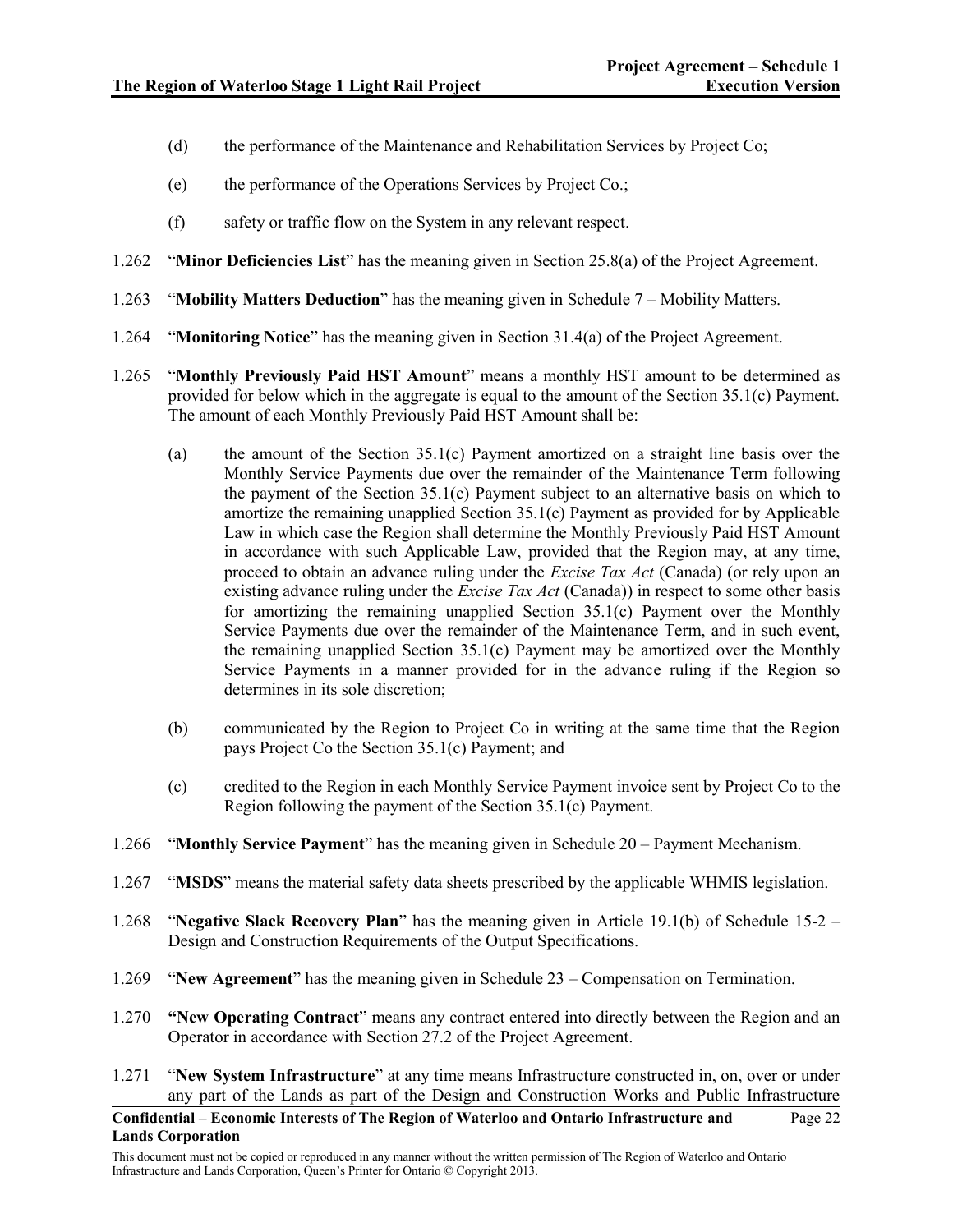Works (including any Existing System Infrastructure that has been altered, upgraded or augmented at that time by the carrying out of the Design and Construction Works), but excluding Third Party Facilities and Infrastructure and other property of Railway Companies and Utility Companies.

- 1.272 "**New Project Co**" has the meaning given in Schedule 23 Compensation on Termination.
- 1.273 "**No Default Payment Compensation Amount**" means, with respect to an amount and a specified period of time, such amount multiplied by (i) such period of time in days divided by the actual number of days in the current year multiplied by (ii) the rate of interest per annum in effect on each such day quoted by Toronto Dominion Bank time to time as its reference rate for Canadian Dollar demand loans made to its commercial customers in Canada and which it refers to as its "prime rate", as such rate may be changed by it from time to time.
- 1.274 "**Non-Construction Costs**" has the meaning given in Schedule 21 Construction Period Payments.
- 1.275 "**Non-Default Termination Sum**" has the meaning given in Schedule 23 Compensation on Termination.
- 1.276 "**Non-Region Owned Lands**" means those lands described in Part C of Appendix 2 Lands to this Schedule 1 – Definitions and Interpretation.
- 1.277 "**Non-Resident**" means a person that is, at the relevant time, a non-resident of Canada for the purposes of the *Income Tax Act* (Canada).
- 1.278 "**Notice**" has the meaning given in Section 61.1(a) of the Project Agreement.
- 1.279 "**Notice of Dispute**" has the meaning given in Schedule 27 Dispute Resolution Procedure.
- 1.280 "**Notice Period**" has the meaning given in Schedule 4 Lenders' Direct Agreement.
- 1.281 "**Novation Date**" has the meaning given in Schedule 4 Lenders' Direct Agreement.
- 1.282 "**Novation Notice**" has the meaning given in Schedule 4 Lenders' Direct Agreement.
- 1.283 "**Occupancy Permit**" means the occupancy permit issued for the OMSF by the applicable Governmental Authority.
- 1.284 "**OM&R Contract**" means the agreement between Project Co and the OM&R Contractor or such other party as shall be approved by the Region to perform the Maintenance and Rehabilitation Services and the Operations Services with respect to the System dated on or about the date of Financial Close.
- 1.285 "**OM&R Contractor**" means Keolis Grand River LP, a limited partnership comprised of 3695158 Canada Inc., as general partner and Keolis Ontario LP, as limited partner and existing under the laws of Ontario, engaged by Project Co to perform the Maintenance and Rehabilitation Services and the Operations Services and any substitute person engaged by Project Co to perform such work as may be permitted by the Project Agreement, but specifically excluding the Governmental Activities and the Region Services.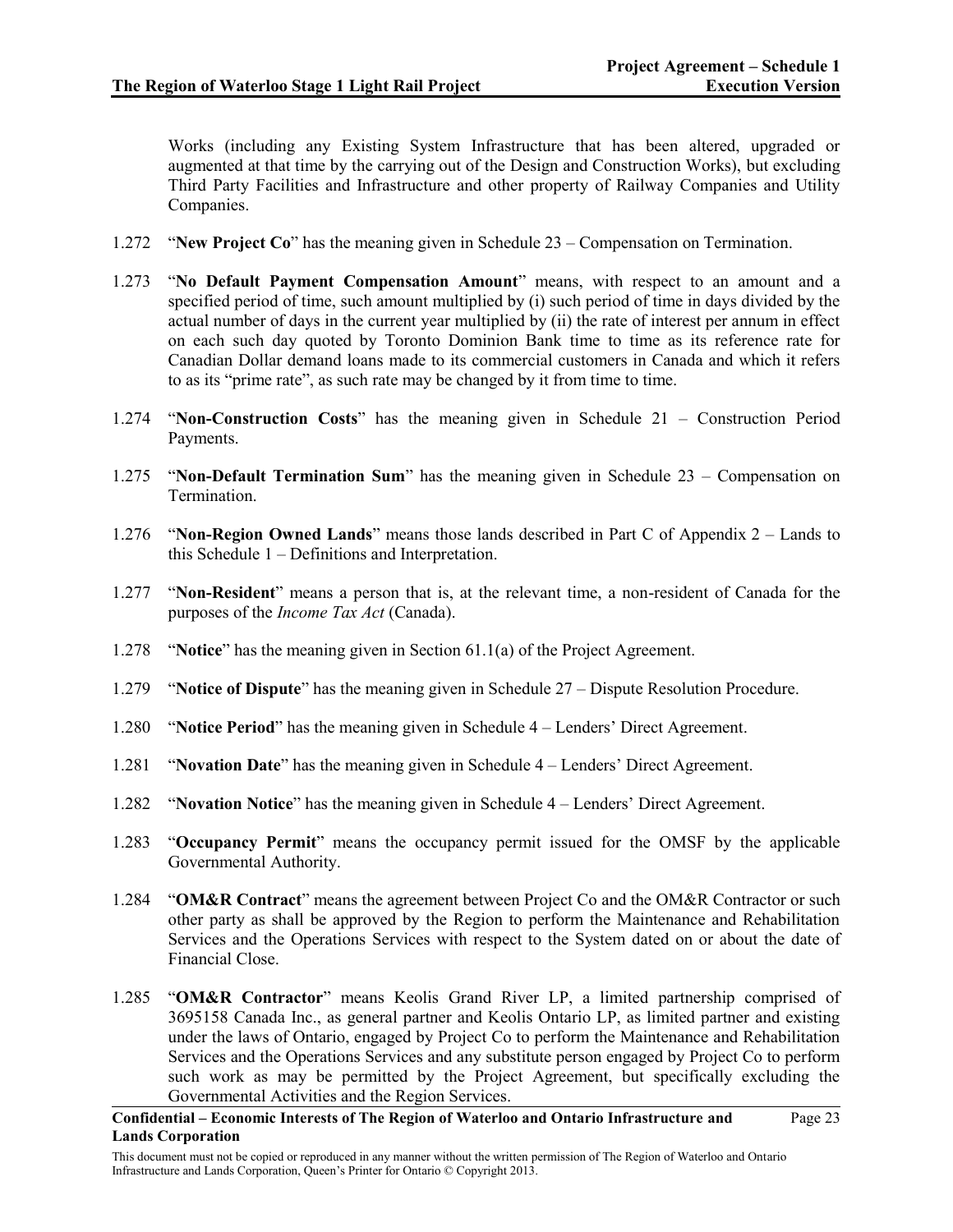- 1.286 "**OM&R Direct Agreement**" means the direct agreement to be entered into amongst the Region, the OM&R Contractor and the OM&R Contractor Guarantor in the form set out in Schedule 5 – Contractor's Direct Agreement.
- 1.287 "**OM&R Contractor Guarantor**" means Keolis SA.
- 1.288 "**OM&R Contractor's Lenders' Direct Agreement**" means the direct agreement dated on or about the date of Financial Close between Project Co, the OM&R Contractor, the OM&R Guarantor and the Lenders' Agent with respect to the rights of the Lenders' Agent with respect to the OM&R Contract.
- 1.289 "**OMSF**" or "**Operations, Maintenance and Storage Facility**" has the meaning given to such term in Article 16 Schedule 15-2 – Output Specifications – Design and Construction Requirements.
- 1.290 "**OMSF and Test Track Commissioning Program**" means the program to be jointly developed and agreed to by the Region and Project Co in accordance with Section 25.2 of the Project Agreement.
- 1.291 **"OMSF/Test Track Readiness Certificate**" means the certificate to be issued by the Independent Certifier in accordance with Section 25.3(e) of the Project Agreement.
- 1.292 "**OMSF/Test Track Readiness Commissioning**" means the commissioning program and activities to be carried out by Project Co in order to achieve OMSF/Test Track Readiness Completion in accordance with the OMSF/Test Track Commissioning Program and Article 13 of Schedule 15-2 – Design and Construction Requirements of the Output Specifications.
- 1.293 "**OMSF/Test Track Readiness Completion**" means the point at which the requirements for OMSF/Test Track Readiness Completion described in Article 18 of Schedule 15-2 – Design and Construction Requirements of the Output Specifications and as described in the OMSF and Test Track Commissioning Program have been satisfied and completed; the Occupancy Permit has been issued in respect of the OMSF; and the OMSF/Test Track Readiness Certificate has been issued.
- 1.294 "**OMSF/Test Track Readiness Completion Notice**" has the meaning given in Section 25.3(e).
- 1.295 "**OMSF/Test Track Readiness Countdown Notice**" has the meaning given in Section 25.3(c).
- 1.296 "**OMSF/Test Track Readiness Date**" means the date in which OMSF/Test Track Readiness Completion is achieved as evidenced by the OMSF/Test Track Readiness Certificate, as such date shall be stated therein.
- 1.297 "**OMSF/Test Track Works**" means the design, construction, installation, testing, commissioning and completion of the OMSF and the Test Track, as set forth in Article 18 of Schedule 15-2 – Design and Construction Requirements and Schedule 14 – Commissioning, as such work may be varied in accordance with the Project Agreement, but specifically excluding Vehicle Acceptance Testing and Governmental Activities.

This document must not be copied or reproduced in any manner without the written permission of The Region of Waterloo and Ontario Infrastructure and Lands Corporation, Queen's Printer for Ontario © Copyright 2013.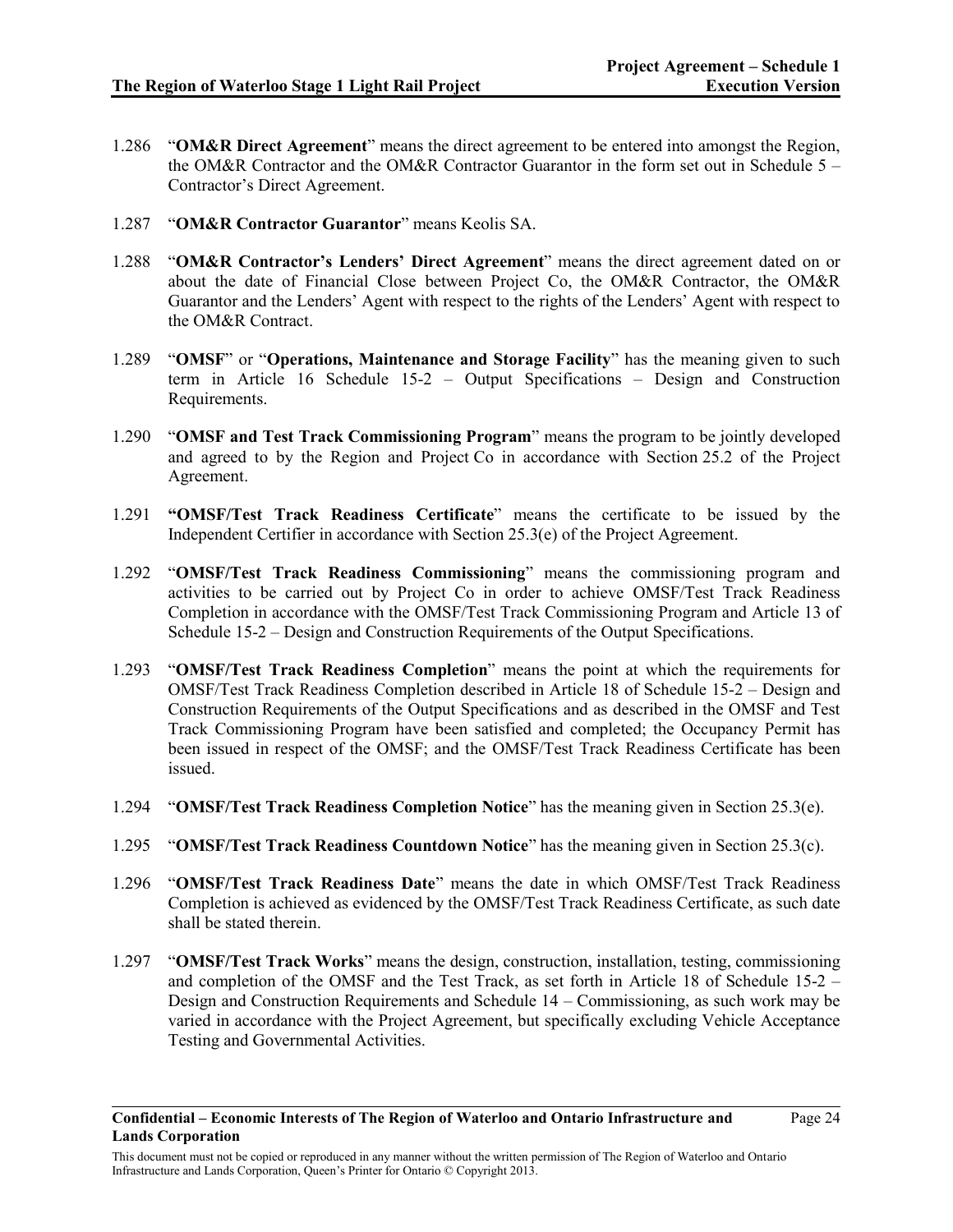- 1.298 "**Operational Response**" means the initial response to a failure of, damage to, danger or other incident, occurring on the System (including an Emergency) which actually or, in the Region's or Project Co's reasonable opinion, may potentially interrupt or delay the Passenger Services or adversely affects safety in performance of the Operations Services.
- 1.299 "**Operations Availability Failure**" has the meaning given in Schedule 20 Payment Mechanism.
- 1.300 "**Operations Contract**" means any agreement between Project Co and any Operations Contractor for the provision of Operations Services following the full or partial termination of the OM&R Contract in respect of such services.
- 1.301 "**Operations Contractor**" means any party as shall be approved by the Region to perform the Operations Services with respect to the System following the full or partial termination of the OM&R Contract in respect of such services.
- 1.302 "**Operations Contractor's Direct Agreement**" means any direct agreement to be entered into amongst, *inter alia*, the Region and any Operations Contractor and the applicable Guarantor, if any, in the form set out in Schedule  $5$  – Contractor's Direct Agreement following the full or partial termination of the OM&R Contract in respect of the Operations Services.
- 1.303 "**Operations Plan**" means the document or documents prepared by Project Co in accordance with the Section 27.3 and Schedule 10 – Review Procedure.
- 1.304 "**Operations Requirements**" means the relevant specifications, standards, procedures and other requirements for the operation of the System as set out in Schedule 15-4 – Output Specifications – Operations Requirements.
- 1.305 "**Operations Services**" means all of the services, works or other activities to be performed and provided, by Project Co as described in Schedule 15-4 – Output Specifications – Operations Requirements and all work and services under the Permits, Licences, Approvals and Agreements and the Region Permits, Licences, Approvals and Agreements relating to or in connection with the foregoing services, as such work and services may from time to time be varied in accordance with the Project Agreement, but specifically excluding Governmental Activities and Region Services.
- 1.306 "**Operations Specifications**" means Schedule 15-4 Output Specifications Operations Requirements.
- 1.307 "**Operations Submittal**" has the meaning given in Section 20.1 of Schedule 10 Submission Procedure.
- 1.308 "**Operations Term**" means the period commencing on the Substantial Completion Date to and including the date that is the earlier of 10 years after the Scheduled Substantial Completion Date and the Termination Date, unless such term is otherwise extended in accordance with Section 27.2 of the Project Agreement.

This document must not be copied or reproduced in any manner without the written permission of The Region of Waterloo and Ontario Infrastructure and Lands Corporation, Queen's Printer for Ontario © Copyright 2013.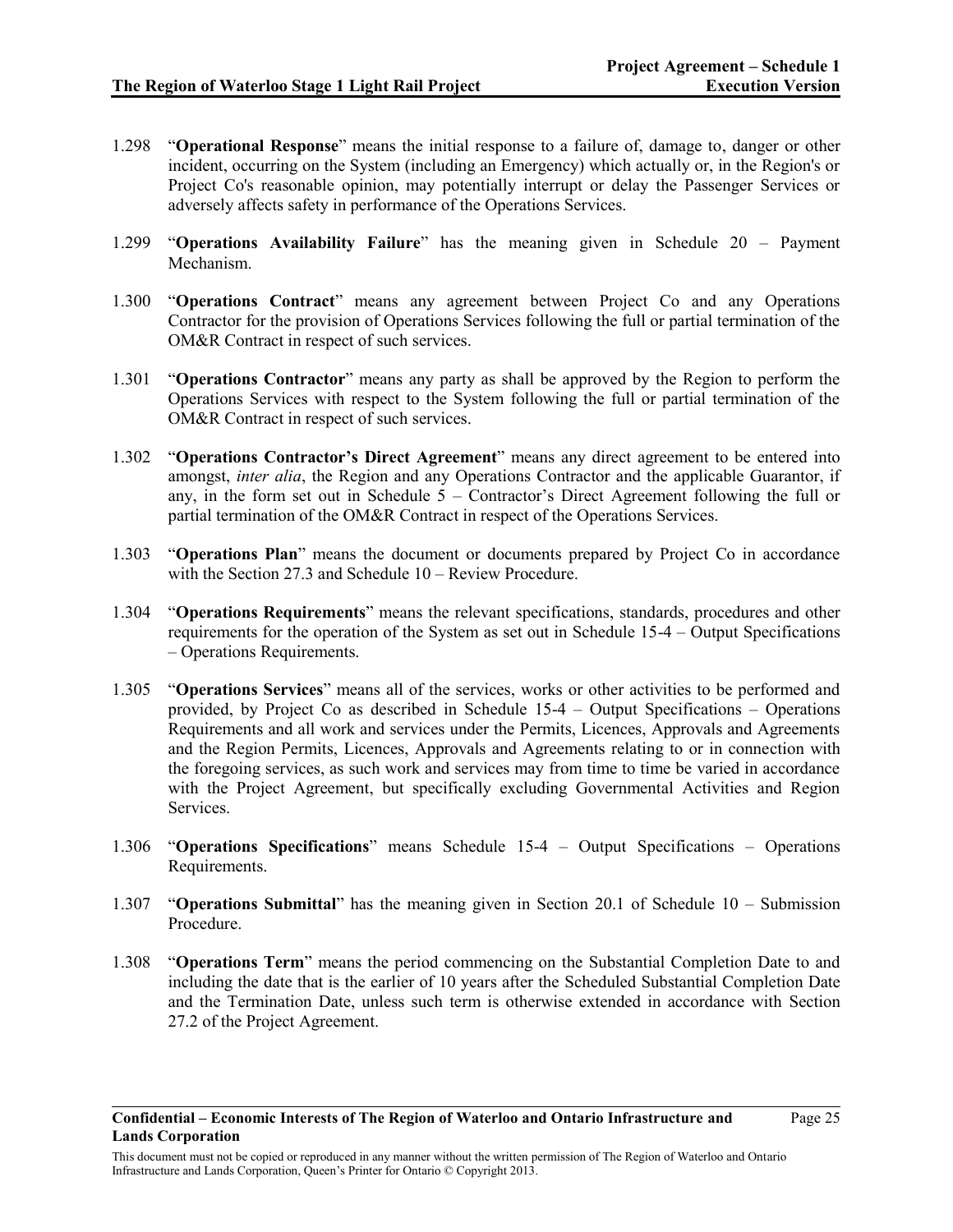Page 26

- 1.309 "**Operations Term Expiry Date**" means the 10<sup>th</sup> anniversary of the Scheduled Substantial Completion Date, unless the Operations Term is extended in accordance with Section 27.2 of the Project Agreement.
- 1.310 "**Operator**" means any person directly engaged by the Region to provide the Operations Services (as such services may be adjusted) following the Operations Term Expiry Date.
- 1.311 "**Operator Interface Protocol**" means the interface protocol to be implemented by the Region, Project Co and the Operator following the expiry of the Operations Term, as set out in Section 1.9 of Schedule 15-3 – Maintenance and Rehabilitation Requirements of the Output Specifications and of Section 1.9 of Schedule 15-4 – Operations Requirements of the Output Specifications, as such protocol may be amended from time to time.
- 1.312 "**Order**" has the meaning given in Schedule 30 Insurance Trust Agreement.
- 1.313 "**Other Contractor**" means an Additional Contractor or a Third Party Contractor.
- 1.314 "**Other Existing Infrastructure**" means all existing works and Infrastructure on, over or under the Lands at Commercial Close.
- 1.315 "**Other Works**" means the Additional Works and the Third Party Works.
- 1.316 "**Outline Commissioning Program**" means the schedule setting out the standards, specifications and other requirements for the performance and completion of the commissioning activities of the Parties outlined in Schedule 14 – Commissioning.
- 1.317 "**Output Specifications**" means Schedule 15 Output Specifications, and includes Schedule 15-1 – Definitions, Schedule 15-2 – Design and Construction Requirements, Schedule 15-3 – Maintenance and Rehabilitation Specifications and Schedule 15-4 – Operations Requirements.
- 1.318 "**Owners of Non-Region Owned Lands**" means the owners of the Non-Region Owned Lands described in Part C of Appendix A – Lands to this Schedule 1 – Definitions and Interpretation.
- 1.319 "**PA Parties**" or "**PA Party**" has the meaning given in Schedule 6 Independent Certifier Agreement.
- 1.320 "**Partnership Agreement**" means the amended and restated partnership agreement in respect of the Project between Project Co and each General Partner and dated as of May 5, 2014.
- 1.321 "**Party**" means either the Region or Project Co, and "Parties" means both the Region and Project Co.
- 1.322 "**Party Representative**" and "**Party Representatives**" have the meanings given in Schedule 27 Dispute Resolution Procedure.
- 1.323 "**Pass-Through Costs**" has the meaning given in Schedule 20 Payment Mechanism.
- 1.324 "**Passenger Services**" means the operation of the Vehicles for the carriage of fare paying System Users on the System.

**Confidential – Economic Interests of The Region of Waterloo and Ontario Infrastructure and Lands Corporation**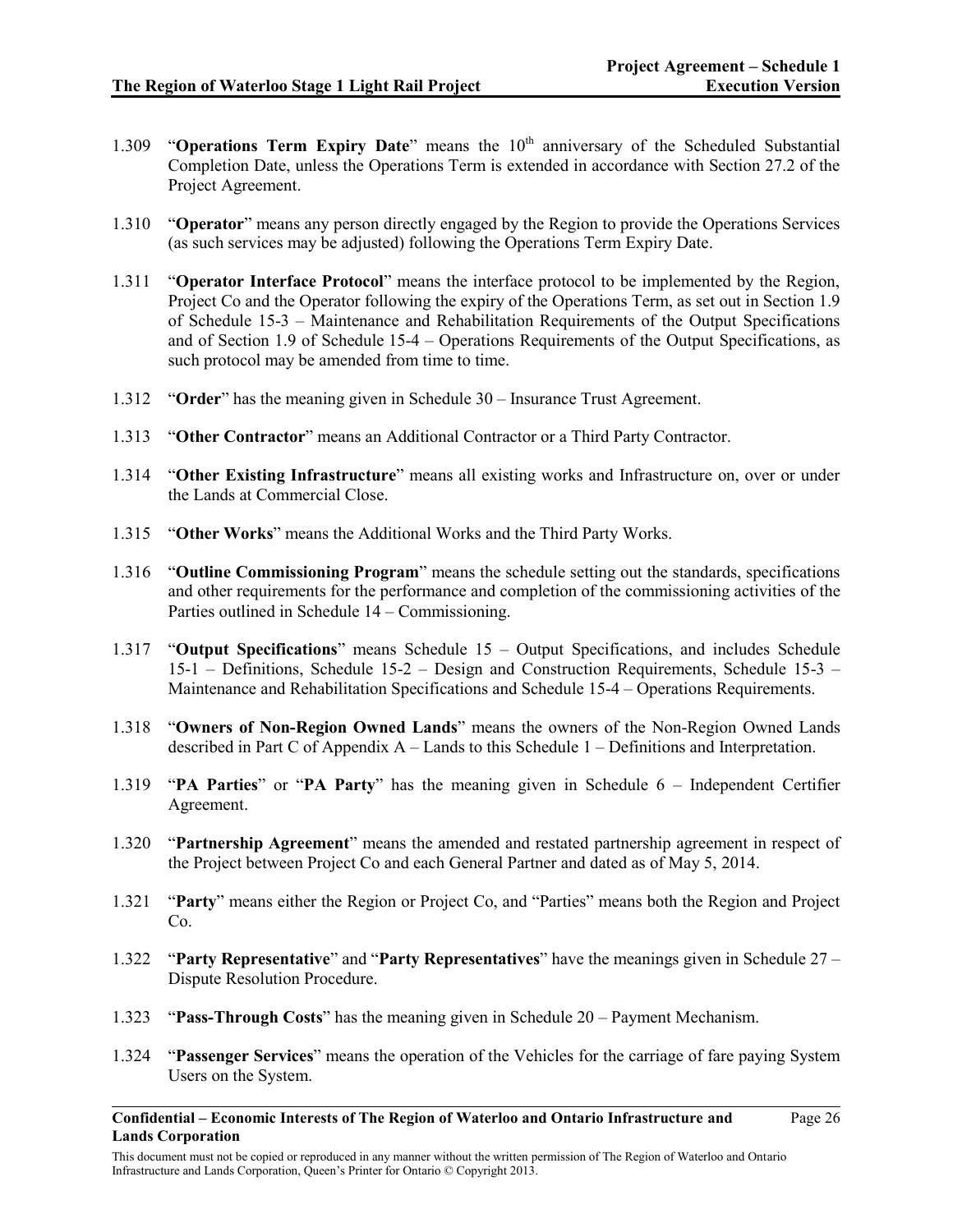Page 27

- 1.325 "**Payment Adjustment Report**" has the meaning given in Section 34.6(i)(ii) of the Project Agreement.
- 1.326 "**Payment Commencement Date**" means the date that is two (2) Business Days after the Substantial Completion Date.
- 1.327 "**Payment Compensation Amount**" means, with respect to an amount and a specified period of time, such amount multiplied by (i) such period of time in days divided by the actual number of days in the current year multiplied by (ii) the rate of interest per annum in effect on each such day equal to 2% over the rate of interest per annum quoted by The Toronto-Dominion Bank from time to time as its reference rate for Canadian Dollar demand loans made to its commercial customers in Canada and which it refers to as its "prime rate", as such rate may be changed by it from time to time.
- 1.328 "**Payment Mechanism**" means the payment mechanism set out in Schedule 20 Payment Mechanism.
- 1.329 "**Payment Periods**" means the payment periods of one calendar month (as adjusted in this definition) established by the Region for each Contract Year, provided that the first Payment Period in the first Contract Year and the last Payment Period in the last Contract Year may be a shorter period as a result of the timing of the Payment Commencement Date and the Expiry Date within the Payment Periods otherwise established in accordance with the foregoing.
- 1.330 "**Performance Audit**" has the meaning given in Section 31.5(a) of the Project Agreement.
- 1.331 "**Performance Guarantees**" means the guarantees to Project Co in respect of the Construction Contract and the OM&R Contract provided by each Construction Guarantor and the OM&R Guarantor, respectively (or, as applicable, any replacement guarantee provided by any replacement guarantor in respect of any Maintenance and Rehabilitation Contract or any Operations Contract, as the case may be).
- 1.332 "**Performance Monitoring Program**" means the monitoring of performance of (i) the Maintenance and Rehabilitation Services by Project Co through the Nonconformity reporting process detailed in Part 15 of Schedule 11 – Quality Management and (ii) the Performance Monitoring Reports prepared and submitted in accordance with Part 9 of Schedule 11 – Quality Management.
- 1.333 "**Performance Monitoring Report**" has the meaning given in Part 9 of Schedule 11 Quality Management.
- 1.334 "**Performance Security**" means the performance security required pursuant to Article 19 of Schedule 25 – Insurance and Performance Security Requirements.
- 1.335 "**Permits, Licences, Approvals and Agreements**" means the Region Permits, Licences, Approvals and Agreements and the Project Co Permits, Licences, Approvals and Agreements.
- 1.336 "**Permitted Borrowing**" means:
	- (a) any advance to Project Co under the Lending Agreements;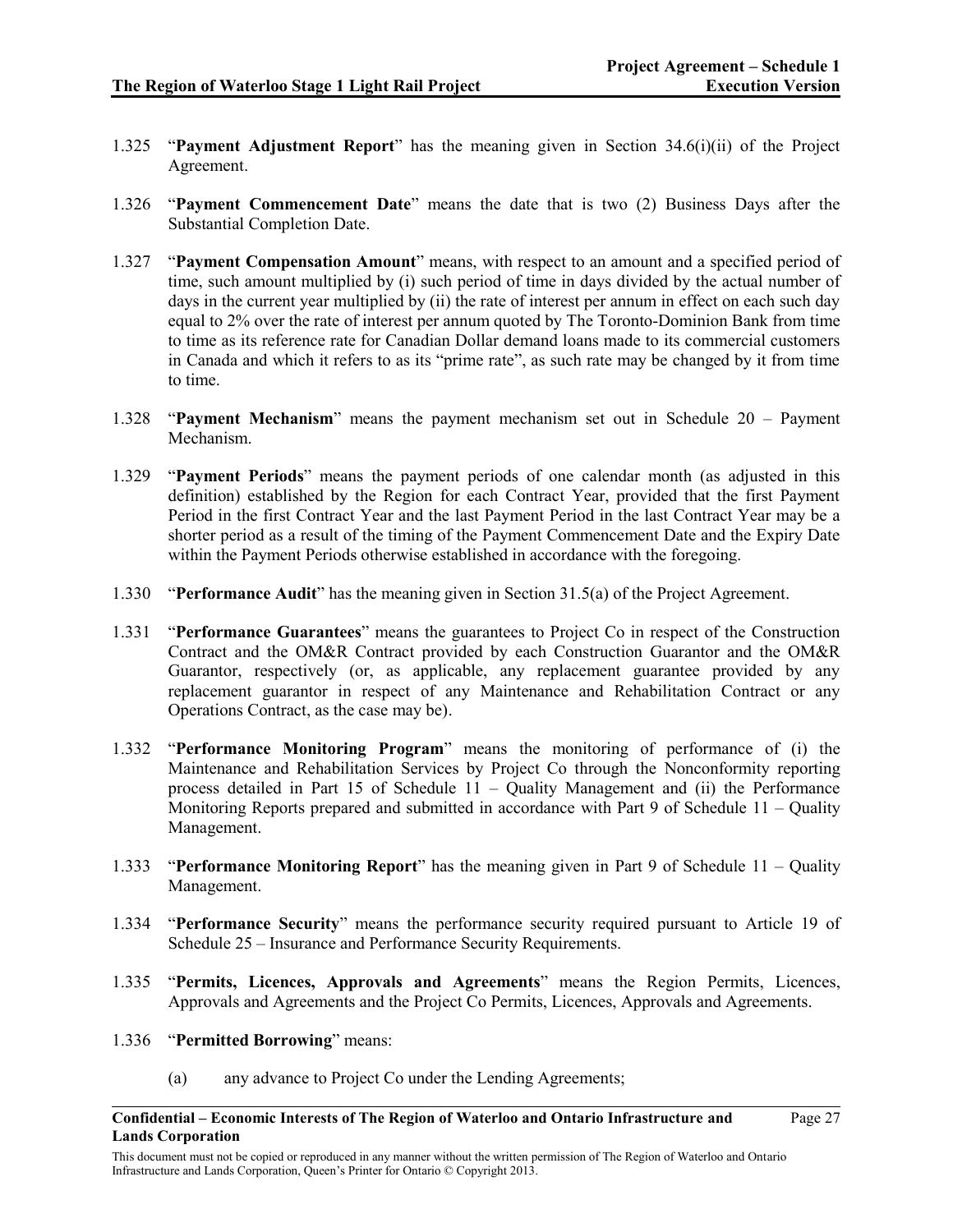- (b) any additional financing approved by the Region in accordance with Section 1.9 of Schedule 22 – Variation Procedure to the Project Agreement; and
- (c) any amendment, waiver or exercise of a right under the Lending Agreements made during the Step-In Period that does not increase the Region's liabilities under the Project Agreement whether actual or contingent, present or future, known or unknown.
- 1.337 "**Personal Information**" means all personal information (as the term "personal information" is defined in the *Personal Information Protection and Electronic Documents Act* (Canada)) in the custody or control of Project Co or any Project Co Party other than personal information of the employees of Project Co or the Project Co Parties and other than personal information that is wholly unrelated to the Project Operations and not derived directly or indirectly from the Region in respect of the Project.
- 1.338 "**PIW Payment Certificates**" means the payment authorizations issued by the Region Engineer in respect of Public Infrastructure Works in accordance with Section 20.11(b).
- 1.339 "**Planned Closure Events**" has the meaning given in Section 4.2(a) of the Project Agreement.
- 1.340 "**Plant**" means all buildings, building services, Infrastructure, building fabric, and mechanical and electrical services, which are required to fulfill the requirements of the Output Specifications.
- 1.341 "**Plenary Inc.**" means Plenary GrandLinq GP Inc., a corporation incorporated under the laws of British Columbia.
- 1.342 "**Police Service**" means the Royal Canadian Mounted Police, the Ontario Provincial Police, the Waterloo Regional Police Service and any other law enforcement agency with jurisdiction pursuant to Applicable Law, as applicable.
- 1.343 "**Post Termination Service Amount**" has the meaning given in Schedule 23 Compensation on Termination.
- 1.344 "**Pre-Existing Environmental Site Conditions**" means the environmental condition of the Lands as set out in the Environmental Reports.
- 1.345 "**Professional Engineer**" means a professional engineer licensed by Professional Engineers Ontario to practice in the Province of Ontario.
- 1.346 "**Prohibited Act**" has the meaning given in Section 60.1(a) of the Project Agreement.
- 1.347 "**Prohibited Acts Termination Sum**" has the meaning given in Schedule 23 Compensation on Termination.
- 1.348 "**Project**" has the meaning given in the recitals to the Project Agreement.
- 1.349 "**Project Agreement**" has the meaning given in the recitals to the Project Agreement.
- 1.350 "**Project Agreement Arbitration**" has the meaning given in Schedule 27 Dispute Resolution Procedure.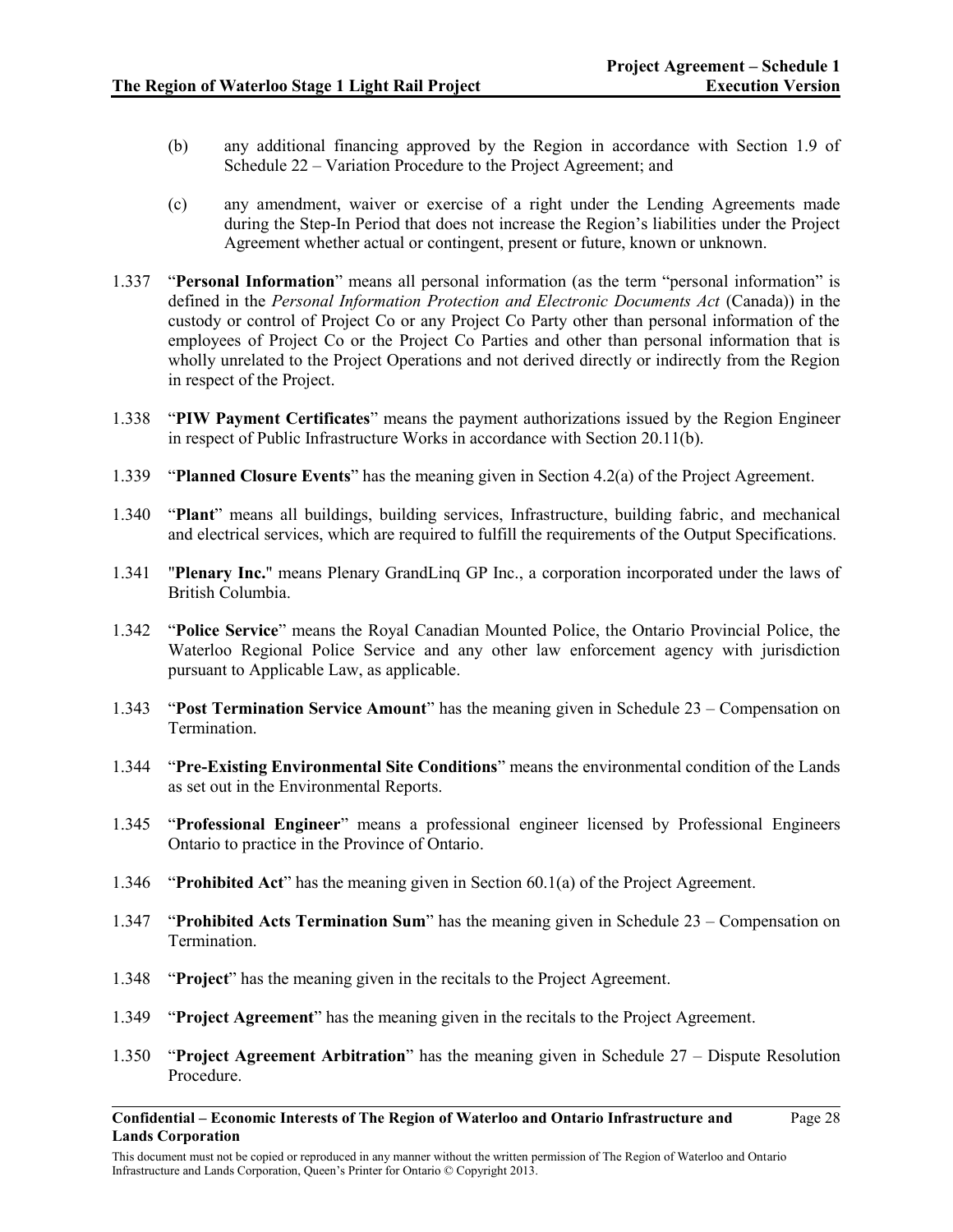Page 29

- 1.351 "**Project Co**" means GrandLinq GP, a general partnership of Plenary GrandLinq GP Inc., Meridiam Infrastructure Waterloo LRT ULC, Aecon GrandLinq GP Inc., Kiewit Waterloo Investors Corp. and Keolis Waterloo General Partner Inc., existing under the laws of Alberta.
- 1.352 "**Project Co Commissioning**" means the commissioning activities to be carried out by Project Co in order to achieve OMSF/Test Track Readiness Completion and Substantial Completion in accordance with the OMSF and Test Track Commissioning Program and the Final Commissioning Program, as applicable.
- 1.353 "**Project Co Commissioning Coordinator**" means the person appointed by Project Co as its commissioning agent.
- 1.354 "**Project Co Commissioning Tests**" means all Commissioning Tests required to be performed by Project Co pursuant to the OMSF and Test Track Commissioning Program and the Final Commissioning Program.
- 1.355 "**Project Co Event of Default**" has the meaning given in Section 45.1(a) of the Project Agreement.
- 1.356 "**Project Co Group**" means Project Co together with any person or group of persons, who, either individually or collectively, have Direct or Indirect Power or Control of Project Co.
- 1.357 "**Project Co Party**" means:
	- (a) the Construction Contractor;
	- (b) the OM&R Contractor (or, as applicable, any Maintenance and Rehabilitation Contractor and any Operations Contractor) ;
	- (c) any person engaged by Project Co, and/or any of the Contractors from time to time as may be permitted by the Project Agreement to procure or manage the provision of the Project Operations (or any of them); and
	- (d) in respect of each of the above, their subcontractors of any tier, agents, employees, officers and directors,

## and "**Project Co Parties**" shall be construed accordingly.

1.358 "**Project Co Permits, Licences, Approvals and Agreements**" means all permissions, consents, approvals, certificates, permits, registrations, licences, agreements and authorizations required to perform the Project Operations in accordance with the Project Agreement and as required by Applicable Law, and including, without limitation, those permissions, consents, approvals, certificates, permits, licences, agreements and authorizations which are the responsibility of Project Co to obtain as set out in Part B of Appendix 1 – Permits, Licences, Approvals and Agreements to this Schedule 1 – Definitions and Interpretation, and all necessary consents, approvals, certificates, permits, licences, agreements and authorizations from and with any third parties (including, to the extent applicable, all Development Approvals, Railway Approvals and Utility Agreements, and the approval of the Fire Marshal of Ontario), needed to perform the Project Operations in accordance with the Project Agreement and as required by Applicable Law,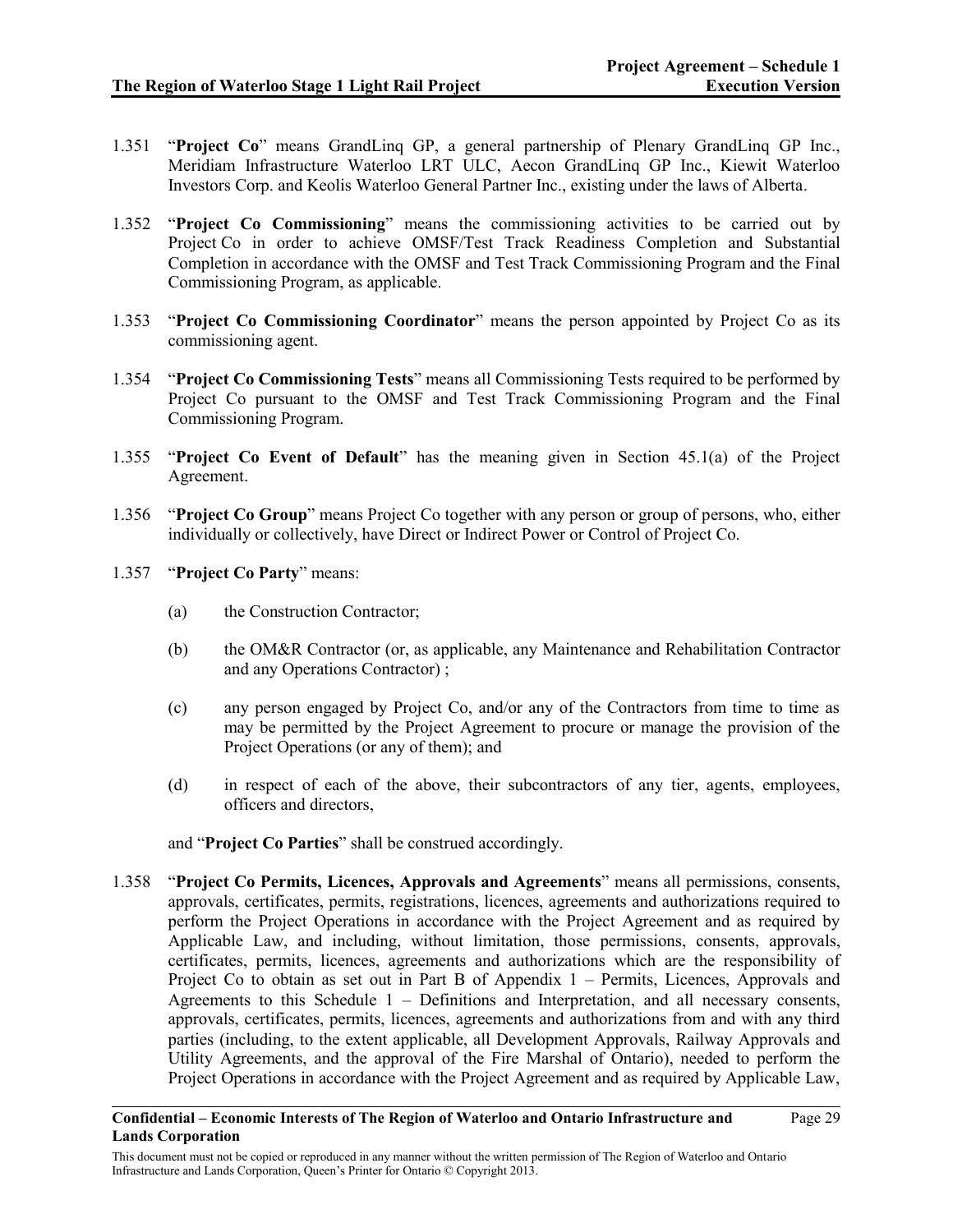and including those Project Co Permits, Licences, Approvals and Agreements which are Project Co's responsibility to obtain as set out in the Output Specifications and in Schedule 17 – Environmental Obligations, but other than the Region Permits, Licences, Approvals and Agreements.

- 1.359 "**Project Co Proposal Extracts**" means the documents attached as Schedule 13 Project Co Proposal Extracts.
- 1.360 "**Project Co Representative**" means the person designated as such by Project Co on or prior to Commercial Close and any permitted replacement.
- 1.361 "**Project Co Variation Notice**" has the meaning given in Schedule 22 Variation Procedure.
- 1.362 "**Project Data**" has the meaning given in Schedule 40 Intellectual Property.
- 1.363 "**Project Documents**" means the Ancillary Documents and the Lending Agreements.
- 1.364 "**Project Insurance Change**" has the meaning given in Section 7.1(f) of Schedule 25 Insurance and Performance Security Requirements.
- 1.365 "**Project Operations**" means:
	- (a) the performance of the Design and Construction Works;
	- (b) the performance of the Public Infrastructure Works;
	- (c) the performance of the Maintenance and Rehabilitation Services;
	- (d) the performance of the Operations Services; and
	- (e) the performance of all other obligations of Project Co under the Project Agreement.
- 1.366 "**Project Term**" means the period commencing on Commercial Close and expiring at midnight on the Termination Date.
- 1.367 "**Proponent Team Member**" has the meaning given in the Request for Proposals.
- 1.368 "**Proprietor**" has the meaning given in Section 52.6(a) of the Project Agreement.
- 1.369 "**Protester**" has the meaning given in Section 9.6(a) of the Project Agreement.
- 1.370 "**Public Infrastructure"** means the municipal roads, sewers and water mains more particularly described in Article 2 of Schedule 15-2 – Design and Construction Requirements of the Output Specifications.
- 1.371 "**Public Infrastructure Component**" means a component or element of the Public Infrastructure, as set out in the Works Schedule.
- 1.372 "**Public Infrastructure Component Acceptance**" means the point in time at which the Region Engineer determines that an individual Public Infrastructure Component has been completed in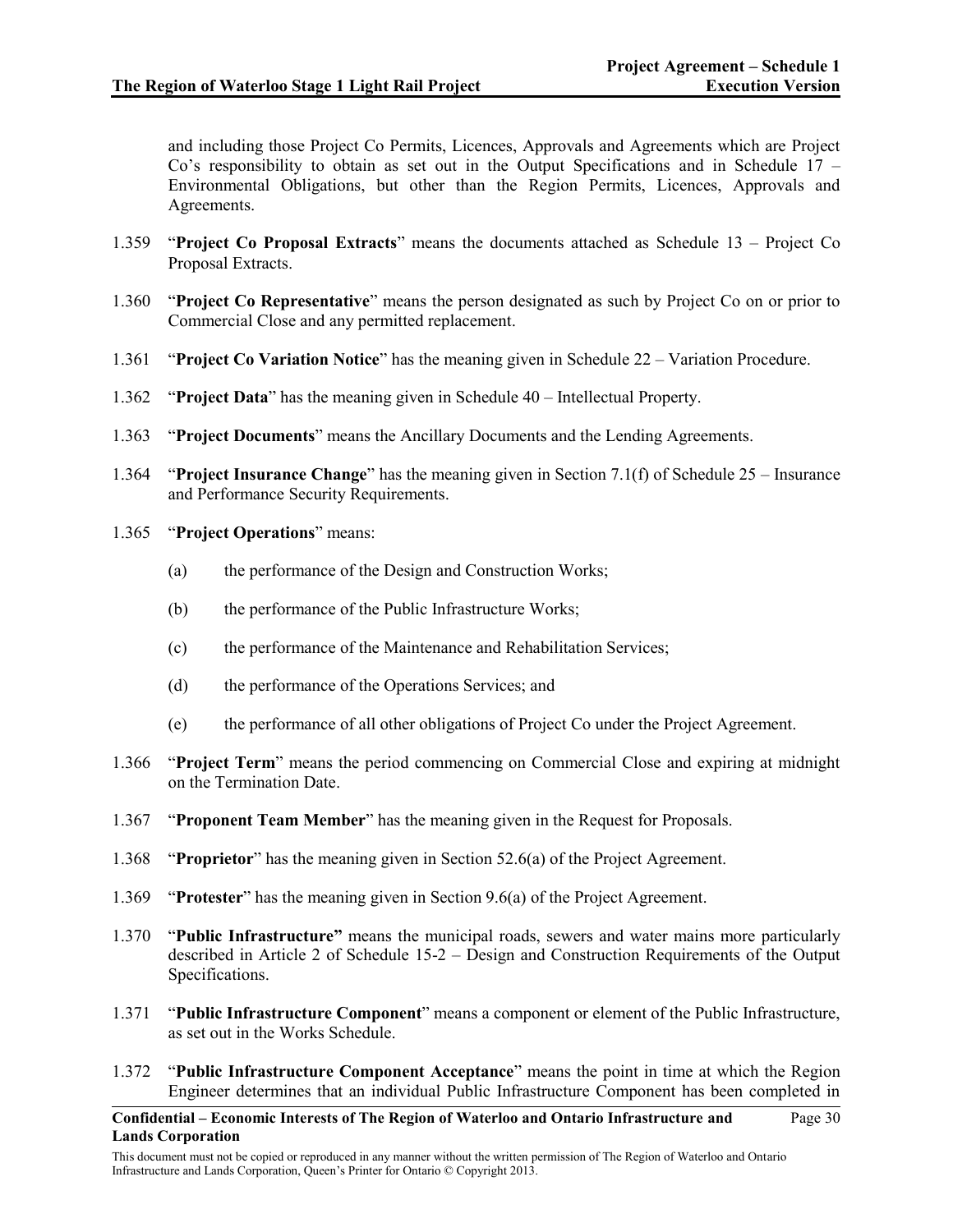Page 31

accordance with the Project Agreement and all requirements for Public Infrastructure Component Acceptance described in Articles 13 and 18 of Schedule 15-2 – Design and Construction Requirements of the Output Specifications in respect of Public Infrastructure Works have been satisfied; the Public Infrastructure Component Works Requirements have been satisfied; and the issuance by the Region Engineer of a Public Infrastructure Component Acceptance Certificate.

- 1.373 "**Public Infrastructure Component Acceptance Certificate**" means, in respect of an individual Public Infrastructure Component, the certificate issued by the Region Engineer to Project Co confirming acceptance of the applicable Public Infrastructure Component.
- 1.374 "**Public Infrastructure Component Acceptance Date**" means, in respect of an individual Public Infrastructure Component, the date on which the Region Engineer has issued a Public Infrastructure Component Acceptance Certificate in respect of such Public Infrastructure Component.
- 1.375 "**Public Infrastructure Component Works Requirements**" has the meaning given in Section 20.11(e) of this Project Agreement.
- 1.376 "**Public Infrastructure Products**" means the material, machinery, equipment, and fixtures forming the Public Infrastructure Works, but does not include machinery and equipment used to prepare, fabricate, convey or erect the Public Infrastructure Works.
- 1.377 "**Public Infrastructure Works**" means the design, construction, installation, testing and completion of the municipal works, as more particularly described in Article 2 of Schedule 15-2 – Design and Construction Works of the Output Specifications.
- 1.378 "**Public Infrastructure Works Acceptance**" means the point at which all of the Public Infrastructure has been completed in accordance with the Project Agreement; all requirements for Public Infrastructure Works Acceptance described in Articles 13 and 18 of Schedule 15-2 – Design and Construction Requirements of the Output Specifications have been satisfied; the Final Public Infrastructure Works Requirements have been satisfied; the Public Infrastructure Works Component Requirements for each Public Infrastructure Component has been satisfied; and the Region Engineer has issued the Final Public Infrastructure Works Acceptance Certificate.
- 1.379 "**Public Infrastructure Works Acceptance Date**" means the date in which Public Infrastructure Works Acceptance is achieved.
- 1.380 "**Public Infrastructure Works Acceptance Notice**" has the meaning given in Section 20.11(e).
- 1.381 "**Public Infrastructure Works Component Countdown Notice**" has the meaning given in Section 20.11(d).
- 1.382 "**Public Infrastructure Works Warranty**" means the warranty in respect of Public Infrastructure described in Section 20.12 of the Project Agreement.
- 1.383 "**Public Roads**" has the meaning given in Section 20.11(c) of the Project Agreement.
- 1.384 "**Public Roads Work Permit**" has the meaning given in Section 20.11(c) of the Project Agreement.

**Confidential – Economic Interests of The Region of Waterloo and Ontario Infrastructure and Lands Corporation**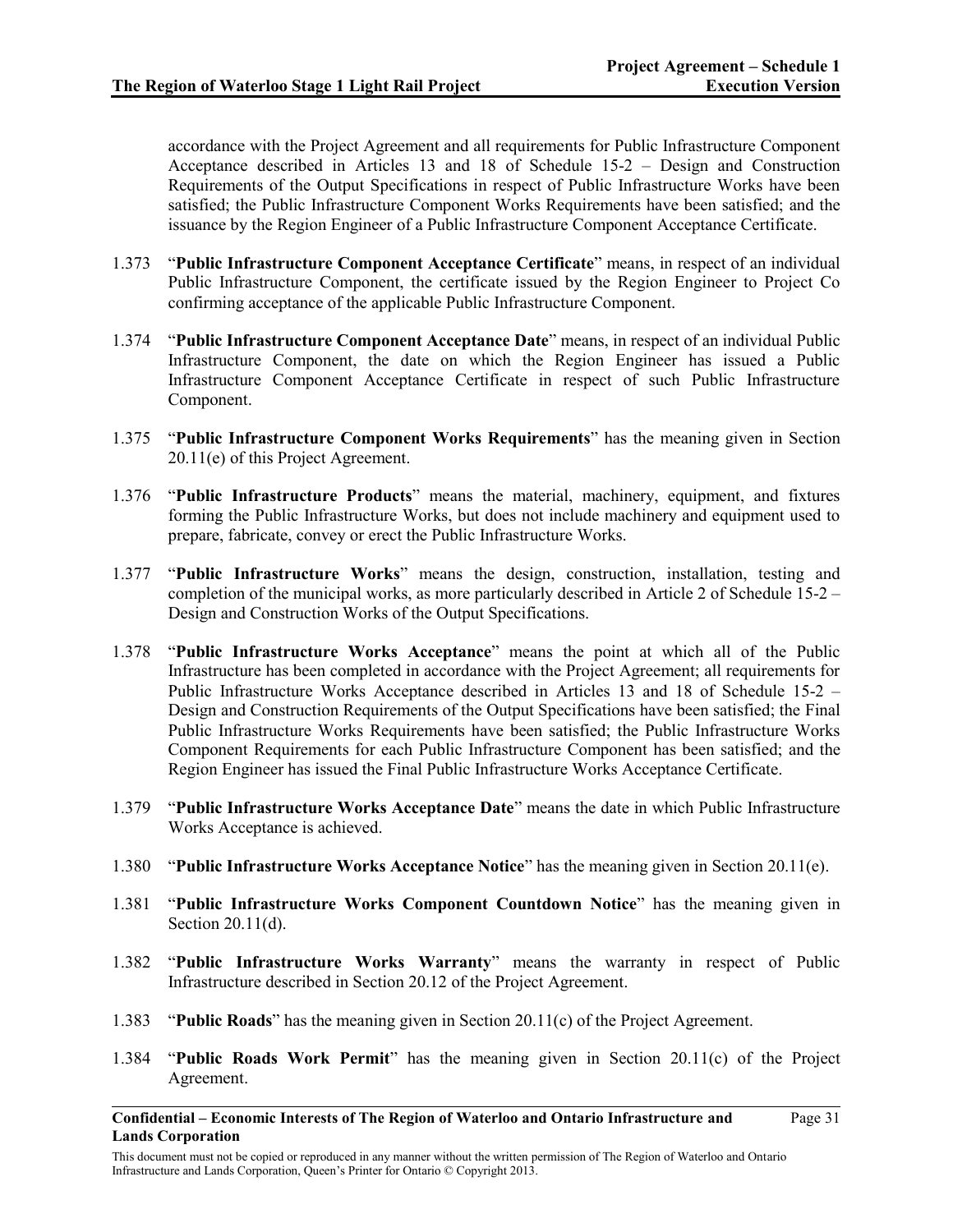- 1.385 "**PVSC**" has the meaning given in Section 28.6(a) of the Project Agreement.
- 1.386 "**Qualification Criteria**" has the meaning given in Schedule 23 Compensation on Termination.
- 1.387 "**Qualifying Bank**" has the meaning given in Schedule 28 Refinancing.
- 1.388 "**Qualifying Bank Transaction**" has the meaning given in Schedule 28 Refinancing.
- 1.389 "**Qualifying Refinancing**" has the meaning given in Schedule 28 Refinancing.
- 1.390 "**Qualifying Tender**" has the meaning given in Schedule 23 Compensation on Termination.
- 1.391 "**Qualifying Tenderer**" has the meaning given in Schedule 23 Compensation on Termination.
- 1.392 "**Quality Documentation**" means all documentation to be prepared, submitted (where applicable) and implemented by Project Co in accordance with Schedule  $11 -$  Quality Management.
- 1.393 "**Quality Failures**" means, collectively, Maintenance Quality Failures and Operations Quality Failures.
- 1.394 "**Quality Management Plans**" has the meaning given in Schedule 11 Quality Management.
- 1.395 "**Quality Management System**" has the meaning given in Schedule 11 Quality Management.
- 1.396 "**Quality Plans**" means the Quality Manual, Quality Management Plans and Quality Audit Plan (all as defined in Schedule 11 – Quality Management) to be prepared, submitted and implemented by Project Co in accordance with Schedule 11 – Quality Management.
- 1.397 "**Railway Approvals**" means all consents, approvals, permissions and agreements, and amendments thereto, required to be obtained from a Railway Company pursuant to a Railway Order or Applicable Laws, for the carrying out of Design and Construction Works and the Public Infrastructure Works on land or improvements of a Railway Company, but does not include any Railway Orders.
- 1.398 "**Railway Company**" means the Canadian National Railway, the Canadian Pacific Railway, Go Transit and any other railway company that owns a railway any part of which is on any part of the Lands during the Project Term.
- 1.399 "**Railway Order**" means any order of the Canadian Transportation Agency:
	- (a) granted in favour of the Region allowing or providing for:
		- (i) Infrastructure comprising or to comprise System Infrastructure to be located upon and across land or improvements of a Railway Company; and
		- (ii) the construction, maintenance and use of such Infrastructure upon and across such land or improvements; or

This document must not be copied or reproduced in any manner without the written permission of The Region of Waterloo and Ontario Infrastructure and Lands Corporation, Queen's Printer for Ontario © Copyright 2013.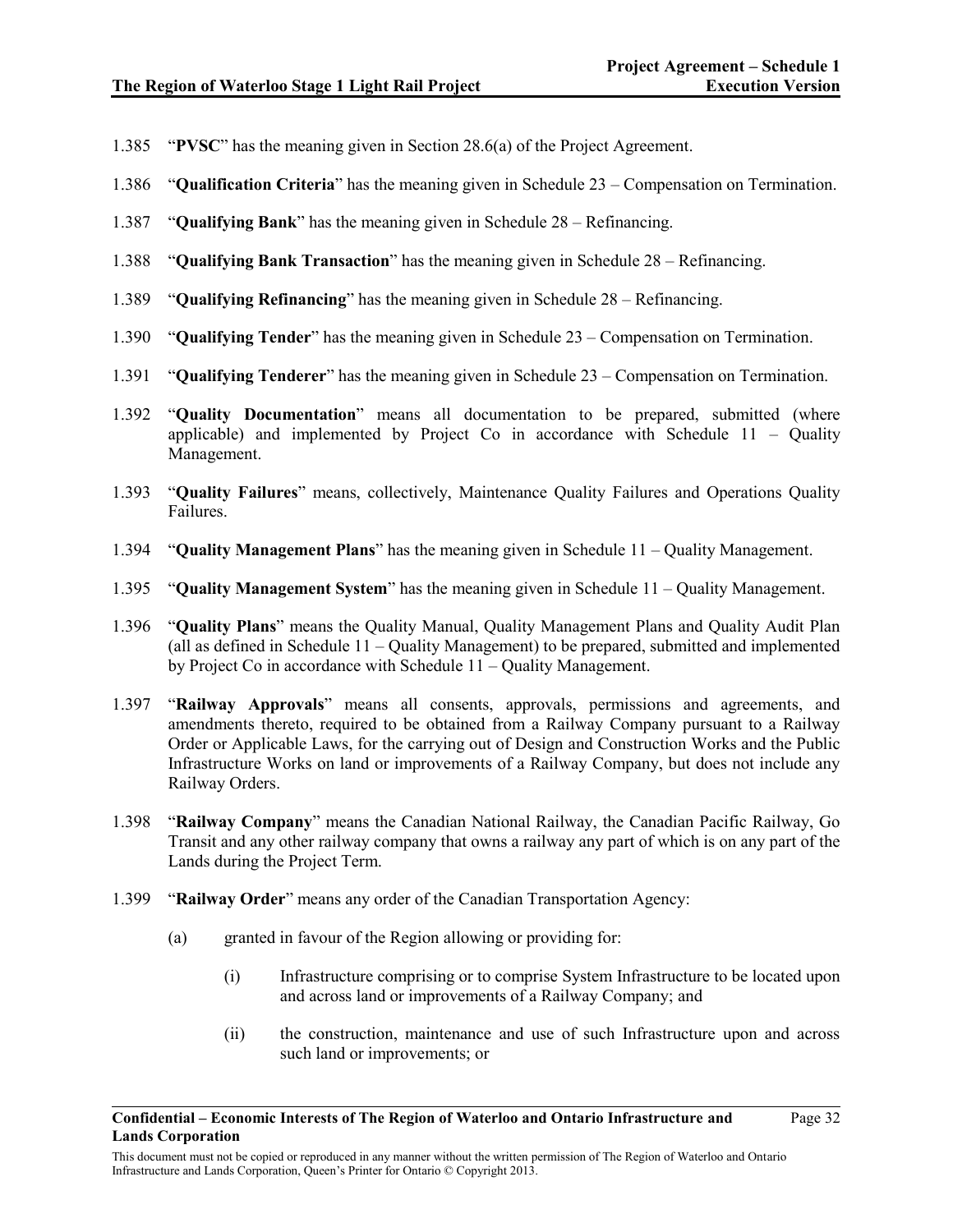(b) for the carrying out of any Design and Construction Works on land or improvements of a Railway Company;

and all amendments thereto.

- 1.400 "**Real Property Interest**" means any fee simple interest, lease, licence, right of way, easement, restriction or other right, title, interest or benefit in real property.
- 1.401 "**Record Drawings**" a revised set of drawings consistent with 'record drawings' as defined by the Professional Engineers of Ontario, which are to be prepared and sealed by Project Co's reviewing engineer after verifying in detail the actual conditions of the completed Construction, including the exact dimensions, geometry, and location of all elements of the System completed in accordance with the Project Agreement.
- 1.402 "**Record Drawing Submittals**" has the meaning given in Section 20.3(e) of the Project Agreement.
- 1.403 "**Recoverable Tax**" has the meaning given in Section 35.2(d) of the Project Agreement.
- 1.404 "**Recovery Amount**" has the meaning given in Section 56.3(g) of the Project Agreement.
- 1.405 "**Readiness for Construction or Interim Design Submittals**" has the meaning given in Section 20.3(e) of the Project Agreement.
- 1.406 "**Rectification Costs**" has the meaning given in Schedule 23 Compensation on Termination.
- 1.407 "**Refinancing**" has the meaning given in Schedule 28 Refinancing.
- 1.408 "**Refinancing Financial Model**" has the meaning given in Schedule 28 Refinancing.
- 1.409 "**Refinancing Gain**" has the meaning given in Schedule 28 Refinancing.
- 1.410 "**Region**" means The Regional Municipality of Waterloo.
- 1.411 "**Region Activities**" means the provision of all governmental services and the conduct of all activities provided in connection or otherwise associated with light rail transit and other similar services.
- 1.412 "**Region Commissioning Agent**" means the person appointed by the Region as its commissioning agent.
- 1.413 "**Region Default Termination Sum**" has the meaning given in Schedule 23 Compensation on Termination.
- 1.414 "**Region Engineer**" means the engineer appointed by the Region in connection with, among other things, acceptance of the Public Infrastructure Works, and determination of the matters set forth in Schedule 7 – Mobility Matters.
- 1.415 "**Region Engineer Determination Matters**" has the meaning given in Section 20.11(j) of the Project Agreement.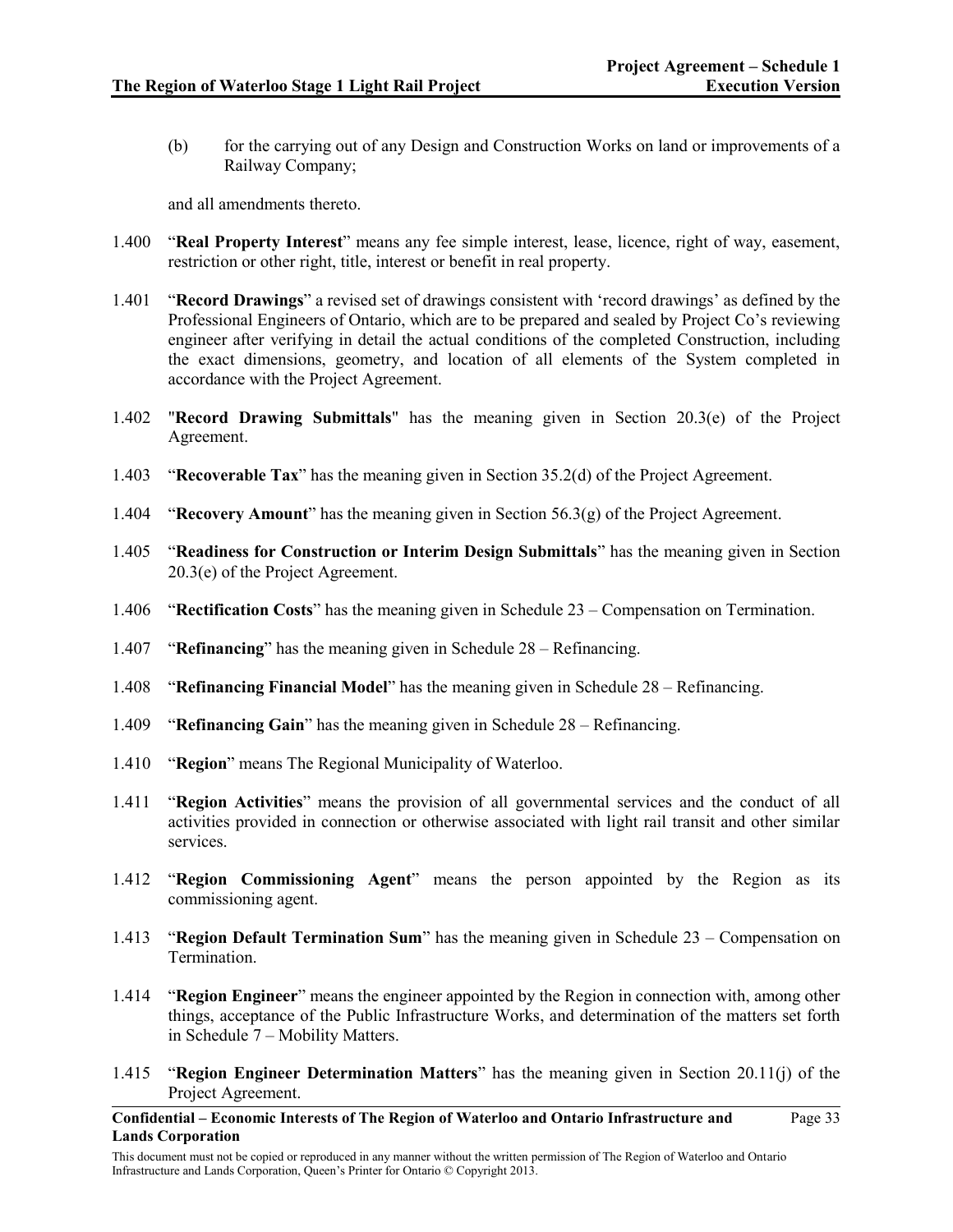- 1.416 "**Region Event of Default**" has the meaning given in Section 46.1(a) of the Project Agreement.
- 1.417 "**Region Infringing Material**" has the meaning given in Section 56.2(e) of the Project Agreement.
- 1.418 "**Region Party**" means any of the Region's agents, contractors and subcontractors of any tier engaged with respect to the Project and acting in the course of his or her office of appointment or employment, and its or their directors, officers and employees, together with any person visiting the Site at the invitation, whether express or implied, of the Region, including the Vehicle Supplier, Metrolinx, any Operator, any Extension Contractor, any freight operator operating its vehicles on the Guideway, and each of the following: the City of Waterloo and the City of Kitchener, together with their respective officers, directors and employees, but excluding Project Co and any Project Co Party, and the "Region Parties" shall be construed accordingly.
- 1.419 "**Region Permits, Licences, Approvals and Agreements**" means those permissions, consents, approvals, certificates, permits, registrations, licences, agreements and authorizations which are the responsibility of the Region to obtain as set out in Part A of Appendix 1 – Permits, Licences, Approvals and Agreements to this Schedule  $1 -$  Definitions and Interpretation but for greater certainty shall not include any permission, consent, approval, certificate, permit, licence, agreement or authorization not set out in such appendix but required by the terms of any such item set out in such appendix.
- 1.420 "**Region Project Documents**" has the meaning given in Schedule 4 Lenders' Direct Agreement.
- 1.421 "**Region Representative**" means the Region Rapid Transit Director or any other person designated as such by the Region on or after Commercial Close and any permitted replacement.
- 1.422 "**Region Review Team**" means any of the Region, its agents, contractors and subcontractors of any tier and its or their directors, officers and employees, and other persons engaged in respect of design reviews, design evaluation, or design consultation processes with respect to the System, the Public Infrastructure, the Region Activities or the Region Services, but excluding Project Co and any Project Co Party.
- 1.423 "**Region Services**" means the following services to be performed by the Region at the System after Substantial Completion: (i) fare enforcement; and (ii) security services, in each case, as more particularly described in Schedule 15-3 – Maintenance and Rehabilitation Requirements of the Output Specifications.
- 1.424 "**Region Taxes**" means taxes, or payments in lieu of taxes, imposed on the Region and HST and property taxes for which the Region is responsible pursuant to Section 35.1 of the Project Agreement.
- 1.425 "**Region Third Party Beneficiaries**" has the meaning given in Section 63.17(a)(i) of the Project Agreement.
- 1.426 "**Region Trade-Marks**" means any and all Trade-Marks used by the Region in any manner whatsoever.

**Confidential – Economic Interests of The Region of Waterloo and Ontario Infrastructure and Lands Corporation**

This document must not be copied or reproduced in any manner without the written permission of The Region of Waterloo and Ontario Infrastructure and Lands Corporation, Queen's Printer for Ontario © Copyright 2013.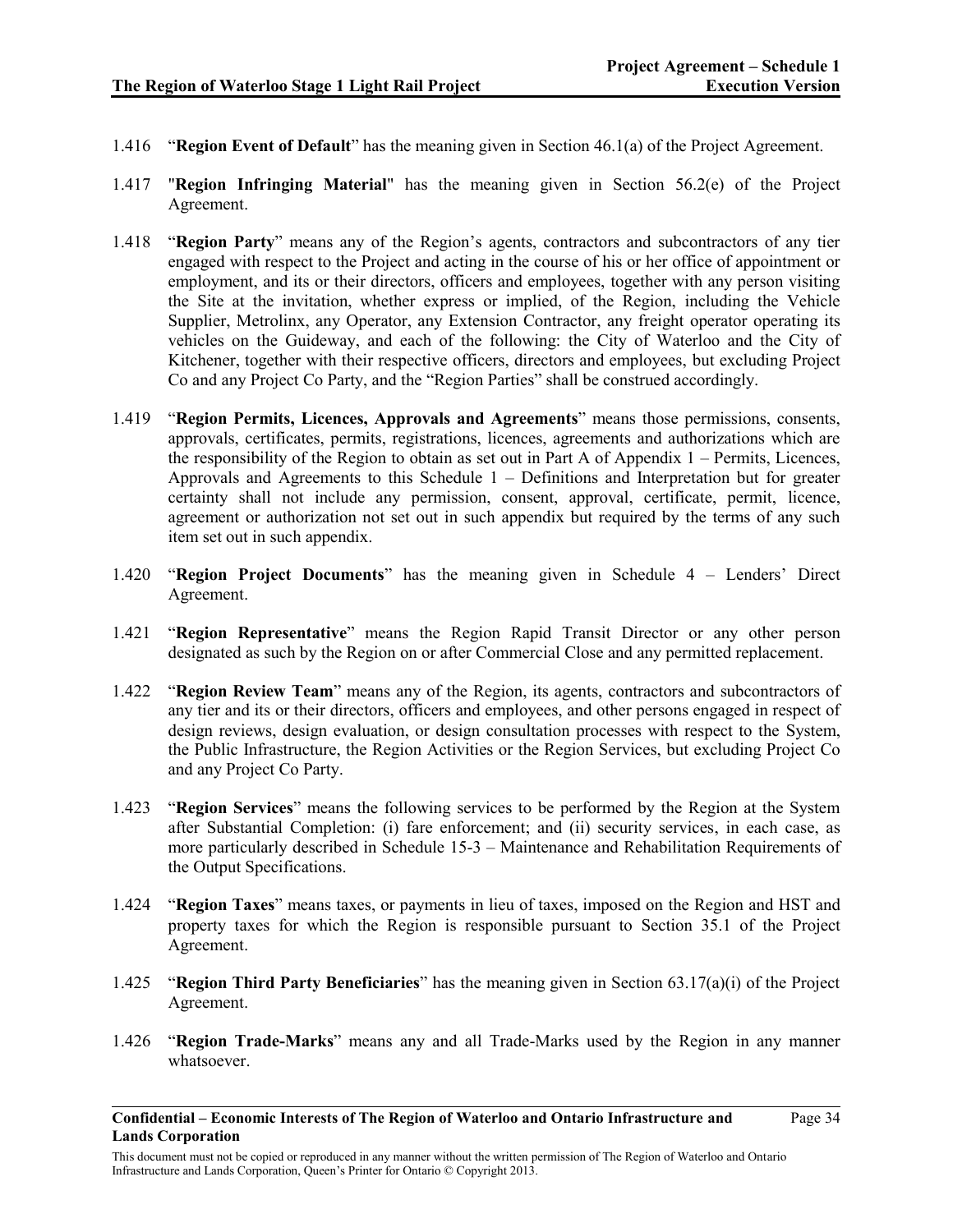- 1.427 "**Region Work**" has the meaning given in Schedule 22 Variation Procedure.
- 1.428 "**Regional Council**" means council of the Region.
- 1.429 "**Reimbursement Event**" has the meaning given in Section 32.5(a) of the Project Agreement.
- 1.430 "**Reinstatement Plan**" has the meaning given in Section 30.2(a) of the Project Agreement.
- 1.431 "**Reinstatement Work**" has the meaning given in Section 30.1(a) of the Project Agreement.
- 1.432 "**Relevant Change in Law**" means a Discriminatory Change in Law or a System Specific Change in Law.
- 1.433 "**Relevant Conviction**" means a charge or conviction, at any time within the previous 6 years, of any offense: (i) of moral turpitude in Canada or elsewhere; (ii) for which records exist under the *Criminal Records Act*; or (iii) otherwise designated as a Relevant Conviction by the Region from time to time, and that conviction remains in effect at that time and is one for which a pardon has not been granted.
- 1.434 "**Relevant Insurance**" has the meaning given in Section 7.1(g) of Schedule 25 Insurance and Performance Security Requirements.
- 1.435 "**Relevant Insurance Inception Date**" has the meaning given in Section 7.1(h) of Schedule 25 Insurance and Performance Security Requirements.
- 1.436 "**Relief Event**" has the meaning given in Section 43.1(a) of the Project Agreement.
- 1.437 "**Request for Payment**" has the meaning given in Schedule 21 Construction Period Payments.
- 1.438 "**Request for Proposals**" or "**RFP**" means the request for proposals issued in respect of the Project on June 6, 2013, as updated from time to time.
- 1.439 "**Rescue Refinancing**" has the meaning given in Schedule 28 Refinancing.
- 1.440 "**Restricted Person**" means any person who, or any member of a group of persons acting together, any one of which:
	- (a) has, directly or indirectly, its principal or controlling office in a country that is subject to any economic or political sanctions imposed by Canada or Ontario;
	- (b) has as its primary business the illegal manufacture, sale, distribution or promotion of narcotics substances or arms, or is or has been involved in terrorism;
	- (c) in the case of an individual, he or she (or in the case of a legal entity, any of the members of its board of directors or its senior executive managers) has been sentenced to imprisonment or otherwise given a custodial sentence, other than a suspended sentence, for any criminal offence or for any offence under any Provincial statute, other than offences under the *Highway Traffic Act* or corresponding legislation in any other jurisdiction, or under any municipal laws, less than five years prior to the date at which the consideration of whether such individual is a "**Restricted Person**" is made hereunder;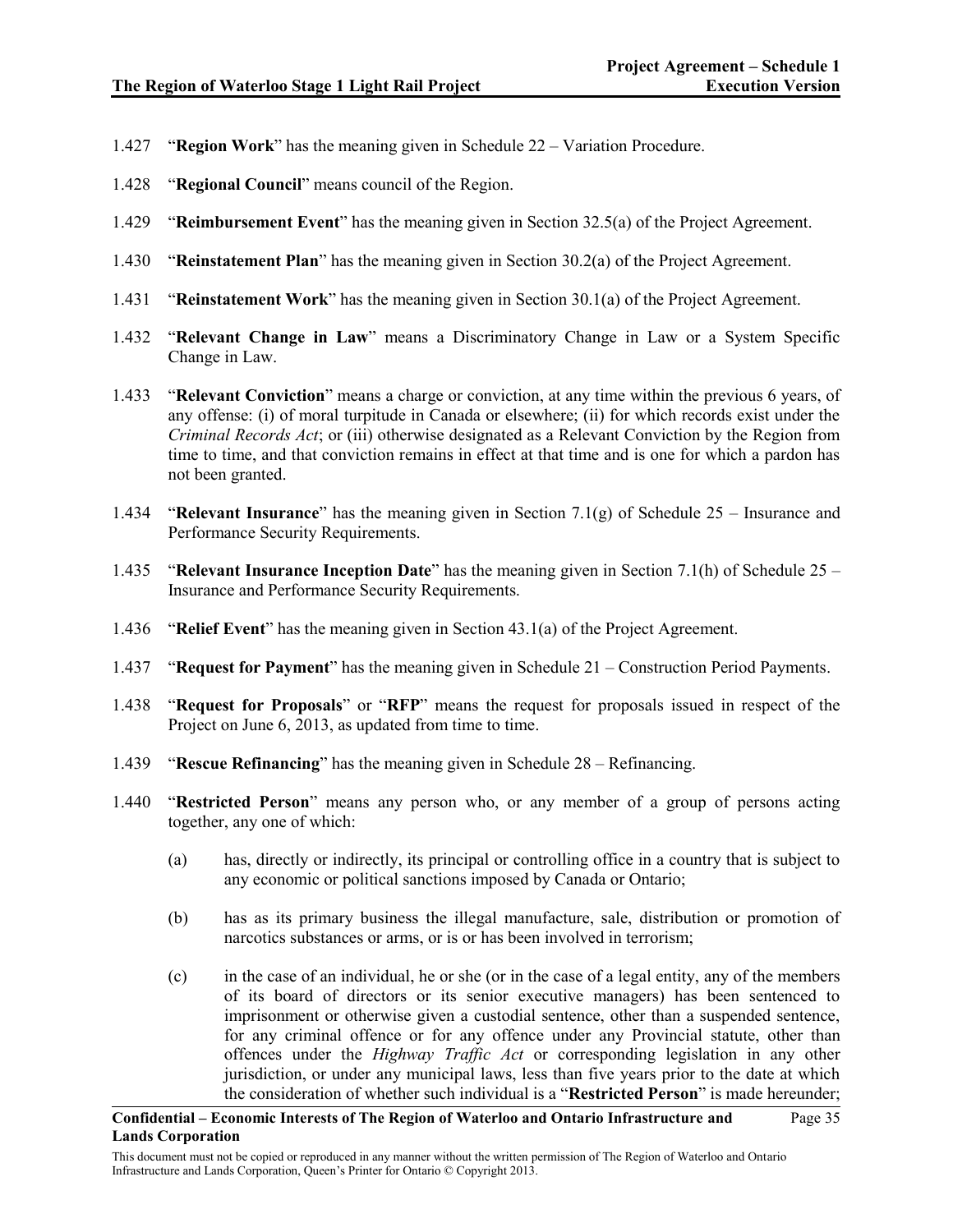- (d) has as its primary business the acquisition of distressed assets or investments in companies or organizations which are or are believed to be insolvent or in a financial standstill situation or potentially insolvent;
- (e) is subject to a material claim of the Region under any proceedings (including regulatory proceedings) which have been concluded or are pending at the time at which the consideration of whether such person is a "**Restricted Person**" is made hereunder, and which (in respect of any such pending claim, if it were to be successful) would, in the Region's view, in either case, be reasonably likely materially to affect the ability of Project Co to perform its obligations under the Project Agreement; or
- (f) has a material interest in the production of tobacco products.
- 1.441 "**Review Procedure**" means the procedure set out in Schedule 10 Review Procedure.
- 1.442 "**Revised System Condition Report**" has the meaning given in Schedule 24 Expiry Transition Procedure.
- 1.443 "**Safety and Security Management Plan**" has the meaning given in Schedule 15-3 Maintenance and Rehabilitation Requirements.
- 1.444 "**Schedule**" means a schedule to the Project Agreement.
- 1.445 "**Scheduled Final Completion Date**" means December 22, 2017.
- 1.446 "**Scheduled Milestone Date**" has the meaning given in Schedule 21 Construction Period Payments.
- 1.447 "**Scheduled OMSF/Test Track Readiness Completion Date**" means June 1, 2016, as such date may be amended pursuant to Section 40 of the Project Agreement.
- 1.448 "**Scheduled Public Infrastructure Component Acceptance Date**" means, in respect of each Public Infrastructure Component, the date set forth in the Works Schedule as the scheduled date in which each Public Infrastructure Component will achieve Public Infrastructure Component Acceptance, as such date may be amended pursuant to Section 40 of the Project Agreement.
- 1.449 "**Section 35.1(c) Payment**" means the payment of HST payable by Region to Project Co under Section 35.1(c) of the Project Agreement (pursuant to Section 168(3)(c) of the *Excise Tax Act* (Canada).
- 1.450 "**Scheduled Service Plan**" has the meaning given in Article 3 of Schedule 15-3 Maintenance and Rehabilitation Requirements of the Output Specifications.
- 1.451 "**Scheduled Substantial Completion Date**" means July 28, 2017, as such date may be amended pursuant to Section 40 of the Project Agreement.
- 1.452 "**Security**" has the meaning given in Schedule 4 Lenders' Direct Agreement.
- 1.453 "**Security Documents**" has the meaning given in Schedule 4 Lenders' Direct Agreement.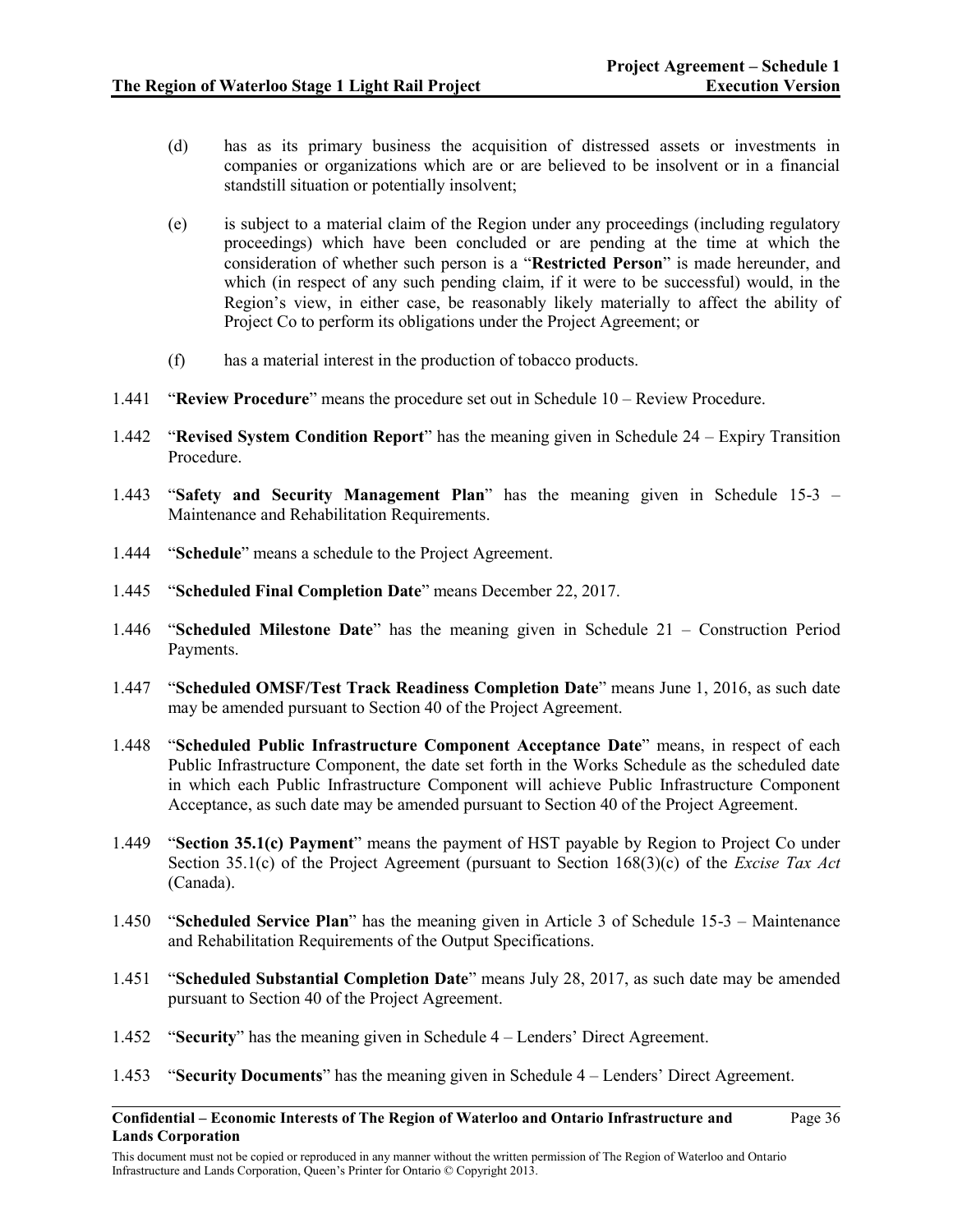- 1.454 "**Senior Bonds**" means, the 4.771% fully amortizing Series A Senior Bonds due March 31, 2047 issued from time to time by Project Co to the Initial Senior Bondholders under the Bond Indenture in an aggregate principal amount of up to \$103,027,000.
- 1.455 "**Senior Debt Amount**" has the meaning given in Schedule 23 Compensation on Termination.
- 1.456 "**Senior Debt Makewhole**" has the meaning given in Schedule 23 Compensation on Termination.
- 1.457 "**Senior Debt Service Amount**" means, for any period, the scheduled payments of principal and interest payable by Project Co or any Project Co Party to the Senior Lenders with respect to the Senior Debt Amount under the Lending Agreements, provided that at any time where any portion of the interest payable to the Senior Lenders under the Lending Agreements is subject to the Hedging Agreement(s), interest payable on account of such portion of interest shall be calculated based on the fixed rate payable by Project Co as specified under the Hedging Agreement(s), whether the fixed amounts with respect to such fixed rate are payable directly to a Senior Lender or the Hedge Provider(s) and all references to interest payable to the Senior Lenders under this Agreement shall be construed accordingly.
- 1.458 "**Senior Lenders**" means (i) the "Lenders" (as defined in the Credit Agreement), and (ii) the Initial Senior Bondholders, together with their respective successors and permitted assigns, and, for greater clarity, excludes (i) the Hedge Provider(s) or any other hedge providers and their respective permitted successors and assigns; and (ii) any Affiliate of Project Co or of a Project Co Party.
- 1.459 "**Sensitive Information**" means financial or commercial information which would, if disclosed to a competitor of Project Co or any Project Co Party, give that competitor a competitive advantage over Project Co or such Project Co Party and thereby prejudice the business of Project Co or such Project Co Party.
- 1.460 "**Service Failure**" has the meaning given in Schedule 20 Payment Mechanism.
- 1.461 "**Service Period Lands**" means the Region's Real Property Interests in those lands described in Part B of Appendix 2 – Lands to this Schedule 1 – Definitions and Interpretation.
- 1.462 "**Severe Market Disruption**" means any occurrence of exceptional circumstances in financial markets in Europe, the United States of America and/or Canada which:
	- (a) results in the suspension or cessation of all or substantially all lending activity in national or relevant international capital or interbank markets; and
	- (b) adversely affect access by Project Co to such markets.
- 1.463 "**Site**" means, at any time and from time to time, that portion of the Lands on which Project Co or any Project Co Party is or has been engaged in any construction or demolition activities or is or has otherwise been engaged in completing the Design and Construction Works or the Public Infrastructure Works, or on which any of the Design and Construction Works or the Public Infrastructure Works have been commenced but not completed in their entirety or that is

This document must not be copied or reproduced in any manner without the written permission of The Region of Waterloo and Ontario Infrastructure and Lands Corporation, Queen's Printer for Ontario © Copyright 2013.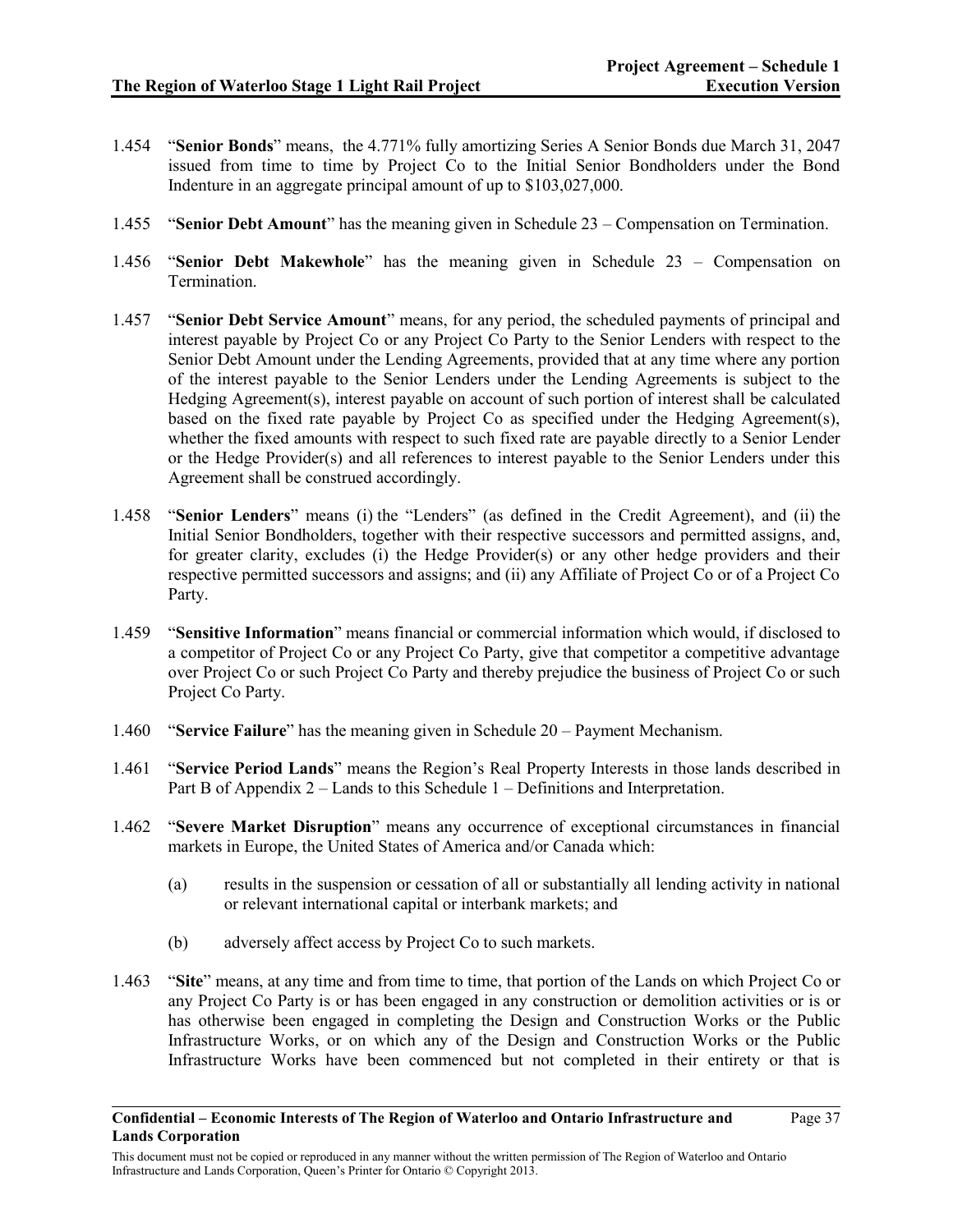otherwise within the active construction footprint of the Design and Construction Works and/or the Public Infrastructure Works.

- 1.464 "**Site Conditions**" means the condition of the Lands, including the physical, geophysical, climatic, ecological, environmental, geotechnical and archaeological conditions.
- 1.465 "**Small Works**" means any works, including facilities and equipment, of a minor nature that are requested by the Region to be performed having an individual cost or aggregate cost with other linked works, including facilities and equipment, of a minor nature, not exceeding \$100,000 (index linked), or as otherwise agreed from time to time, but excluding any works, including facilities and equipment, which will increase the likelihood of an Availability Failure or a Service Failure, will increase the cost to Project Co of performing the Project Operations or will materially hinder Project Co in the performance of the Maintenance and Rehabilitation Services or the Operations Services.
- 1.466 "**Snow Removal and Salting Reimbursement Event**" has the meaning given in Section 33.4 of the Project Agreement.
- 1.467 "**Snow Removal, Salting and Maintenance Services**" means the services to be performed during the Construction Period as more particularly described in Article 18 of Schedule 15-2 – Design and Construction Requirements of the Output Specifications.
- 1.468 "**Species-at-Risk**" means any member of a species, subspecies, variety or genetically or geographically distinct population of animal, plant or other organism that is listed in the Species at Risk in Ontario List maintained pursuant to the ESA and any analogous federal list under the *Species at Risk Act* (Canada), and any other species that has been classified as being threatened or endangered under Applicable Law.
- 1.469 "**Species-at-Risk Permits**" means those permissions, consents, approvals, certificates, permits, licences, agreements and authorizations relating to Species-at-Risk.
- 1.470 "**Stakeholders**" means individuals and organizations with an interest in the Project, including, without limitation, those listed in Section 4.1(b) of Schedule 17 – Environmental Obligations, but excluding the Region.
- 1.471 "**Standards**" has the meaning given in Schedule 17 Environmental Obligations.
- 1.472 "**Standby Letter of Credit**" has the meaning given in Section 2.2(a) of the Project Agreement.
- 1.473 "**Start-Up Meeting**" has the meaning given in Section 20.4(a) of the Project Agreement.
- 1.474 "**Station Stop**" has the meaning given in Schedule 15-1 Definitions of the Output Specifications.
- 1.475 "**Step-In Period**" has the meaning given in Schedule 4 Lenders' Direct Agreement.
- 1.476 "**Structured Deposit Note**" means the structured deposit note issued by Alberta Treasury Branches on or about the date of Financial Close in the aggregate amount of \$64,134,387.04 and at a fixed rate of interest of 1.6028%.

**Confidential – Economic Interests of The Region of Waterloo and Ontario Infrastructure and Lands Corporation** Page 38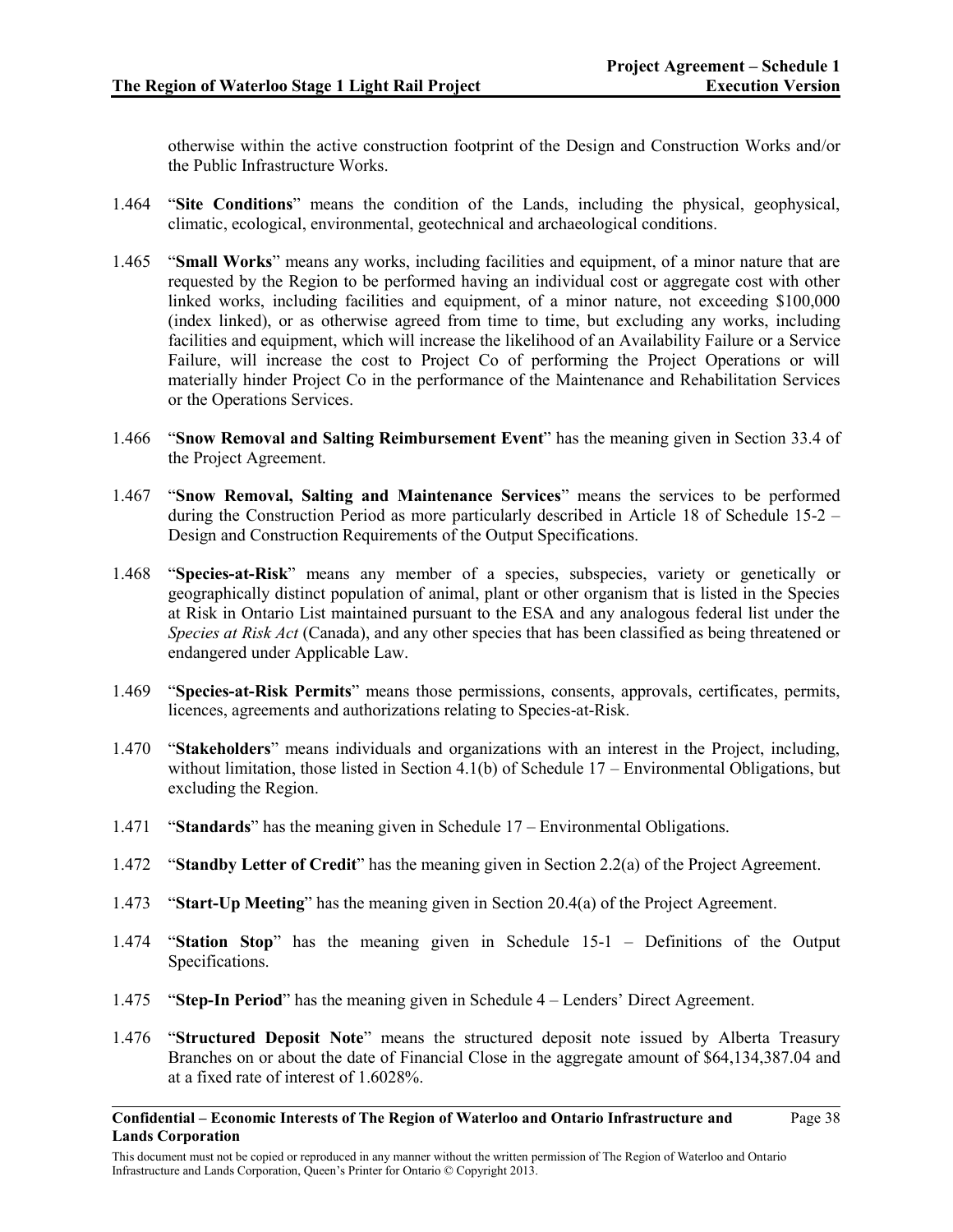- 1.477 "**Subcontractor**" means any subcontractor of Project Co engaged by or through Project Co to perform any of the Project Operations, including any of the Contractors, any Supplier or any consultant, and any subcontractor of any other subcontractor at any tier.
- 1.478 "**Subcontractor Losses**" has the meaning given in Schedule 23 Compensation on Termination.
- 1.479 "**Subcontracts**" means the contracts entered into by or between Project Co and any Subcontractor or between any Subcontractor at any tier, including any of the Contractors, and any other Subcontractor at any tier in relation to any aspect of the Project Operations.
- 1.480 "**Submittal**" means either a Works Submittal, a Maintenance and Rehabilitation Submittal or an Operations Submittal.
- 1.481 "**Subsequent Indebtedness Notice**" has the meaning given in Schedule 4 Lenders' Direct Agreement.
- 1.482 "**Substantial Completion**" means the point at which (i) the System has been completed in accordance with the Project Agreement; a certificate of substantial performance of the Design and Construction Works is published pursuant to Section 32(1) of the CLA; and all requirements for Substantial Completion described in the Final Commissioning Program, other than in respect of Minor Deficiencies, have been satisfied in respect of the System as a whole; a Statutory Declaration CCDC 9A (2001) has been delivered; (iii) all reports and submission requirements listed in Table 3.4 of Schedule 17 – Environmental Obligations have been delivered to the Region (but only to the extent such reports and other submission requirements are required to be delivered prior to Substantial Completion); and (iv) Public Infrastructure Works Acceptance has been achieved.
- 1.483 "**Substantial Completion Certificate**" means the certificate to be issued by the Independent Certifier in accordance with Section 25.5 of the Project Agreement.
- 1.484 "**Substantial Completion Date**" means the date on which Substantial Completion is achieved as evidenced by the Substantial Completion Certificate and the Final Public Infrastructure Works Acceptance Certificate, as such date shall be stated in each such certificate, provided that the later of the two dates set forth in such certificates (if such dates are different) shall be the date on which Substantial Completion is achieved.
- 1.485 "**Substantial Completion Notice**" has the meaning given in Section 25.5(b) of the Project Agreement.
- 1.486 "**Substantial Completion Payment**" has the meaning given in Schedule 21 Construction Period Payments.
- 1.487 "**Substantial Completion Payment Application**" has the meaning given in Schedule 21 Construction Period Payments.
- 1.488 "**Substitute**" has the meaning given in the applicable Contractors' Direct Agreement.
- 1.489 "**Successor Project Co**" means any person appointed to maintain the System and the Public Infrastructure upon termination or expiry of the Project Agreement or any part of it.

**Confidential – Economic Interests of The Region of Waterloo and Ontario Infrastructure and Lands Corporation**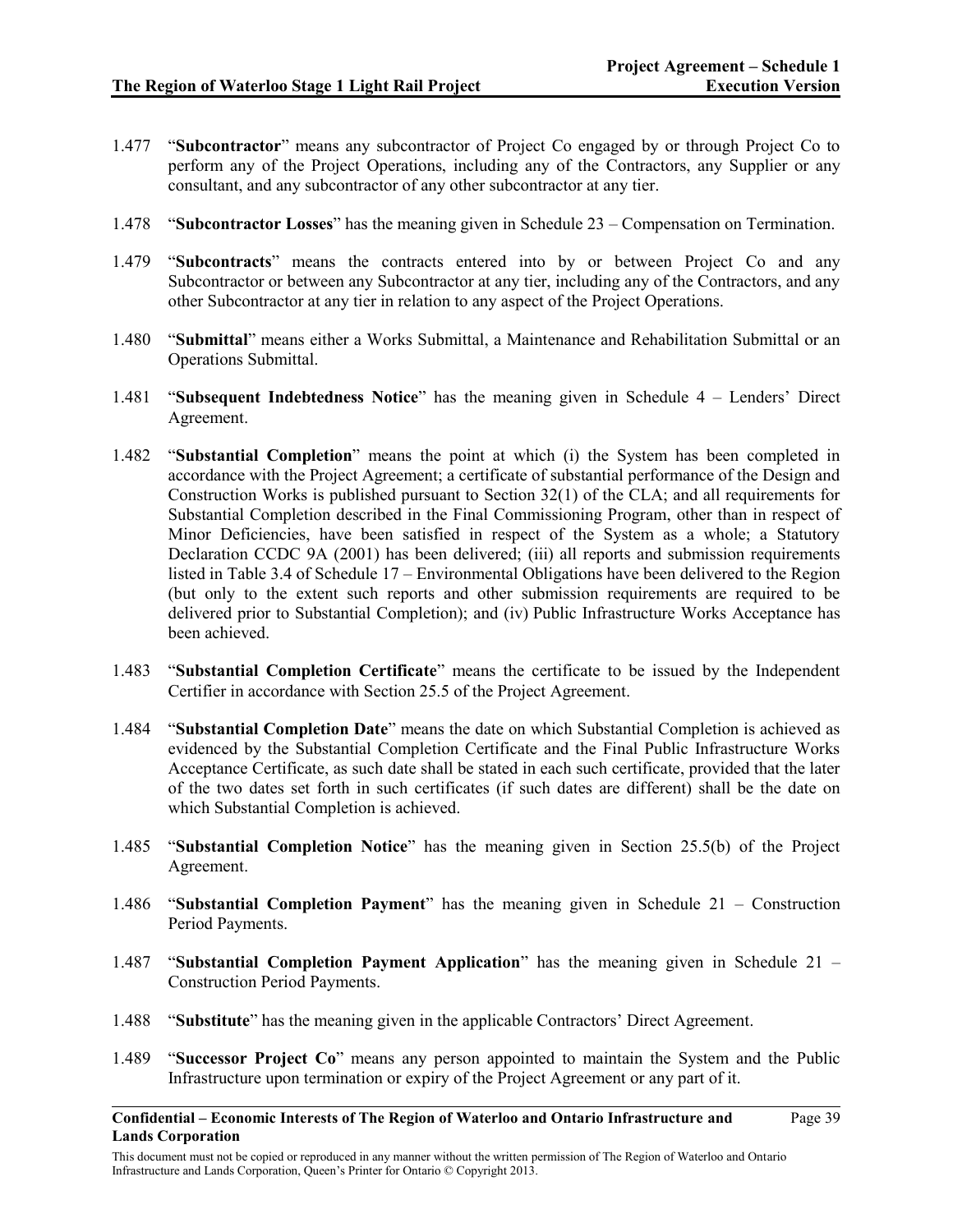- 1.490 "**Suitable Substitute**" has the meaning given in Schedule 4 Lenders' Direct Agreement.
- 1.491 "**Supplier**" means a person who supplies to Project Co, or to any Subcontractor, any equipment, materials, supplies or services as part of, or for, the Project Operations.
- 1.492 "**System**" means the light rail rapid transit system to be designed, constructed, supplied, tested, commissioned and operated by Project Co in accordance with the Project Agreement, and includes, without limitation:
	- (a) all Infrastructure;
	- (b) the Plant;
	- (c) all site services, utilities, roadways and parking areas required to support such Infrastructure and Plant;
	- (d) all supporting systems and improvements;
	- (e) the Vehicles, the OMSF and other facilities and items to be provided in accordance with the Output Specifications.

in each case required to meet the Output Specifications and the requirements under the Permits, Licenses and Approvals and whether or not in the course of construction, installation or completion, and excluding, for clarity, the Public Infrastructure; provided that the Vehicles are not designed, constructed or supplied by Project Co.

- 1.493 "**System Condition Report**" has the meaning given in Schedule 24 Expiry Transition Procedure.
- 1.494 "**System Extension**" has the meaning given in Schedule 37 System Extension.
- 1.495 "**System Infrastructure**" at any time means the Infrastructure and the New System Infrastructure at that time.
- 1.496 "**System Management Committee**" has the meaning given in Section 12.1(a) of the Project Agreement.
- 1.497 "**System Specific Change in Law**" means any Change in Law which principally affects or principally relates only to the design, construction, operation, maintenance or rehabilitation of rail transit systems.
- 1.498 "**System User**" means any member of the public, the Region, any Region Party and any other person that is on or about the System or is otherwise making use of the System Infrastructure for any purpose.
- 1.499 "**Systems Work**" has the meaning given in Schedule 15-1 Definitions of the Output Specifications.
- 1.500 "**Taxes**" means any and all taxes, levies, imposts, duties, fees, withholdings, assessments, deductions or charges whatsoever, imposed, assessed, levied or collected by any Governmental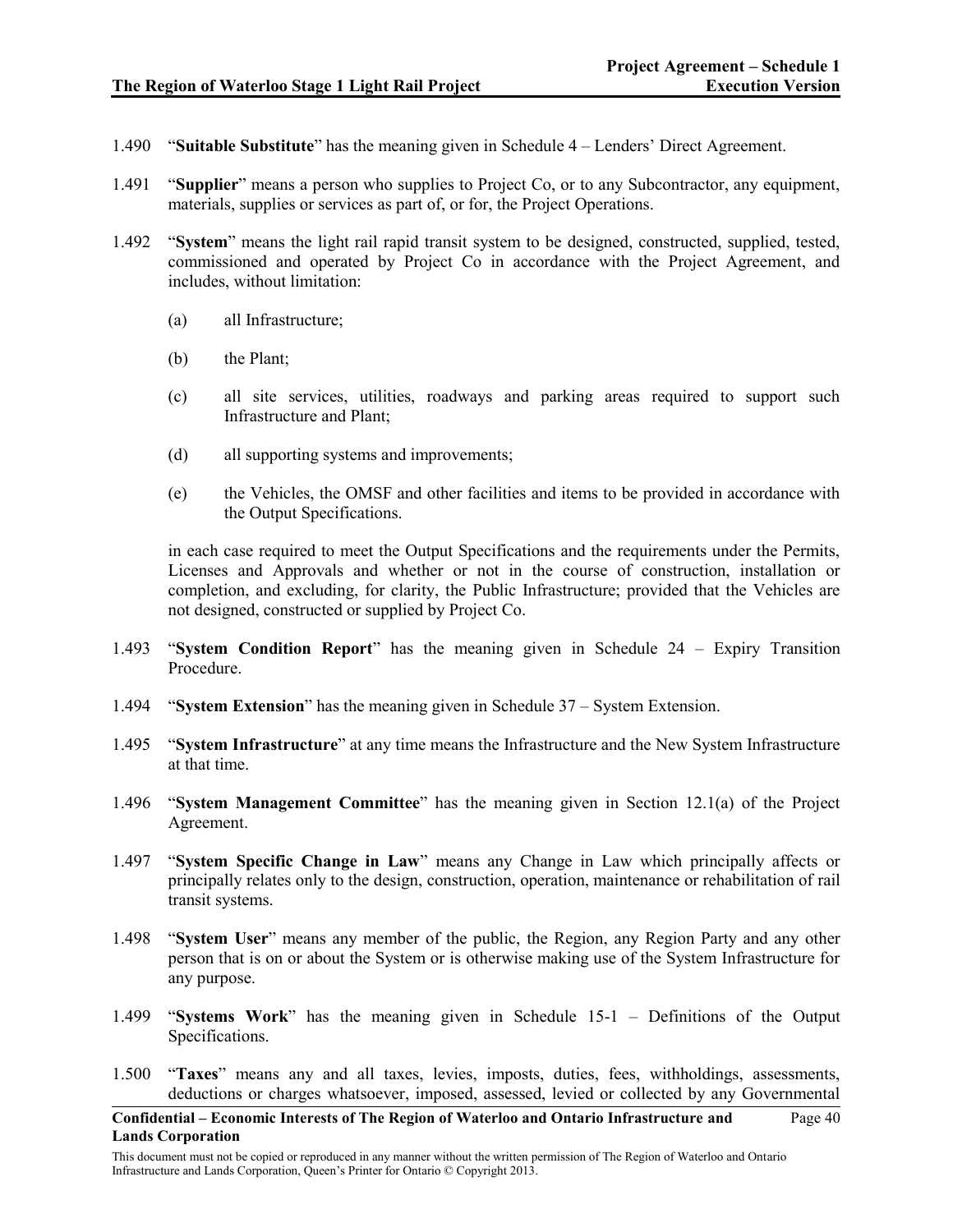Authority, together with interest thereon and penalties with respect thereto, and includes all HST except where stated to the contrary, provided however that "Taxes" shall not include the Region Taxes.

- 1.501 "**Technical Reports**" means the Environmental Reports, the Geotechnical Reports and the Archaeological Reports.
- 1.502 "**Tender Costs**" has the meaning given in Schedule 23 Compensation on Termination.
- 1.503 "**Tender Process**" has the meaning given in Schedule 23 Compensation on Termination.
- 1.504 "**Tender Process Monitor**" has the meaning given in Schedule 23 Compensation on Termination.
- 1.505 "**Termination Date**" means the earlier of the Expiry Date and such other date, if any, on which termination of the Project Agreement takes effect in accordance with its terms.
- 1.506 "**Test Track**" has the meaning ascribed thereto in Schedule 15-1 Definitions of the Output Specifications.
- 1.507 "**Third Party Arbitration**" has the meaning given in Schedule 27 Dispute Resolution Procedure.
- 1.508 "**Third Party Contractors**" means any person (not being, for the avoidance of doubt, Project Co or any Project Co Party or Additional Contractors) that carries out any Third Party Works.
- 1.509 "**Third Party Facilities**" means transit shelters, telephone facilities, Infrastructure and other property of Utility Companies and Railway Companies and other public facilities and associated equipment, plant, materials and apparatus installed and operated or to be installed and operated on the Lands by any transit authority, communications provider, Utility Company, Railway Company or other third party (not including, for the avoidance of doubt, Project Co or any Project Co Party).
- 1.510 "**Third Party Litigation**" has the meaning given in Schedule 27 Dispute Resolution Procedure.
- 1.511 "**Third Party Works**" means works in relation to the Third Party Facilities and includes Utility Work and work pursuant to a Utility Agreement, Railway Order or other permits or authorizations of any Governmental Authority under Applicable Law.
- 1.512 "**Threshold Equity Sale Amount**" means the amount which, if paid in consideration of the percentage of Equity Capital (as at Financial Close) sold in a particular sale of Equity Capital, would result in an Implied Equity Value that, if received in full on the day of the sale of Equity Capital, taken together with all Distributions paid in respect of the Equity Capital, and taking account of the actual timing of payment of all such amounts, would result in an Equity Sale IRR equal to the Threshold Equity Sale IRR.
- 1.513 "**Threshold Equity Sale IRR**" means 19.50%.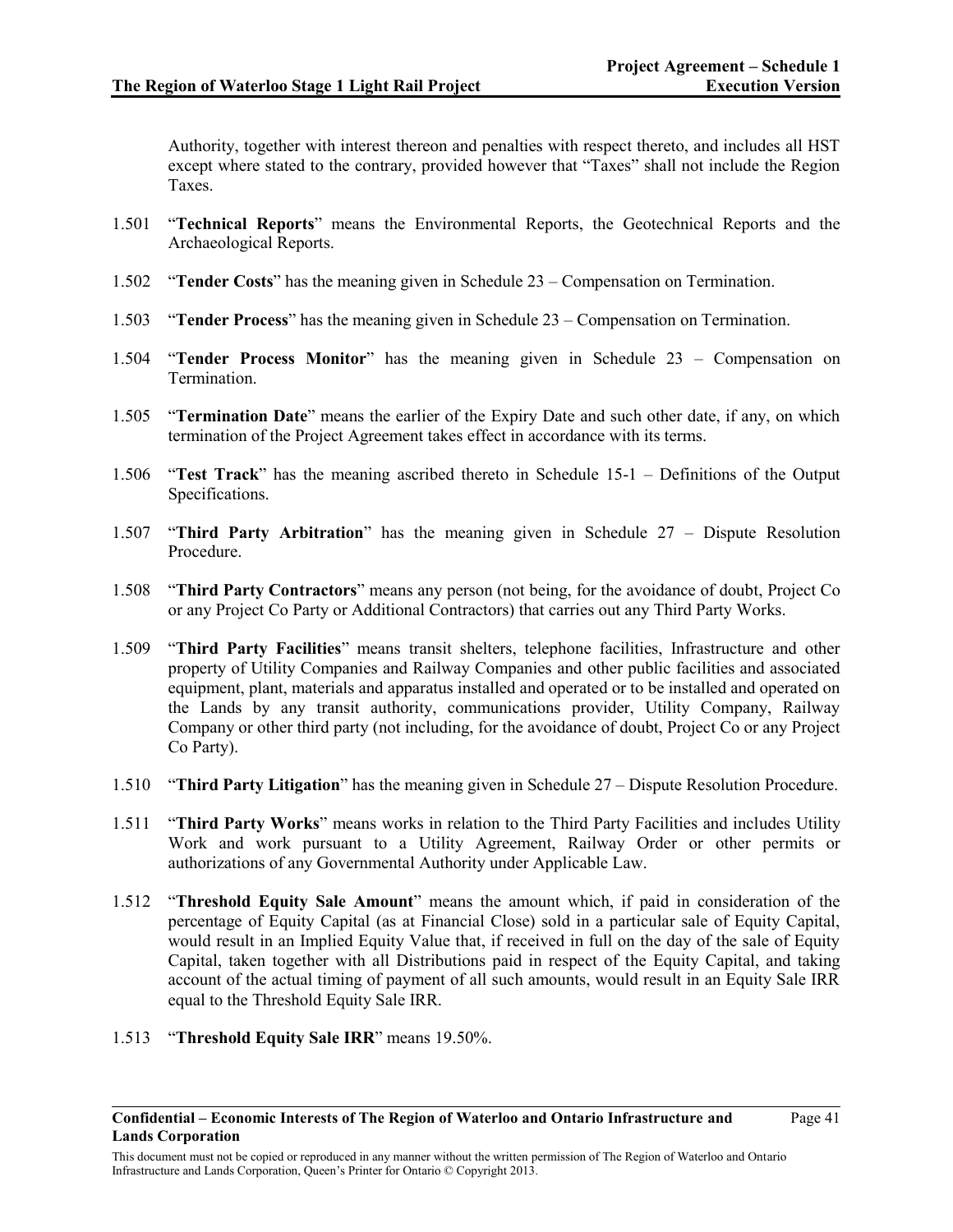- 1.514 "**Title Encumbrances**" means the Encumbrances listed in Schedule 16 Title Encumbrances and any other Encumbrance consented to by the Region and reasonably required in connection with the development of the System, the Public Infrastructure and the Project Operations.
- 1.515 "**Total Capitalized Cost of Construction**" has the meaning given in Schedule 21 Construction Period Payments.
- 1.516 "**Tracks**" means the track supported by the Guideway on which Vehicles are to operate.
- 1.517 "**Trade-Marks**" means any registered or unregistered mark, trade-mark, service mark, distinguishing guise, logo, insignia, seal, design or symbol.
- 1.518 "**Traffic Management Plan"** has the meaning given in Article 18 of Schedule 15-2 Design and Construction Requirements of the Output Specifications.
- 1.519 "**Trespasser**" has the meaning given in Section 9.6(a) of the Project Agreement.
- 1.520 "**Undisclosed Utilities**" means any Utilities located under the Site, the existence or location of which:
	- (a) was not described in, properly inferable, readily apparent or readily discoverable to Project Co in the Background Information before Commercial Close; and
	- (b) Project Co does not otherwise have knowledge of as at the date of Commercial Close.
- 1.521 "**Uninsurable Event**" means any event which arises directly and solely from an Uninsurable Risk.
- 1.522 "**Uninsurable Risk**" has the meaning given in Section 8.1 of Schedule 25 Insurance and Performance Security Requirements to the Project Agreement.
- 1.523 "**Unplanned Closure Events**" means any closures or partial closures of the System or the areas where Public Infrastructure Works are being performed which is not a Planned Closure Event.
- 1.524 "**Unscheduled Maintenance Work**" has the meaning given in Section 26.7(a) of the Project Agreement.
- 1.525 "**Utilities**" means energy/power supplies and waste recovery, including electricity, natural gas/fuel oil, water, sanitary waste and storm water**.**
- 1.526 "**Utility Agreements**" means any agreement entered into by Project Co with a Utility Company in connection with the construction, installation, operation, repair, preservation, relocation or maintenance of Utility Infrastructure in, on, under, over or adjacent to the Lands, and includes any site or other permits issued thereunder or pursuant thereto, all as amended, supplemented or replaced from time to time.
- 1.527 "**Utility Company**" means the owner or operator of any Utility Infrastructure.
- 1.528 "**Utility Infrastructure**" means privately, publicly or cooperatively owned lines, facilities or systems for transmitting or distributing electricity, data, communications (including telephone),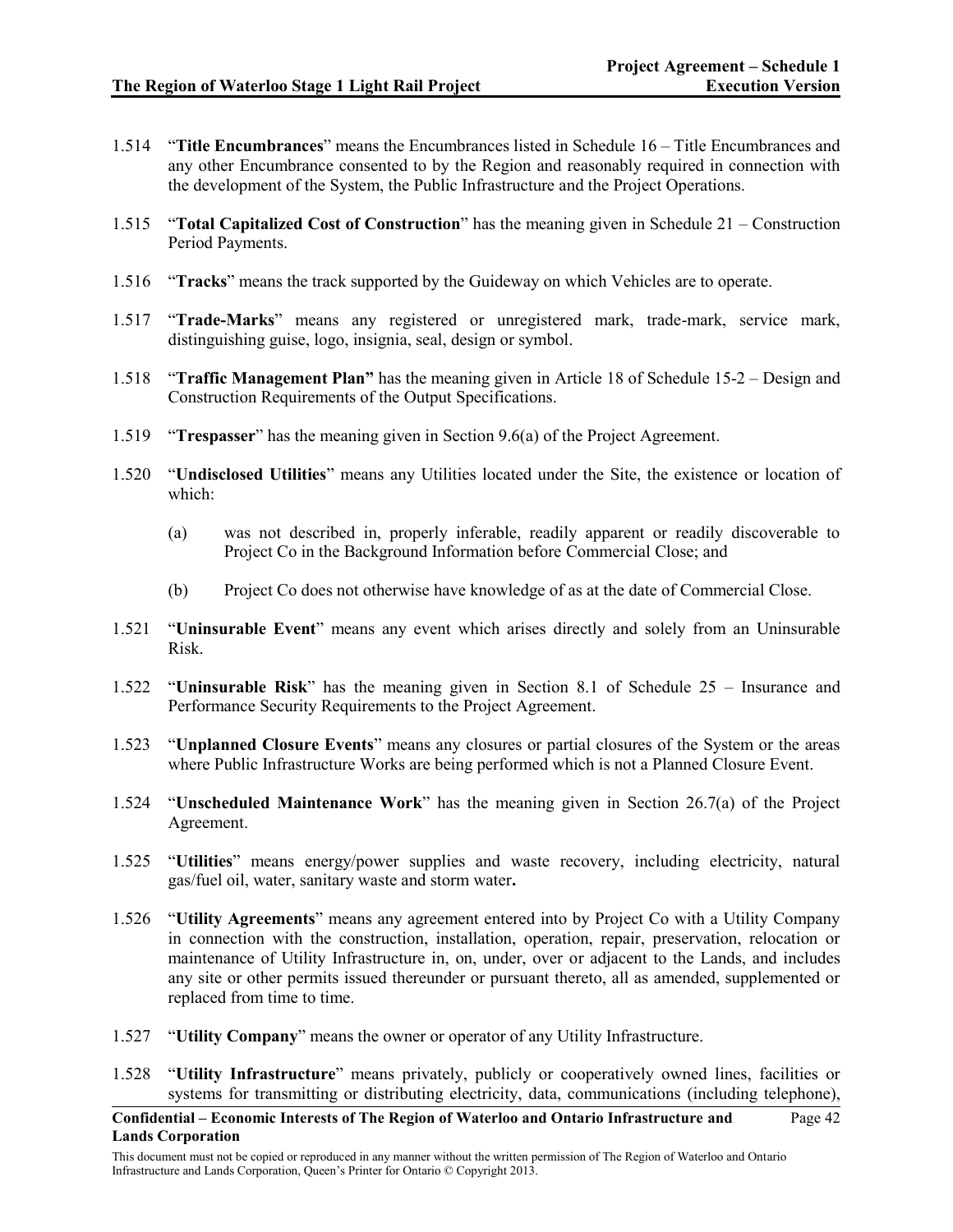gas, oil and petroleum products, water, storm water or sewage or other similar commodity or substance which serve the public directly or indirectly, including underground, surface and overhead facilities as well as facilities which use common poles, ducts or conduits on a shared basis, and all related Infrastructure.

- 1.529 "**Utility Work**" means temporary and permanent installation, protection, removal and relocation works relating to Utility Infrastructure carried out in connection with or as part of the Project Operations, including installation, protection, removal and relocation of poles, pole lines, conduits, gas pipes, oil pipes, sewers and tile lines, and related and ancillary works.
- 1.530 "**Variation**" has the meaning given in Schedule 22 Variation Procedure.
- 1.531 "**Variation Confirmation**" has the meaning given in Schedule 22 Variation Procedure.
- 1.532 "**Variation Directive**" has the meaning given in Schedule 22 Variation Procedure.
- 1.533 "**Variation Enquiry**" has the meaning given in Schedule 22 Variation Procedure.
- 1.534 "**Variation Procedure**" means the procedure set out in Schedule 22 Variation Procedure.
- 1.535 "**Vehicle Acceptance Testing**" has the meaning given in Schedule 35 Vehicles.
- 1.536 "**Vehicle Final Acceptance Certificate**" has the meaning given in Schedule 35 Vehicles.
- 1.537 "**Vehicle Handover Date**" has the meaning given in Schedule 35 Vehicles.
- 1.538 "**Vehicle Supplier**" means Bombardier Transportation Canada Inc.
- 1.539 "**Vehicles**" means all light rail transit vehicles used to carry System Users on the System, including all machinery, equipment, computer hardware and systems included or contained within the Vehicles, and "**Vehicle**" has a corresponding meaning.
- 1.540 "**Vehicle Warranties**" has the meaning given in Schedule 35 Vehicles.
- 1.541 "**Verification, Test, Acceptance and Commissioning Plan**" or "**VTAC Plan**" has the meaning given in Schedule 14- Commissioning.
- 1.542 "**Vulnerable Persons**" means those who, because of their age, disability, or other circumstances, are in a position of dependence on others or are otherwise at a greater risk than the general population of being harmed by persons in a position of authority or trust relative to them.
- 1.543 "**Warning Notice**" has the meaning given in Section 31.4(a) of the Project Agreement.
- 1.544 "**Waterloo Region**" means The Regional Municipality of Waterloo.
- 1.545 "**WHMIS**" means the system for labelling, warning and worker education of Hazardous Substances used in the workplace, commonly referred to as workplace hazardous materials information system, prescribed by Applicable Law over the delivery, storage and use of Hazardous Substances in the Province of Ontario.

**Confidential – Economic Interests of The Region of Waterloo and Ontario Infrastructure and Lands Corporation**

This document must not be copied or reproduced in any manner without the written permission of The Region of Waterloo and Ontario Infrastructure and Lands Corporation, Queen's Printer for Ontario © Copyright 2013.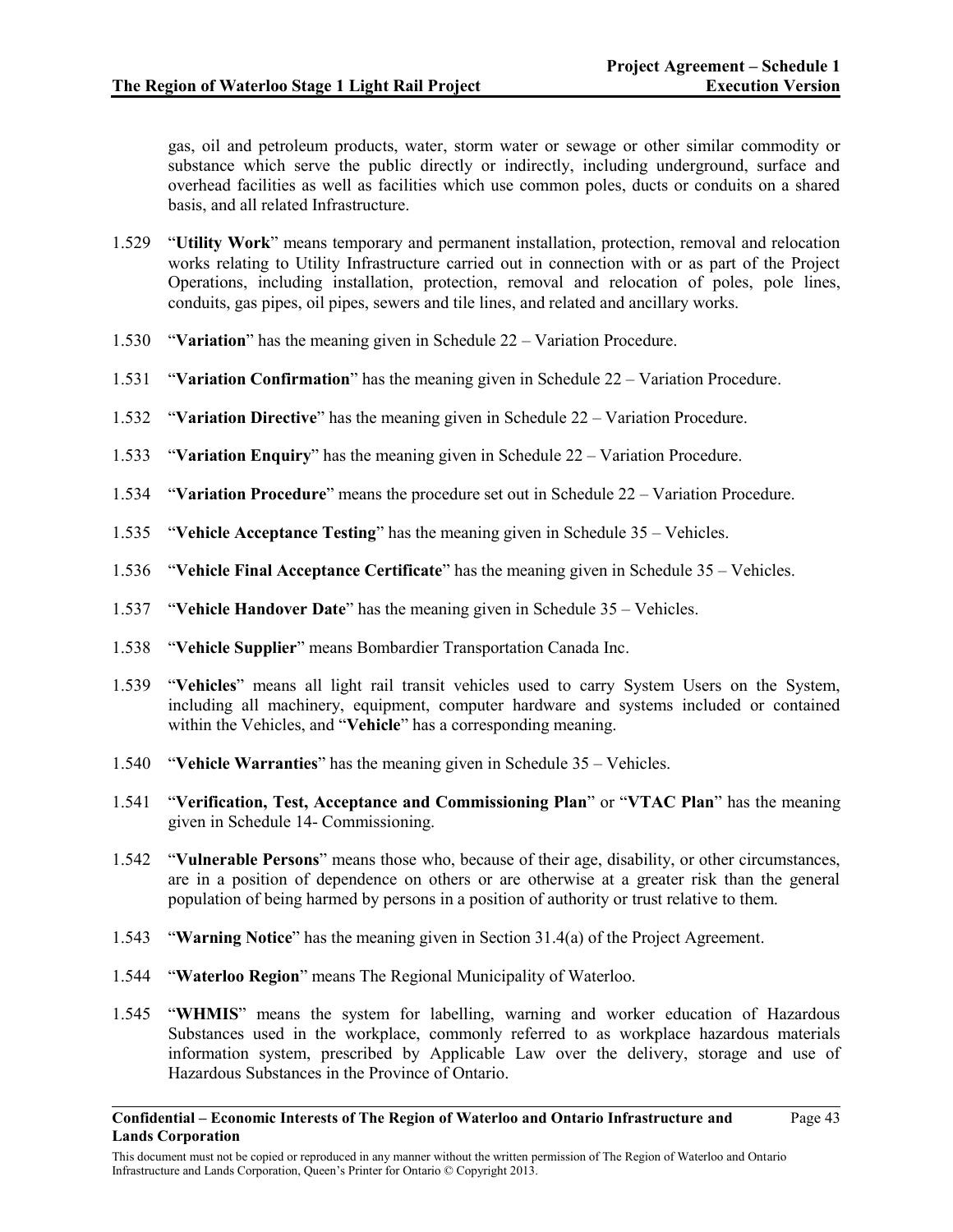- 1.546 "**WLRT Fleet Contract**" has the meaning given in Schedule 35 Vehicles.
- 1.547 "**Working Plan Submittals"** has the meaning given in Section 20.3(e) of the Project Agreement.
- 1.548 "**Works Change in Law**" means any Change in Law that:
	- (a) is not a Relevant Change in Law;
	- (b) occurs after Commercial Close;
	- (c) requires Project Co to perform any work of alteration, addition, demolition, extension or variation in the quality or function of the System and/or the Public Infrastructure which is similar in nature to the Design and Construction Work and the Public Infrastructure Work but is not Design and Construction Work, Public Infrastructure Work or capital replacement work which Project Co would otherwise be required to perform in order to comply with its obligations under the Project Agreement; and
	- (d) was not reasonably foreseeable at Commercial Close by an experienced contractor carrying out activities and/or performing design and/or other operations similar to those to be carried out and/or performed by any Project Co Party in relation to the Project.
- 1.549 "**Works Committee**" has the meaning given in Section 11.1(a) of the Project Agreement.
- 1.550 "**Works Report**" has the meaning given in Section 22.5(a) of the Project Agreement.
- 1.551 "**Works Schedule**" means the schedule to be prepared and submitted by Project Co in accordance with Section 22.2 of the Project Agreement and in accordance with Article 19 of Schedule 15-2 – Design and Construction Requirements of the Output Specifications.
- 1.552 "**Works Schedule and Earned Value Requirements**" has the meaning given in Schedule 21 Construction Period Payments.
- 1.553 "**Works Submittal**" has the meaning given in Section 1.1 of Schedule 10 Review Procedure.
- 1.554 "**WSIB**" means the Ontario Workplace Safety and Insurance Board that is responsible for administering the *Workplace Safety and Insurance Act*, 1997 (Ontario).
- **2. Interpretation**. The Project Agreement shall be interpreted according to the following provisions, unless the context requires a different meaning:
- 2.1 The tables of contents, headings, marginal notes and references to them in the Project Agreement are for convenience of reference only, shall not constitute a part of the Project Agreement, and shall not be taken into consideration in the interpretation of, or affect the meaning of, the Project Agreement.
- 2.2 Except where the context requires otherwise (irrespective of whether some, but not all, references in a Schedule specifically refer to that Schedule or to other portions of the Project Agreement) references to specific Sections, Clauses, Paragraphs, Subparagraphs, Schedules, and other divisions of the Project Agreement are references to such Sections, Clauses, Paragraphs, or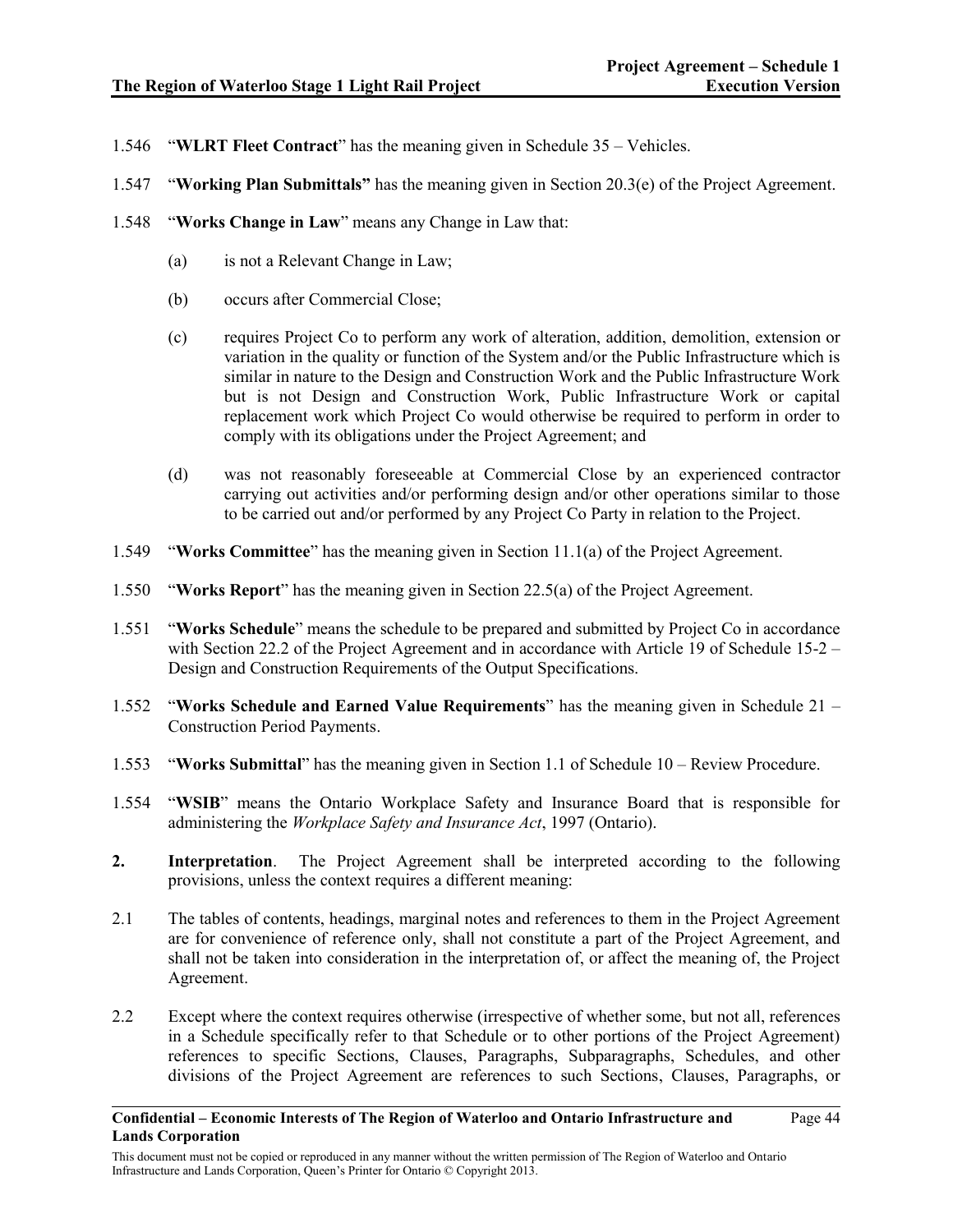Subparagraphs of, Schedules to, or divisions of the Project Agreement and the terms "Section" and "Clause" are used interchangeably and are synonymous.

- 2.3 Except where the context requires otherwise, references to specific Sections, Clauses, Paragraphs, Subparagraphs, Schedules, and other divisions of the Project Agreement followed by a number are references to the whole of the Section, Clause, Paragraph, Subparagraphs, Schedule or other division of the Project Agreement as applicable, bearing that number, including all subsidiary provisions containing that same number as a prefix.
- 2.4 Except where the context requires otherwise, references in the Output Specifications to specific Parts, Sections, Clauses, Paragraphs, Subparagraphs, Schedules, and other divisions of the Output Specifications shall be construed such that each such reference on a page of the Output Specifications will be read to be preceded by and to include the prefix Section number or other reference at the top of the applicable page, and all cross-references to any Section in Schedule 15 – Output Specifications shall be interpreted to include the applicable prefix Section number or other reference.
- 2.5 The Schedules to the Project Agreement are an integral part of the Project Agreement and a reference to the Project Agreement includes a reference to the Schedules.
- 2.6 All references in the Project Agreement to a Schedule shall be to a Schedule of the Project Agreement.
- 2.7 All capitalized terms used in a Schedule shall have the meanings given to such terms in Schedule 1 – Definitions and Interpretation, unless stated otherwise in a particular Schedule in which case such definition shall have the meaning given to it in that Schedule solely for the purposes of that Schedule.
- 2.8 The language of the Output Specifications and other documents comprising the Project Agreement is in many cases written in the imperative for brevity. Clauses containing instructions, directions or obligations are directed to Project Co and shall be construed and interpreted as if the words "Project Co shall" immediately preceded the instructions, directions or obligations.
- 2.9 Words importing persons or parties are to be broadly interpreted and include an individual, corporation, limited liability company, joint stock company, firm, partnership, joint venture, trust, unincorporated organization, Governmental Authority, unincorporated body of persons or association and any other entity having legal capacity, and the heirs, beneficiaries, executors, administrators or other legal representatives of a person in such capacity.
- 2.10 Unless the context otherwise requires, wherever used herein the plural includes the singular, the singular includes the plural, and each of the masculine, feminine and neuter genders include all other genders.
- 2.11 Unless otherwise provided in the Project Agreement, all accounting and financial terms used in the Project Agreement shall be interpreted and applied in accordance with Canadian GAAP.
- 2.12 References to any standard, principle, agreement or document include (subject to all relevant approvals and any other provisions of the Project Agreement concerning amendments) a

**Confidential – Economic Interests of The Region of Waterloo and Ontario Infrastructure and Lands Corporation** Page 45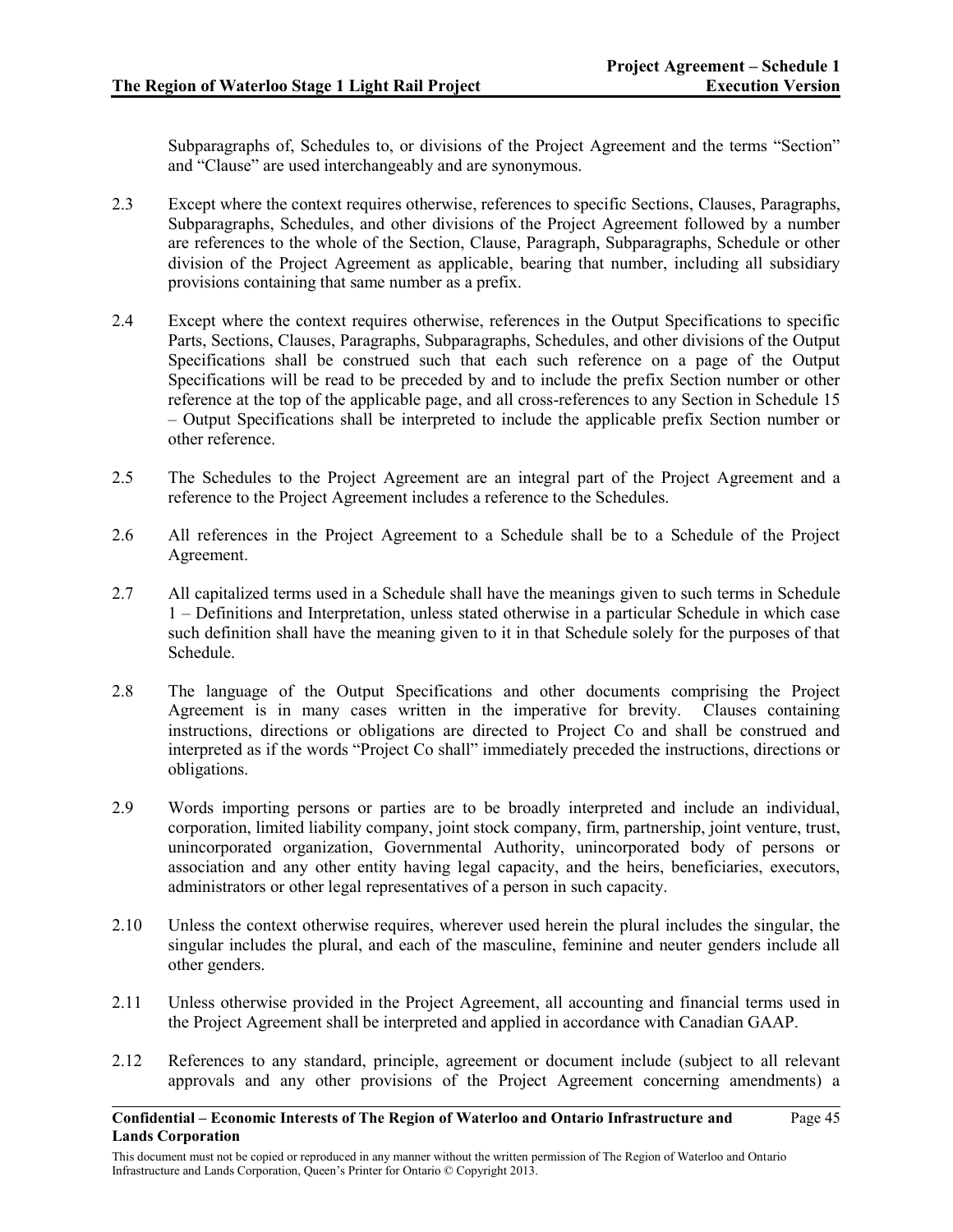reference to that standard, principle, agreement or document as amended, supplemented, restated, substituted, replaced, novated or assigned.

- 2.13 References to any Applicable Law, including any statutes or other Applicable Law specifically referred to herein, whether or not amendments or successors to such Applicable Law are referred to herein, are to be construed as references to that Applicable Law as from time to time amended or to any Applicable Law covering the same or similar subject matter from time to time replacing, extending, consolidating or amending the same.
- 2.14 References to a statute shall include all regulations, by-laws, ordinances and orders made under or pursuant to the statute.
- 2.15 References to persons shall include their successors and assigns. References to a public organization shall include their successors and assigns, and if a public organization ceases to exist or ceases to perform its functions without a successor or assign, references to such public organization shall be deemed to include a reference to any public organization or any organization or entity which has taken over either or both the functions and responsibilities of such public organization.
- 2.16 A reference in the Project Agreement or in any Project Document to any right, power, obligation or responsibility of any Governmental Authority shall be deemed to be a reference to the Governmental Authority that, pursuant to Applicable Laws has such right, power, obligation or responsibility at the relevant time.
- 2.17 References to a deliberate act or omission or deliberate or negligent act or omission of the Region or any Region Party shall be construed having regard to the interactive nature of the activities of the Region or the Region Party and Project Co and further having regard to:
	- (a) acts contemplated by the Output Specifications;
	- (b) acts or omissions in the ordinary course of the Governmental Activities and the Region Services and expressly or reasonably inferred from the Output Specifications to be taken into account by Project Co in the performance of the Maintenance and Rehabilitation Services and the Operations Services; or
	- (c) acts otherwise provided for in the Project Agreement.
- 2.18 The words in the Project Agreement shall bear their natural meaning.
- 2.19 Each of Project Co's and the Region's respective obligations shall be construed as separate obligations owed to the other.
- 2.20 References containing terms such as:
	- (a) "hereof", "herein", "hereto", "hereinafter", and other terms of like import are not limited in applicability to the specific provision within which such references are set forth but instead refer to the Project Agreement taken as a whole; and

This document must not be copied or reproduced in any manner without the written permission of The Region of Waterloo and Ontario Infrastructure and Lands Corporation, Queen's Printer for Ontario © Copyright 2013.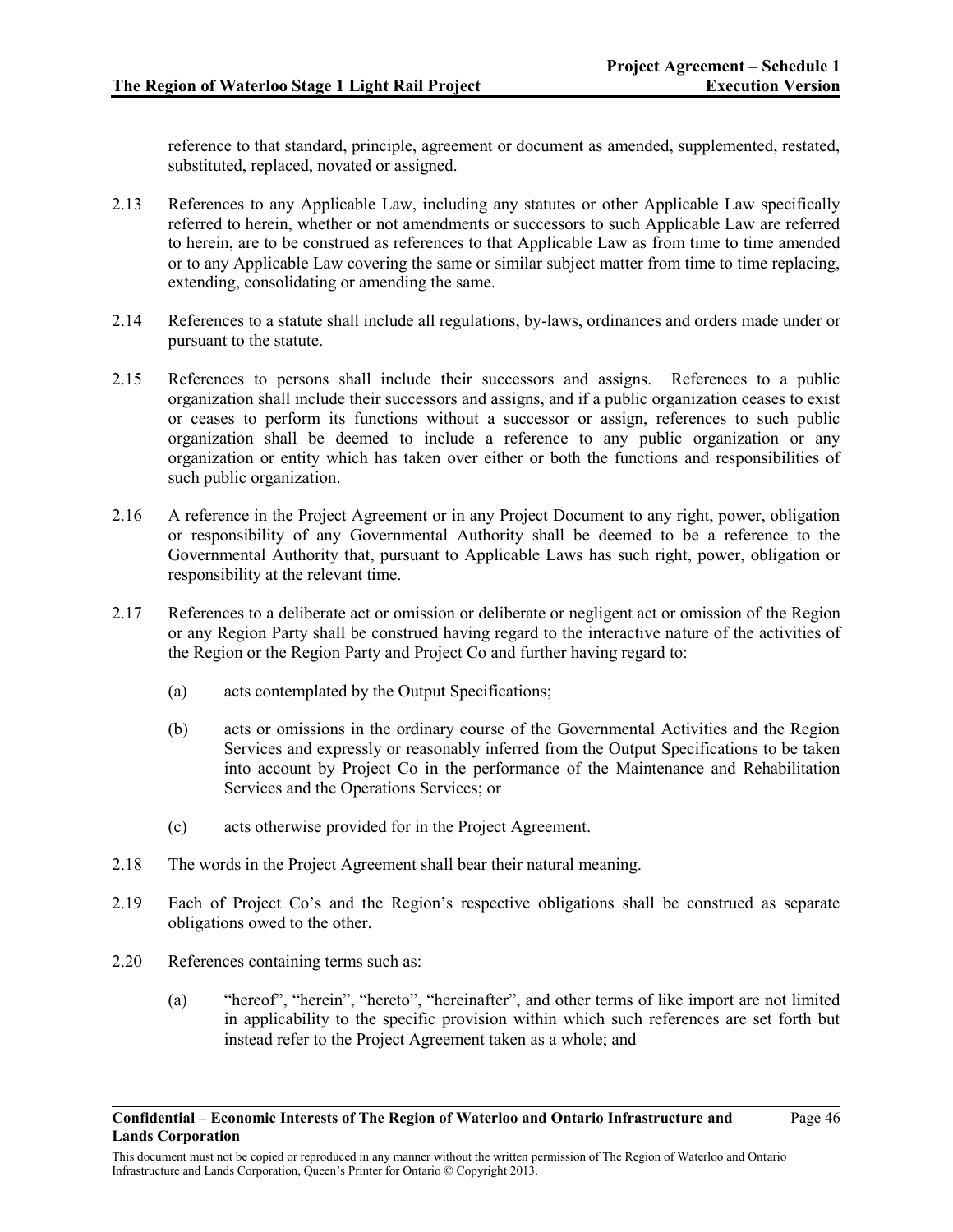- (b) "includes" and "including", whether or not used with the words "without limitation" or "but not limited to", shall not be deemed limited by the specific enumeration of items but shall, in all cases, be deemed to be without limitation and construed and interpreted to mean "includes without limitation" and "including without limitation".
- 2.21 In construing the Project Agreement, the rule known as the *ejusdem generis* rule shall not apply nor shall any similar rule or approach apply to the construction of the Project Agreement and, accordingly, general words introduced or followed by the word "other" or "including" or "such as" or "in particular" shall not be given a restrictive meaning because they are followed or preceded (as the case may be) by particular examples intended to fall within the meaning of the general words.
- 2.22 Where the Project Agreement states that an obligation shall be performed "no later than" or "within" or "by" a stipulated date or event which is a prescribed number of days after a stipulated date or event the latest time for performance shall be 5:00 p.m. on the last day for performance of the obligation concerned, or, if that day is not a Business Day, 5:00 p.m. on the next Business Day.
- 2.23 Where the Project Agreement states that an obligation shall be performed "no later than" or "by" a prescribed number of days before a stipulated date or event or "by" a date which is a prescribed number of days before a stipulated date or event, the latest time for performance shall be 5:00 p.m. on the last day for performance of the obligation concerned, or if that day is not a Business Day, 5:00 p.m. on the next Business Day.
- 2.24 Where the Project Agreement states that an obligation shall be performed "on" a stipulated date, the latest time for performance shall be 5:00 p.m. on that day, or, if that day is not a Business Day, 5:00 p.m. on the next Business Day.
- 2.25 Any reference to time of day or date means the local time or date in Toronto, Ontario.
- 2.26 Unless otherwise indicated, time periods will be strictly construed.
- 2.27 Whenever the terms "will" or "shall" are used in the Project Agreement in relation to Project Co or the Region they shall be construed and interpreted as synonymous and to read "Project Co shall" or the Region shall" as the case may be.
- 2.28 Any reference to currency is to Canadian currency and any amount advanced, paid or calculated is to be advanced, paid or calculated in Canadian currency.
- 2.29 Unless otherwise identified in the Project Agreement, all units of measurement in any documents submitted by Project Co to the Region shall be in accordance with the SI system of units.
- 2.30 Terms not defined herein and used in the Project Agreement which have a technical meaning commonly understood by the transit system construction and maintenance industry in Ontario will be construed as having that meaning unless the context otherwise requires.
- 2.31 Save where expressly stated otherwise, references to amounts or sums expressed to be "indexed" or "index linked" are references to amounts or sums which require adjustment to reflect the

This document must not be copied or reproduced in any manner without the written permission of The Region of Waterloo and Ontario Infrastructure and Lands Corporation, Queen's Printer for Ontario © Copyright 2013.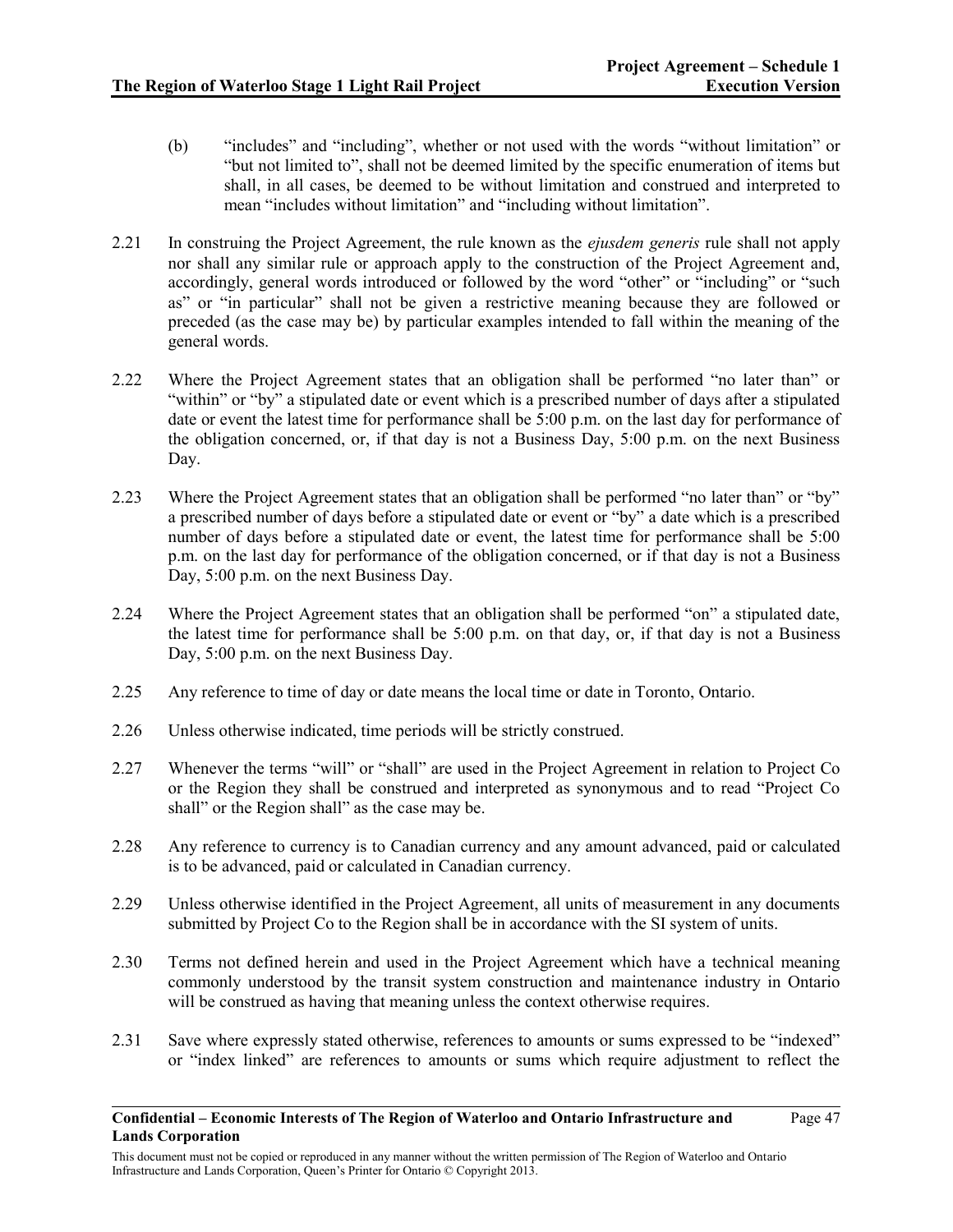effects of inflation. Such adjustment shall be calculated in accordance with the following formula:

Adjusted amount or sum = Amount or sum  $x$  CPI<sub>n</sub>  $CPI<sub>o</sub>$ 

Notwithstanding anything to the contrary set forth herein, the principles and provisions of this Section 2.31 shall not apply to Schedule 20 – Payment Mechanism.

2.32 The terms "properly inferable", "readily apparent" and "readily discoverable" as used in this Project Agreement, shall be interpreted by taking into consideration Project Co's and any Project Co Party's experience and the investigations, inspections and examinations of the Background Information and in respect of the Lands carried out by Project Co or by any Project Co Party during the Request for Proposals process or other due diligence; and by taking into consideration reasonable, normal course and industry standard investigations, inspections or other due diligence; in each case in accordance with Good Industry Practice.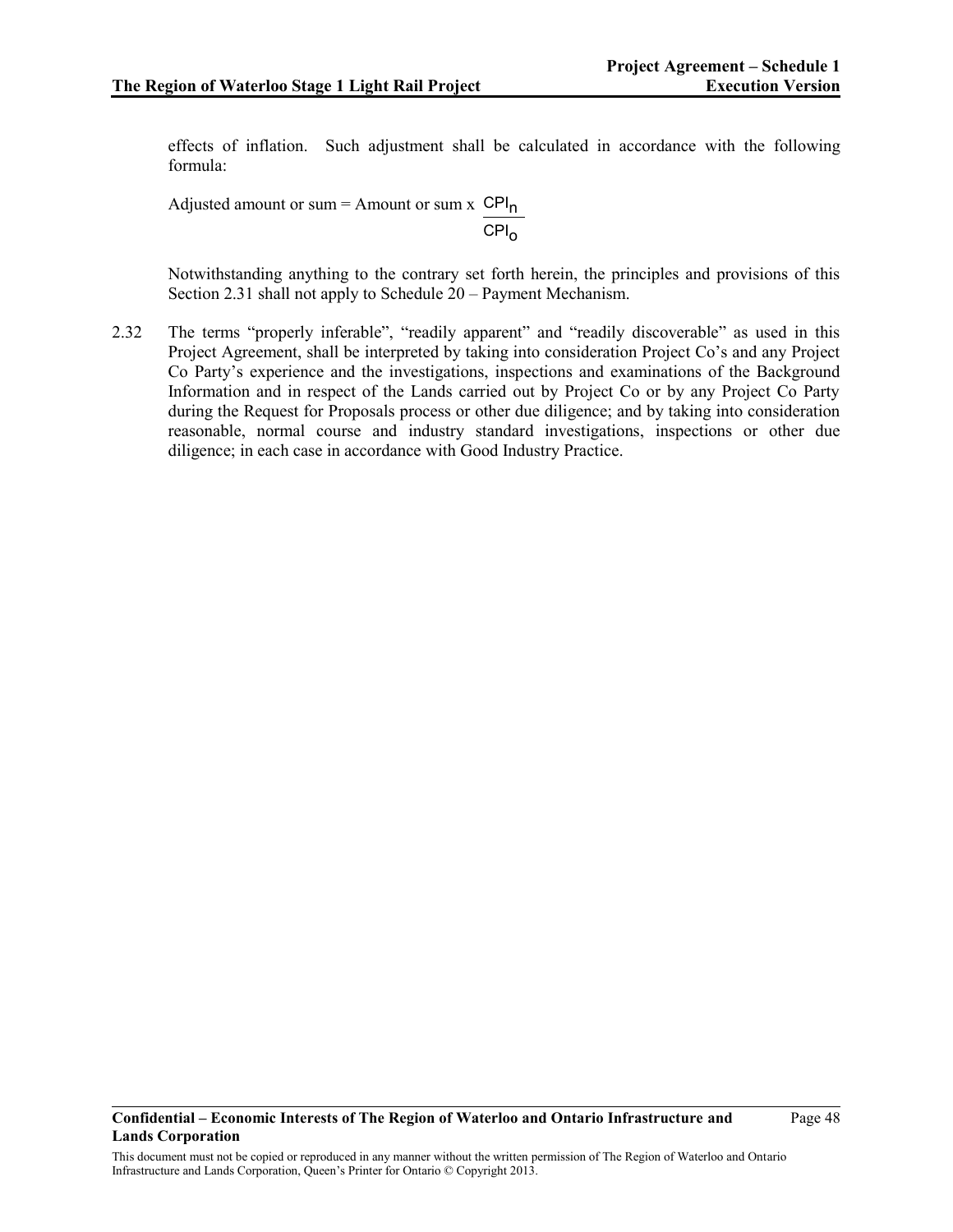# **APPENDIX 1 PERMITS, LICENCES, APPROVALS AND AGREEMENTS (PLAA)**

## **PART A – Region Permits, Licences, Approvals and Agreements**

- **NOTE 1:** The Permits, Licences, Approvals and Agreements may include, but are not limited to, those included in the tables below.
- **NOTE 2:** The following table will be updated by addendum, if applicable, upon receipt of further information.
- **NOTE 3:** The following table is for the purpose of the performance of all work to be completed in connection with the Project.

| <b>Permit/Licence/Approval/</b><br>Agreement                                      | <b>Issuing Agency</b>                  | <b>Status</b>                                                                                        | <b>Notes</b> |
|-----------------------------------------------------------------------------------|----------------------------------------|------------------------------------------------------------------------------------------------------|--------------|
| <b>Temporary Construction Easements</b>                                           | Region of Waterloo                     |                                                                                                      |              |
| Approval from MOE under Ontario<br>Environmental Assessment Act O.<br>Reg. 231/08 | Ontario Ministry of<br>the Environment | Region of Waterloo Rapid Transit Project Environmental<br>Project Report was approved in March 2012. |              |
| Approval for provincial funding                                                   | Ontario Ministry of<br>Transportation  | Provincial funding commitment has been obtained.                                                     |              |
| Approval for federal funding                                                      | <b>Transport Canada</b>                | Federal funding commitment has been obtained.                                                        |              |
| CEAA Screening determination                                                      | <b>Transport Canada</b>                |                                                                                                      |              |
|                                                                                   | (Lead Responsible)<br>Authority)       |                                                                                                      |              |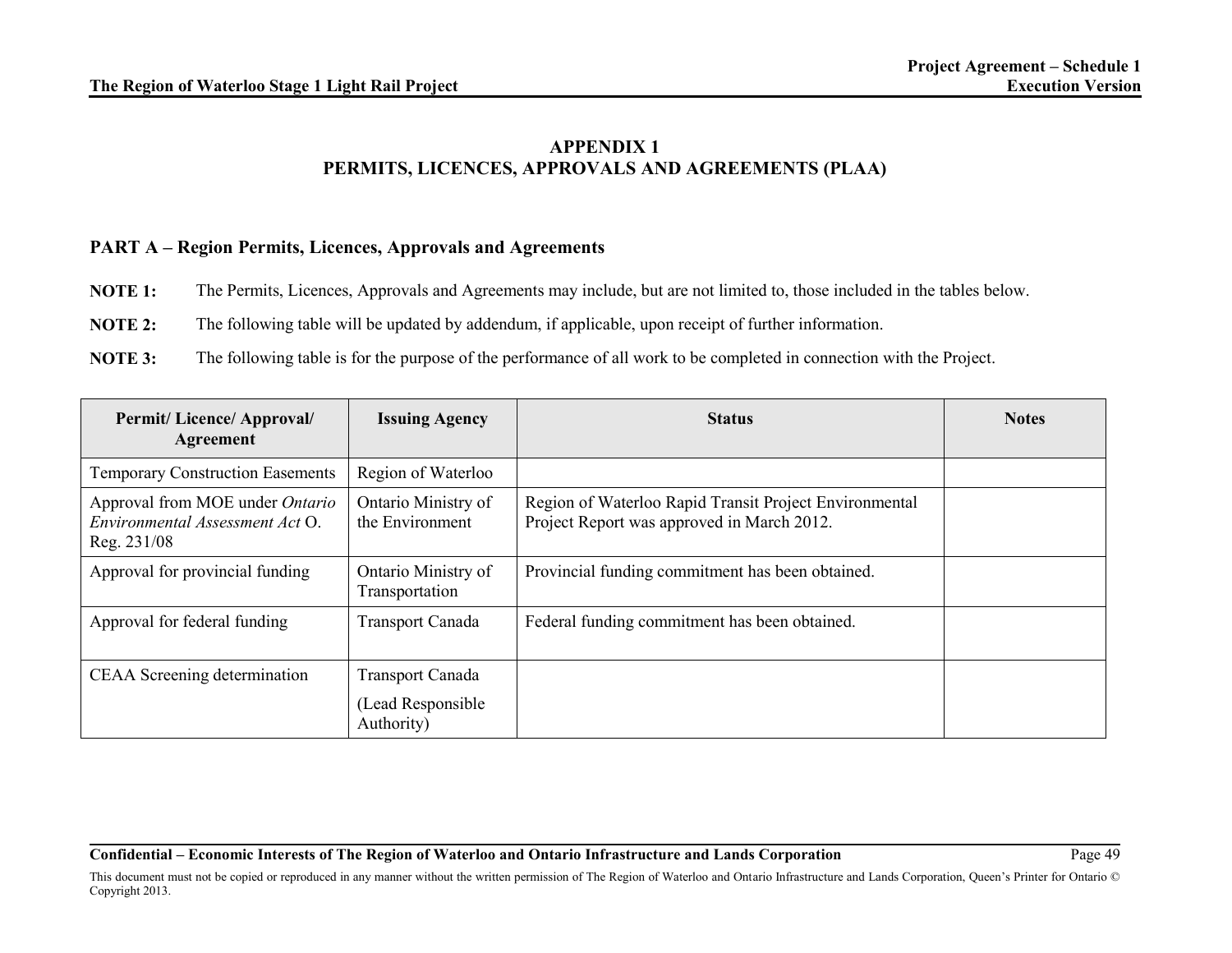| <b>Permit/Licence/Approval/</b><br>Agreement                                                                                                            | <b>Issuing Agency</b>                                                                                              | <b>Status</b>                                                                       | <b>Notes</b>                                                                                          |
|---------------------------------------------------------------------------------------------------------------------------------------------------------|--------------------------------------------------------------------------------------------------------------------|-------------------------------------------------------------------------------------|-------------------------------------------------------------------------------------------------------|
| Archaeology – Letter confirming<br>report complies with Ministry<br>requirements and filed with Ontario<br>Public Register of Archaeological<br>Reports | Ontario Ministry of<br>Tourism, Culture and<br>Sports (MTCS)                                                       | Letters of Concurrence received from the MTCS have been<br>posted to the data room. | Responsible for any<br>archaeological<br>reports completed<br>prior to Financial<br>Close.            |
|                                                                                                                                                         |                                                                                                                    |                                                                                     | Project Co<br>responsible for any<br>archaeological<br>reports completed<br>after Financial<br>Close. |
| Agreement to undertake works<br>under CN Rail at King Street in City<br>of Kitchener                                                                    | Agreement between<br>Region of Waterloo<br>and Canadian<br>National Railway<br>(CN), operated by<br>VIA and G-EX-R |                                                                                     | Region of Waterloo<br>is responsible for<br>obtaining the<br>agreement with CN                        |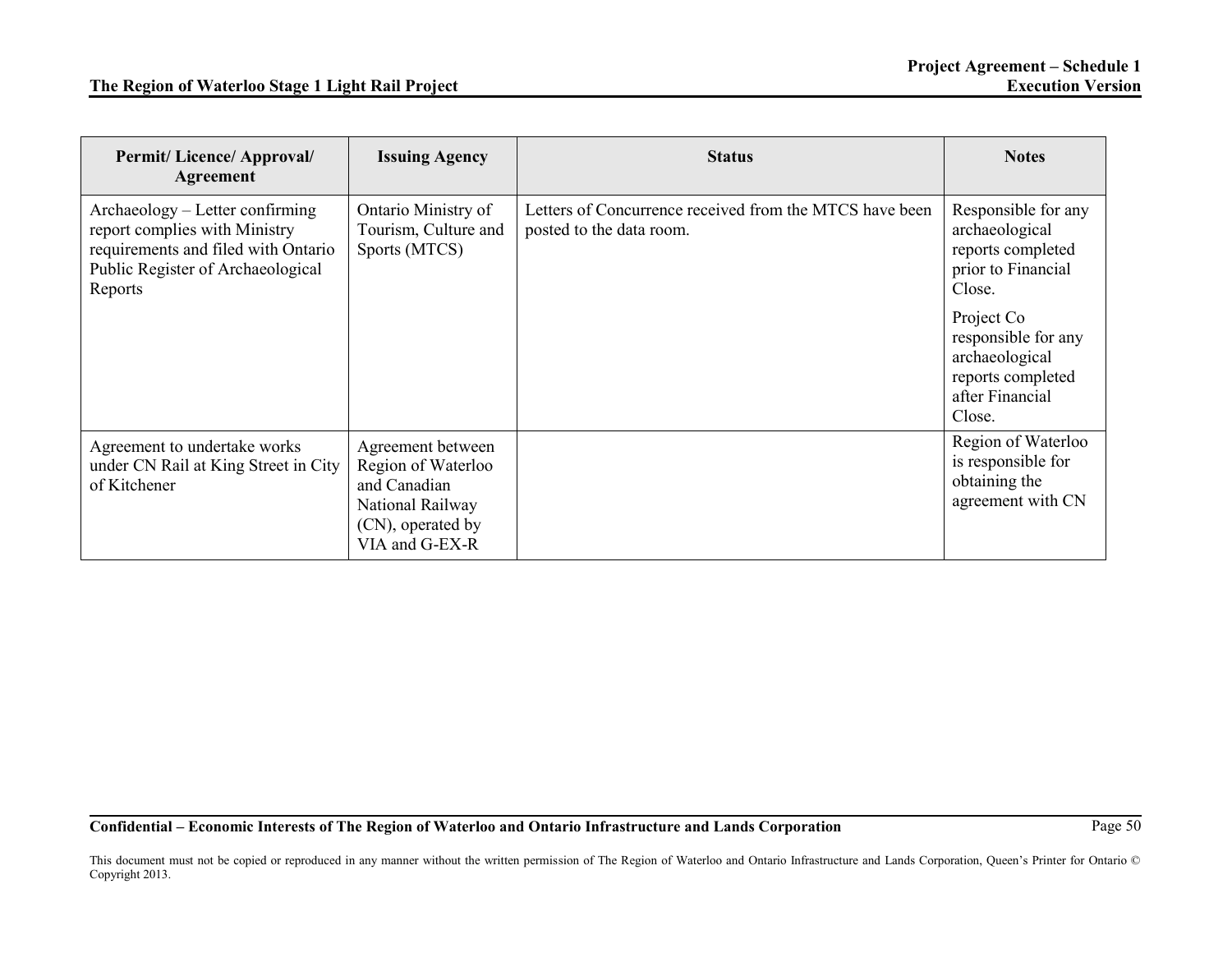# **PART B – Project Co Permits, Licences, Approvals and Agreements**

**NOTE 1:** The Permits, Licences, Approvals and Agreements may include, but are not limited to, those included in the tables below.

**NOTE 2:** The following table will be updated by addendum, if applicable, upon receipt of further information.

**NOTE 3:** The following table is for the purpose of the performance of all work to be completed in connection with the Project.

**NOTE 4:** If, for any permit, licence, approval or agreement, there is a legislative requirement for the applicant to be the Region, the City of Kitchener or the City of Waterloo, then Project Co shall act as the Region's, or the applicable City's agent, and will be responsible for all aspects of the application preparation and submittal process. If required, the Region or the applicable City, will sign off on the application.

| <b>Permit/Licence/Approval/</b><br>Agreement               | <b>Issuing Agency</b>                                           | <b>Status</b>                                                                            | <b>Notes</b> |
|------------------------------------------------------------|-----------------------------------------------------------------|------------------------------------------------------------------------------------------|--------------|
| Permit under Ontario Heritage Act                          | City of Kitchener /<br>City of Waterloo                         |                                                                                          |              |
| <b>Work Permits</b>                                        |                                                                 |                                                                                          |              |
| <b>Municipal Consent</b><br>a.                             | Region of Waterloo /<br>City of Kitchener /<br>City of Waterloo |                                                                                          |              |
| Road Cut Permit (utility<br>$\mathbf{b}$ .<br>circulation) | Region of Waterloo/<br>City of Kitchener /<br>City of Waterloo  | Utility circulation was initiated by the Region in the<br>preliminary engineering phase. |              |
| <b>Temporary Road Closure</b><br>$c_{\cdot}$<br>Permit     | Region of Waterloo /<br>City of Kitchener /<br>City of Waterloo |                                                                                          |              |

**Confidential – Economic Interests of The Region of Waterloo and Ontario Infrastructure and Lands Corporation** Page 51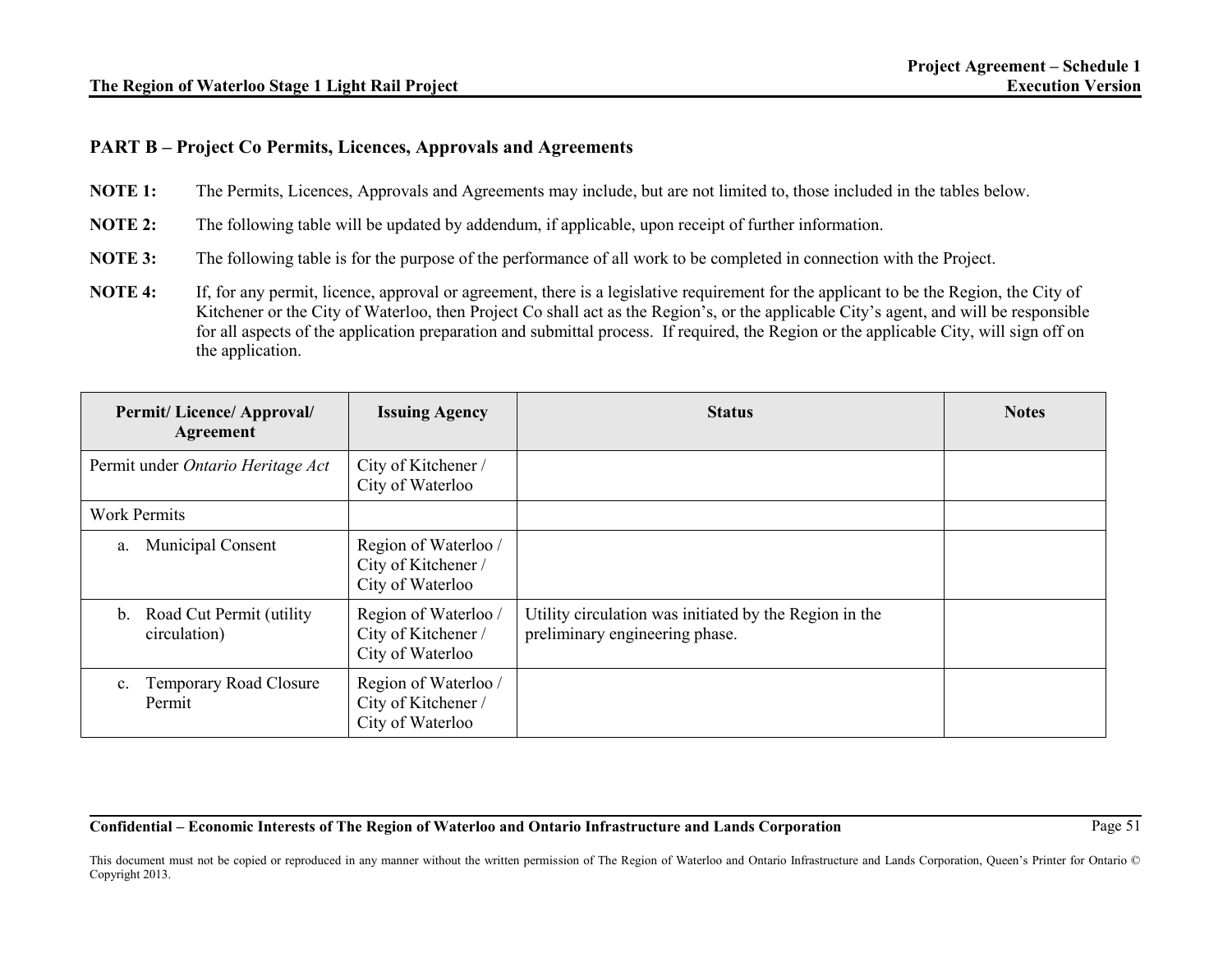| <b>Permit/Licence/Approval/</b><br><b>Agreement</b>                                                              | <b>Issuing Agency</b>                   | <b>Status</b>                                                                                                                                                                                                                                                                                                                                                                                                                                                                                                                                                                                  | <b>Notes</b> |
|------------------------------------------------------------------------------------------------------------------|-----------------------------------------|------------------------------------------------------------------------------------------------------------------------------------------------------------------------------------------------------------------------------------------------------------------------------------------------------------------------------------------------------------------------------------------------------------------------------------------------------------------------------------------------------------------------------------------------------------------------------------------------|--------------|
| Site Plan Control - Development<br>Outside of the Public Transit<br>System Right-of-Way                          | City of Kitchener /<br>City of Waterloo | The City's Site Plan Control By-law exempts transitway<br>buildings and structures from site plan control approval.<br>However, site plan control approval may be required for<br>development located outside of the public transit system<br>right-of-way. Project Co shall be responsible for<br>submitting any site plan control applications and obtaining<br>site plan control approval to permit development that is not<br>exempt from site plan control approval. Further, Project<br>Co shall be responsible for complying with any conditions<br>that may result from such approval. |              |
| Building and Demolition Permits -<br><b>Stations and MSF</b>                                                     | City of Kitchener /<br>City of Waterloo |                                                                                                                                                                                                                                                                                                                                                                                                                                                                                                                                                                                                |              |
| By-law to Regulate the Receiving,<br>Dumping and Disposing of Waste<br>(By-law 98-97)                            | Region of Waterloo                      |                                                                                                                                                                                                                                                                                                                                                                                                                                                                                                                                                                                                |              |
| Noise By-law Exemption                                                                                           | City of Kitchener /<br>City of Waterloo |                                                                                                                                                                                                                                                                                                                                                                                                                                                                                                                                                                                                |              |
| Approval under the Sewer Use<br>By-law to discharge waste water<br>(By-law 1-90, Amended by By-law<br>$92 - 050$ | Region of Waterloo                      |                                                                                                                                                                                                                                                                                                                                                                                                                                                                                                                                                                                                |              |
| Street or Lane Closing/Opening                                                                                   | City of Kitchener                       |                                                                                                                                                                                                                                                                                                                                                                                                                                                                                                                                                                                                |              |
| Zoning By-Law Amendment                                                                                          | Region of Waterloo                      |                                                                                                                                                                                                                                                                                                                                                                                                                                                                                                                                                                                                |              |
| Sign By-law (minor variance)                                                                                     | City of Kitchener /<br>City of Waterloo |                                                                                                                                                                                                                                                                                                                                                                                                                                                                                                                                                                                                |              |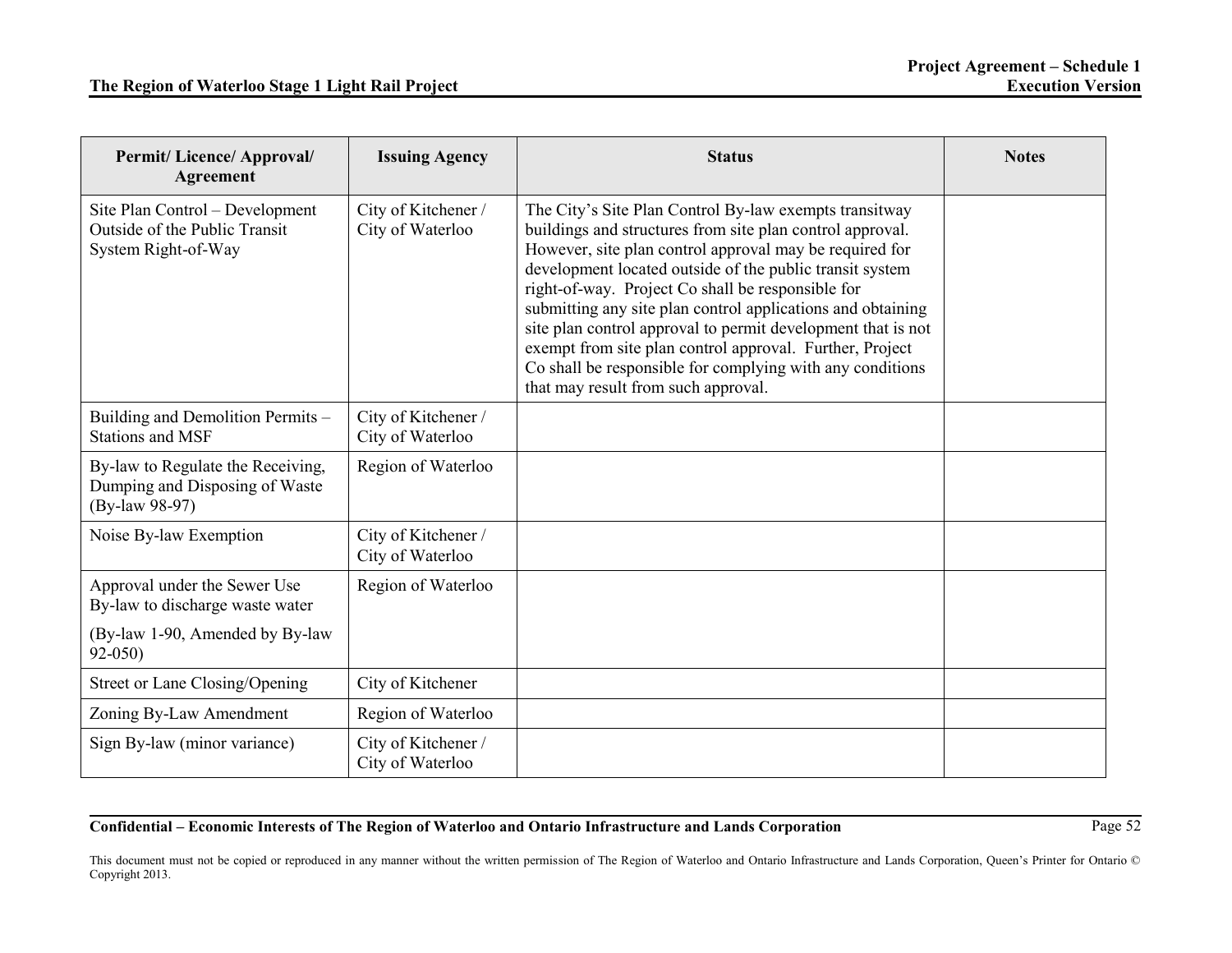| Permit/ Licence/ Approval/<br><b>Agreement</b>                                                                                                                              | <b>Issuing Agency</b>                   | <b>Status</b> | <b>Notes</b> |
|-----------------------------------------------------------------------------------------------------------------------------------------------------------------------------|-----------------------------------------|---------------|--------------|
| Sign Permit                                                                                                                                                                 | City of Kitchener /<br>City of Waterloo |               |              |
| Emergency Services Approval -<br>Fire and Life Safety                                                                                                                       | City of Kitchener /<br>City of Waterloo |               |              |
| <b>Electrical Plan Review</b>                                                                                                                                               | <b>Electrical Safety</b><br>Authority   |               |              |
| <b>Construction Registration Permit</b>                                                                                                                                     | <b>Electrical Safety</b><br>Authority   |               |              |
| Notice of Project                                                                                                                                                           | Ministry of Labour                      |               |              |
| Registration of Constructors and<br><b>Employers Engaged in Construction</b>                                                                                                | Ministry of Labour                      |               |              |
| Permit to Take Water                                                                                                                                                        | Ontario Ministry of<br>the Environment  |               |              |
| Certificate of Approval – SWM<br>facilities                                                                                                                                 | Ontario Ministry of<br>the Environment  |               |              |
| Certificate of Approval – Air and<br>Noise                                                                                                                                  | Ontario Ministry of<br>the Environment  |               |              |
| Approval from MTO for a building<br>and land use permit in accordance<br>with the requirements of the <i>Public</i><br>Transportation and Highway<br><b>Improvement Act</b> | Ontario Ministry of<br>Transportation   |               |              |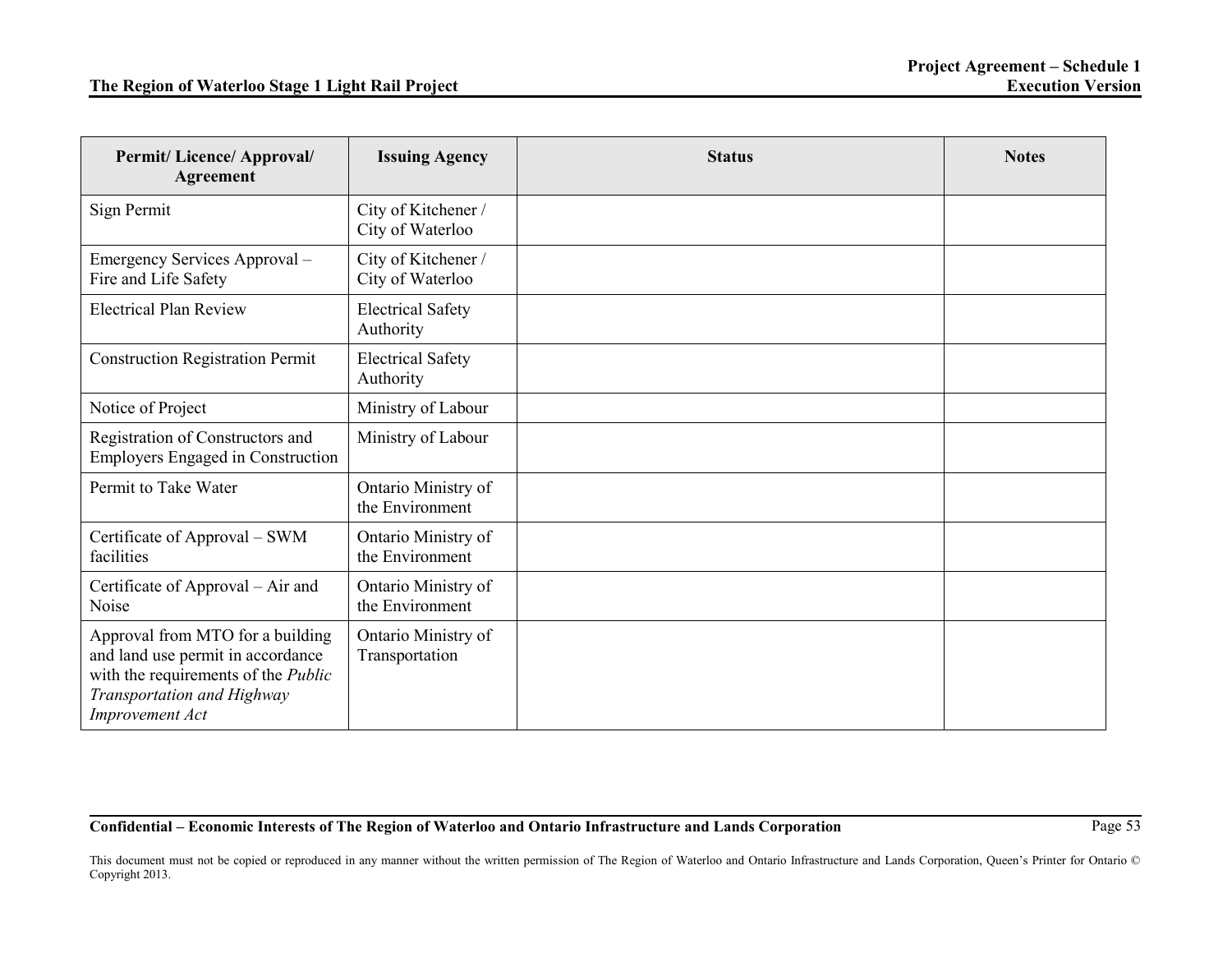| <b>Permit/Licence/Approval/</b><br><b>Agreement</b>                                                                                                                         | <b>Issuing Agency</b>                                      | <b>Status</b> | <b>Notes</b>                                                                                                                                                                                                                |
|-----------------------------------------------------------------------------------------------------------------------------------------------------------------------------|------------------------------------------------------------|---------------|-----------------------------------------------------------------------------------------------------------------------------------------------------------------------------------------------------------------------------|
| Ontario Regulation 174/06 -<br>Development, Interference with<br>Wetlands and Alterations to<br>Shorelines and Watercourses                                                 | <b>Grand River</b><br>Conservation<br>Authority            |               |                                                                                                                                                                                                                             |
| Approval under Section 35 of the<br>Fisheries Act                                                                                                                           | <b>Fisheries and Oceans</b><br>Canada                      |               |                                                                                                                                                                                                                             |
| <b>Land Access Permit</b>                                                                                                                                                   | Region of Waterloo                                         |               |                                                                                                                                                                                                                             |
| Amendment to the CEAA<br>Screening determination (approval)                                                                                                                 | <b>Transport Canada</b><br>(Lead Responsible<br>Authority) |               |                                                                                                                                                                                                                             |
| All Remaining Permits, Licenses<br>and Approvals                                                                                                                            | Various Agencies                                           |               |                                                                                                                                                                                                                             |
| City of Kitchener and City of<br>Waterloo Urban Design Review<br>Note: Not an approval. Review by<br>the City is a requirement of the<br>City's development review process. | N/A                                                        |               | Project Co is<br>responsible to<br>submit, as required,<br>updated designs to<br>the Cities for their<br>review. Project Co.<br>is responsible to<br>support the Cities in<br>regards to the<br>submission<br>requirements. |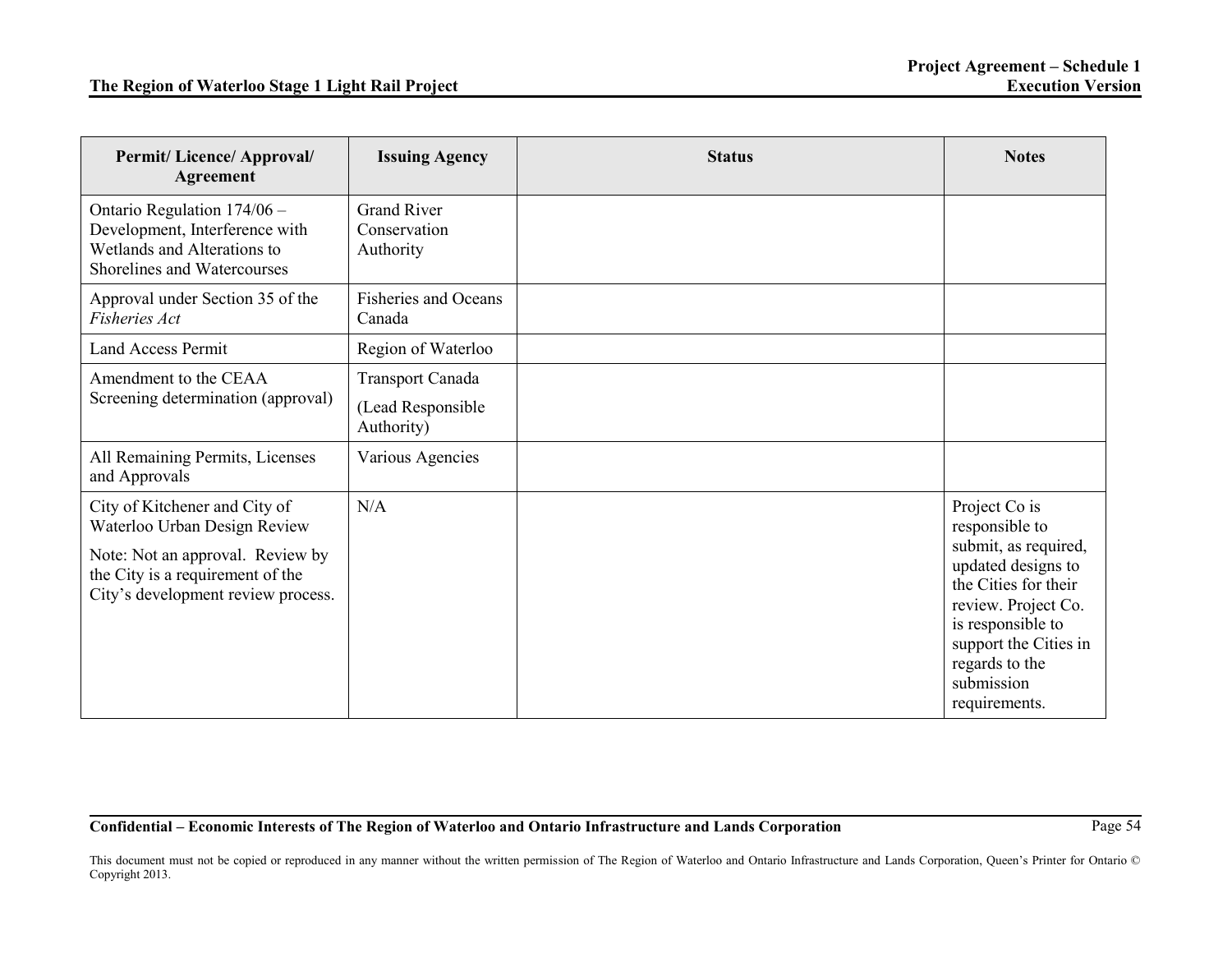| <b>Permit/Licence/Approval/</b><br><b>Agreement</b>                                                                                                     | <b>Issuing Agency</b>                                                                                                                                                   | <b>Status</b>                                                                       | <b>Notes</b>                                                                                                                                                                                           |
|---------------------------------------------------------------------------------------------------------------------------------------------------------|-------------------------------------------------------------------------------------------------------------------------------------------------------------------------|-------------------------------------------------------------------------------------|--------------------------------------------------------------------------------------------------------------------------------------------------------------------------------------------------------|
| Certificate of Approval – Water and<br><b>Sanitary Sewer</b>                                                                                            | Ontario Ministry of<br>the Environment<br>(Region of Waterloo /<br>City of Kitchener /<br>City of Waterloo as<br>applicable has<br>delegated authority<br>for issuance) |                                                                                     |                                                                                                                                                                                                        |
| Archaeology – Letter confirming<br>report complies with Ministry<br>requirements and filed with Ontario<br>Public Register of Archaeological<br>Reports | Ontario Ministry of<br>Tourism, Culture and<br>Sports (MTCS)                                                                                                            | Letters of Concurrence received from the MTCS have been<br>posted to the data room. | Responsible for any<br>archaeological<br>reports completed<br>after Financial<br>Close.<br>The Region is<br>responsible for any<br>archaeological<br>reports completed<br>prior to Financial<br>Close. |
| Approval from MTO for<br><b>Encroachment Permit</b>                                                                                                     | Ontario Ministry of<br>Transportation                                                                                                                                   |                                                                                     |                                                                                                                                                                                                        |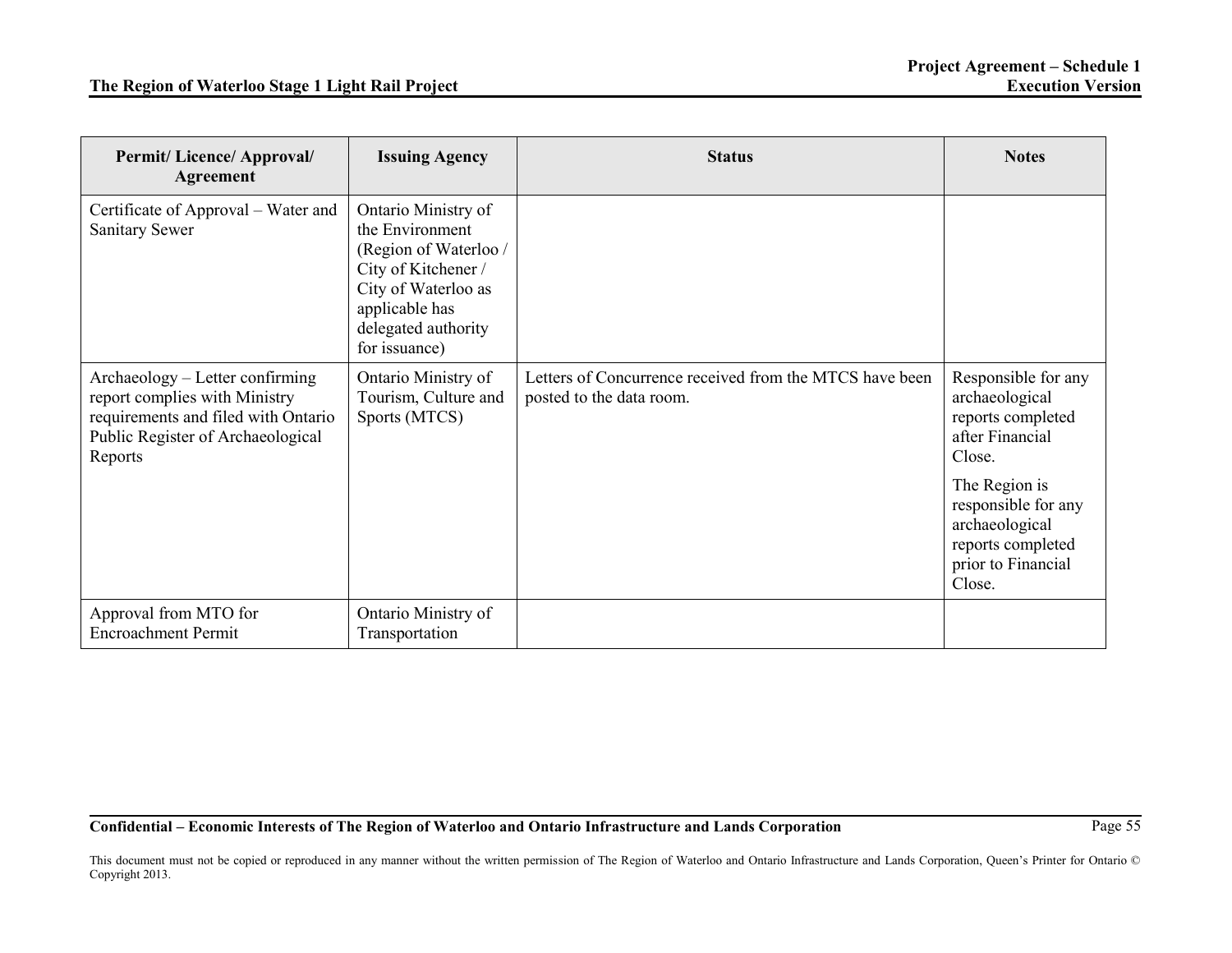## **APPENDIX 2 Lands**

## **Part A – Construction Period Lands**

**|**

See attached files entitled "Region of Waterloo LRT Project – Lands" including sketches, PIN numbers and associated PIN references.

**Confidential – Economic Interests of The Region of Waterloo and Ontario Infrastructure and Lands Corporation**

Page 56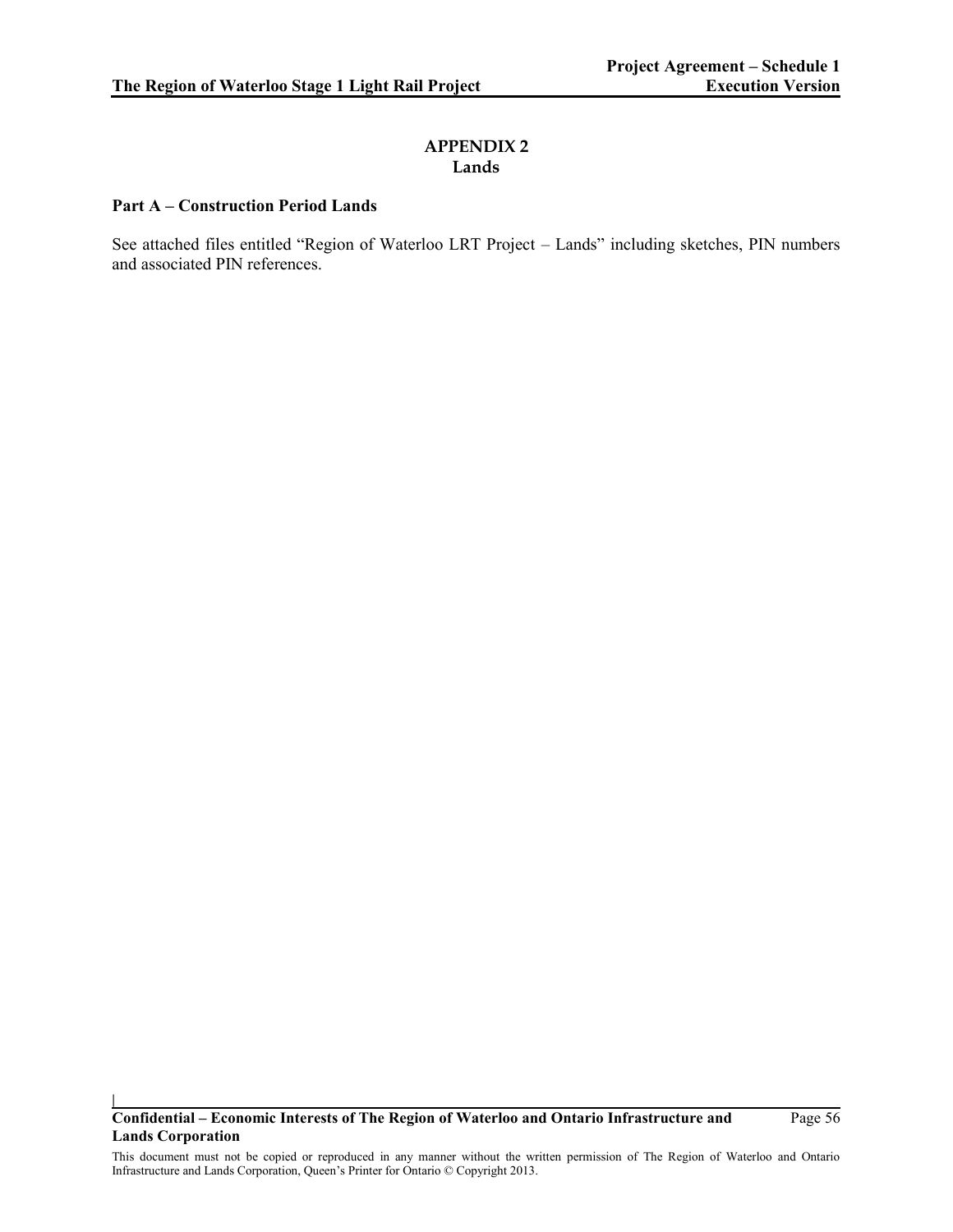## **Part B – Service Period Lands**

See attached CD-ROM entitled "WLRT Sch.1 Appendix 2 Part B".

Note: The Service Period Lands description to be populated after Financial Close in accordance with Section 25.13(b) of the Project Agreement.